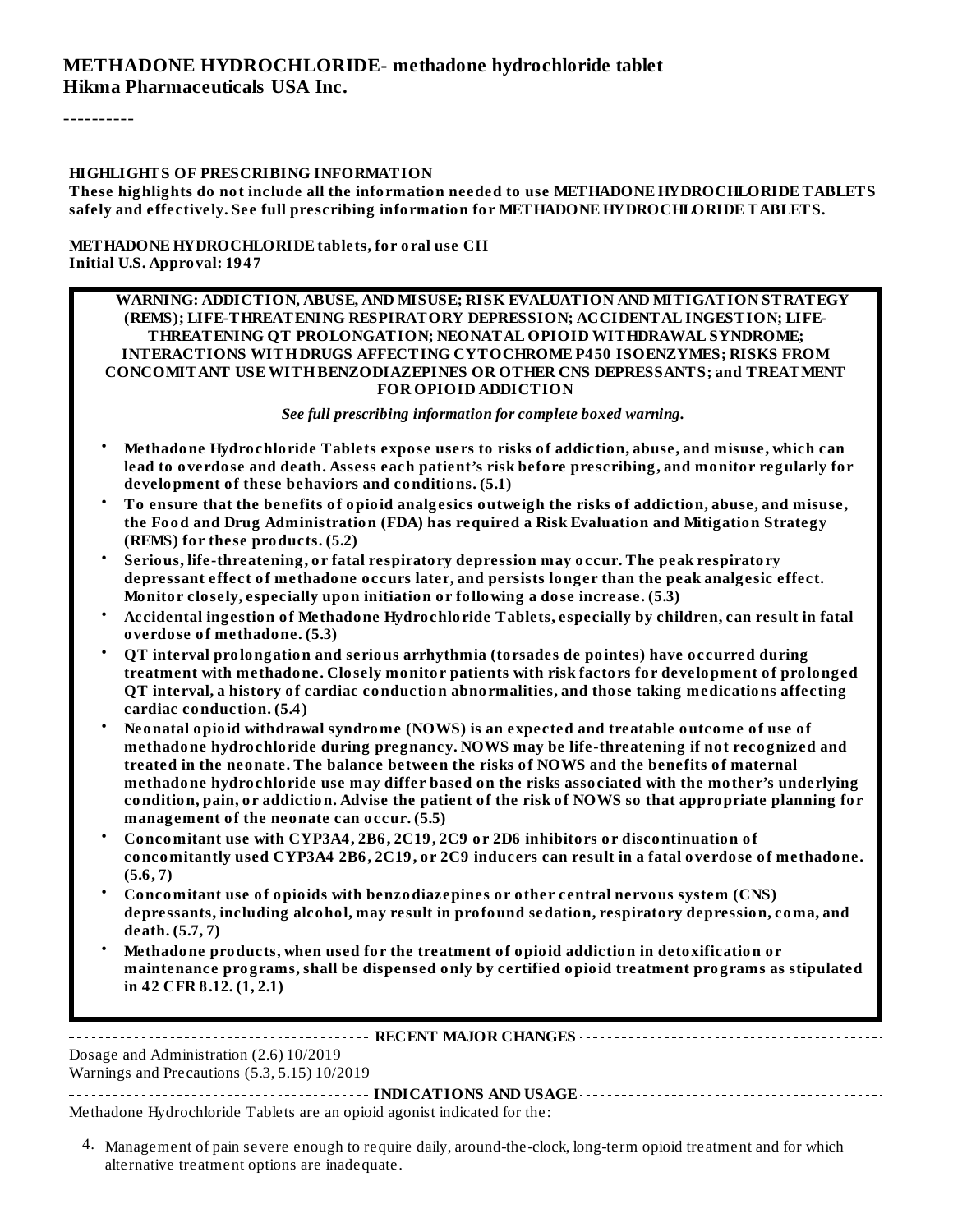Limitations of Use

- Because of the risks of addiction, abuse, and misuse with opioids, even at recommended doses, and because of the greater risks of overdose and death with long-acting opioids, reserve Methadone Hydrochloride Tablets for use in patients for whom alternative treatment options (e.g., non-opioid analgesics or immediate-release opioids) are ineffective, not tolerated, or would be otherwise inadequate to provide sufficient management of pain.
- Methadone Hydrochloride Tablets are not indicated as an as-needed (prn) analgesic.
- 5. Detoxification treatment of opioid addiction (heroin or other morphine-like drugs).
- 6. Maintenance treatment of opioid addiction (heroin or other morphine-like drugs), in conjunction with appropriate social and medical services. (1)

#### Limitations of Use

Methadone products used for the treatment of opioid addiction in detoxification or maintenance programs are subject to the conditions for distribution and use required under 42 CFR 8.12 (2.1).

**DOSAGE AND ADMINISTRATION**

• Consider prescribing naloxone based on the patient's risk factors for overdose (2.3, 5.1, 5.3, 5.7).

#### Management of Pain

- To be prescribed only by healthcare providers knowledgeable in use of potent opioids for management of chronic pain. (2.4)
- Use the lowest effective dosage for the shortest duration consistent with individual patient treatment goals. (2.4)
- Individualize dosing based on the severity of pain, patient response, prior analgesic experience, and risk factors for addiction, abuse, and misuse. (2.4)
- For opioid naïve patients, initiate Methadone Hydrochloride Tablets treatment with 2.5 mg every 8 to 12 hours. (2.4)
- To convert to Methadone Hydrochloride Tablets from another opioid, use available conversion factors to obtain estimated dose. (2.4)
- Titrate slowly with dose increases no more frequent than every 3 to 5 days. (2.5)
- Do not abruptly discontinue Methadone Hydrochloride Tablets in a physically dependent patient because rapid discontinuation of opioid analgesics has resulted in serious withdrawalsymptoms, uncontrolled pain, and suicide. (2.6, 5.15)

#### Initiation of Detoxification and Maintenance Treatment

• A single dose of 20 to 30 mg may be sufficient to suppress withdrawalsyndrome. (2.7)

| Tablets: $5 \text{ mg}$ and $10 \text{ mg}$ . $(3)$ |
|-----------------------------------------------------|
|                                                     |

- Significant respiratory depression (4)
- Acute or severe bronchial asthma in an unmonitored setting or in the absence of resuscitative equipment (4)
- Known or suspected gastrointestinal obstruction, including paralytic ileus (4)
- Hypersensitivity to methadone (4)

```
WARNINGS AND PRECAUTIONS
```
- Risk of Life-Threatening Respiratory Depression in Patients with Chronic Pulmonary Disease or in Elderly, Cachectic, or Debilitated Patients: Monitor closely, particularly during initiation and titration. (5.8)
- Serotonin Syndrome: Potentially life-threatening condition could result from concomitant serotonergic drug administration. Discontinue Methadone Hydrochloride Tablets if serotonin syndrome is suspected. (5.9)
- Adrenal Insufficiency: If diagnosed, treat with physiologic replacement of corticosteroids, and wean patient off of the opioid. (5.10)
- Severe Hypotension: Monitor during dose initiation and titration. Avoid use in patients with circulatory shock. (5.11)
- Risks of Use in Patients with Increased Intracranial Pressure, Brain Tumors, Head Injury, or Impaired Consciousness: Monitor for sedation and respiratory depression. Avoid use of Methadone Hydrochloride Tablets in patients with impaired consciousness or coma. (5.12)

**ADVERSE REACTIONS** Most common adverse reactions are: lightheadedness, dizziness, sedation, nausea, vomiting, and sweating. (6) **To report SUSPECTED ADVERSE REACTIONS, contact Hikma Pharmaceuticals USA Inc. at 1-800-962-8364 or**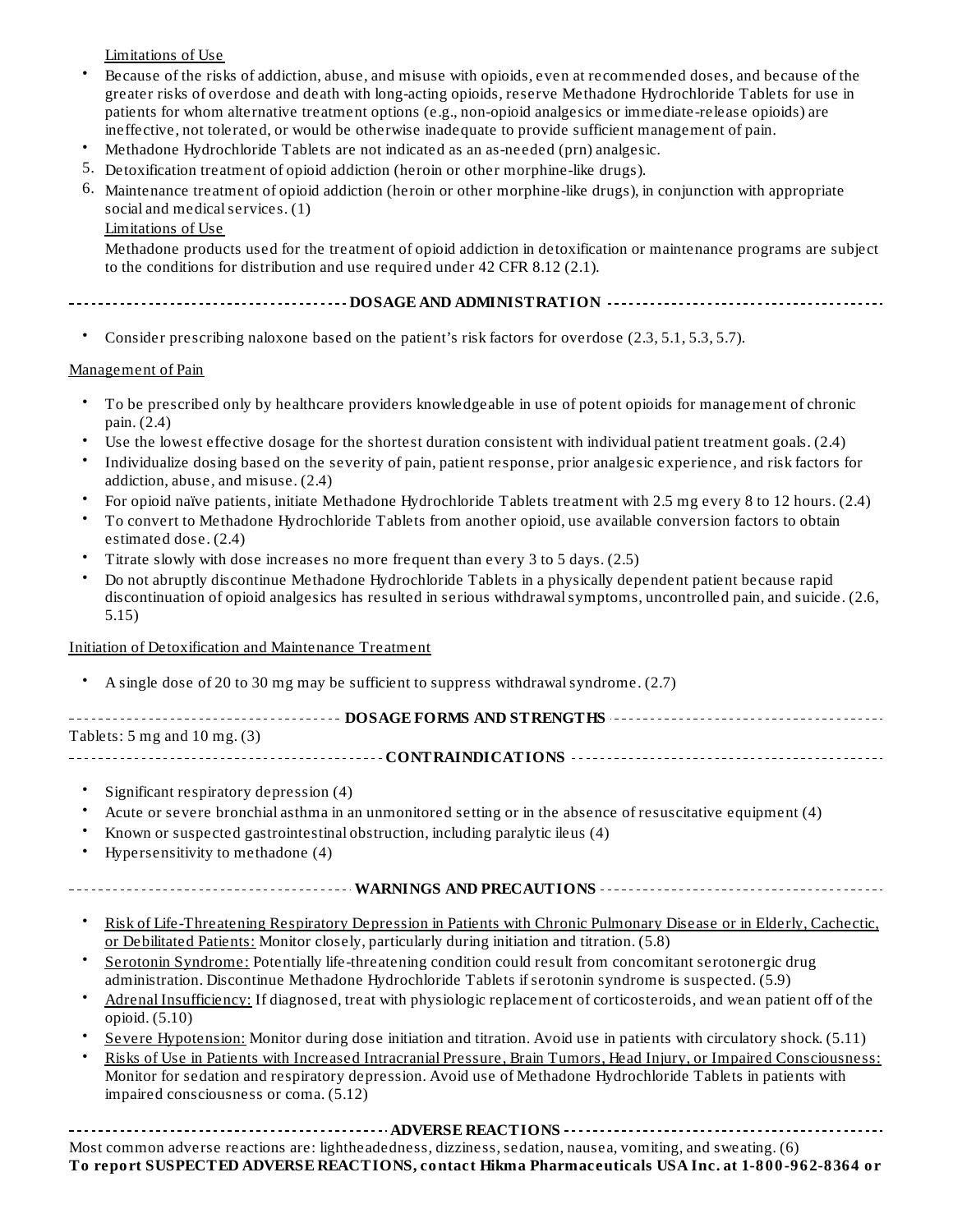#### **FDA at 1-800-FDA-1088 or www.fda.gov/medwatch.**

#### **DRUG INTERACTIONS**

- Anti-Retroviral Agents: May result in decreased efficacy or, in certain cases, increased toxicity. (7)
- Potentially Arrhythmogenic Agents: Pharmacodynamic interactions may occur. Monitor patients closely for cardiac conduction changes. (7)
- Mixed Agonist/Antagonist and Partial Agonist Opioid Analgesics: Avoid use with Methadone Hydrochloride Tablets because they may reduce analgesic effect of Methadone Hydrochloride Tablets or precipitate withdrawalsymptoms.  $(5.15, 7)$
- Monoamine Oxidase Inhibitors (MAOIs): Can potentiate the effects of methadone hydrochloride. Avoid concomitant use in patients receiving MAOIs or within 14 days of stopping treatment with an MAOI. (7)
- **TEREFORE IN SPECIFIC POPULATIONS** 
	- Lactation: Methadone has been detected in human milk. Closely monitor infants of nursing women receiving Methadone Hydrochloride Tablets. (8.2)

#### **See 17 for PATIENT COUNSELING INFORMATION and Medication Guide.**

**Revised: 9/2020**

#### **FULL PRESCRIBING INFORMATION: CONTENTS\***

**WARNING: ADDICTION, ABUSE, AND MISUSE; RISK EVALUATION AND MITIGATION STRATEGY (REMS); LIFE-THREATENING RESPIRATORY DEPRESSION; ACCIDENTAL INGESTION; LIFE-THREATENING QT PROLONGATION; NEONATAL OPIOID WITHDRAWAL SYNDROME;INTERACTIONS WITH DRUGS AFFECTING CYTOCHROME P450 ISOENZYMES; RISKS FROM CONCOMITANT USE WITH BENZODIAZEPINES OR OTHER CNS DEPRESSANTS; and TREATMENT FOR OPIOID ADDICTION**

#### **1 INDICATIONS AND USAGE**

#### **2 DOSAGE AND ADMINISTRATION**

2.1 Conditions for Distribution and Use of Methadone Products for the Treatment of Opioid Addiction

- 2.2 Important General Information
- 2.3 Patient Access to Naloxone for the Emergency Treatment of Opioid Overdose
- 2.4 Methadone Hydrochloride Tablets for Management of Pain
- 2.5 Titration and Maintenance of Therapy for Pain
- 2.6 Safe Reduction or Discontinuation of Methadone Hydrochloride Tablets for Pain
- 2.7 Induction/Initial Dosing for Detoxification and Maintenance Treatment of Opioid Addiction
- 2.8 Titration and Maintenance Treatment of Opioid Dependence

2.9 Medically Supervised Withdrawal after a Period of Maintenance Treatment for Opioid Addiction

- 2.10 Risk of Relapse in Patients on Methadone Maintenance Treatment of Opioid Addiction
- 2.11 Considerations for Management of Acute Pain during Methadone Maintenance Treatment
- 2.12 Dosage Adjustment during Pregnancy

#### **3 DOSAGE FORMS AND STRENGTHS**

#### **4 CONTRAINDICATIONS**

#### **5 WARNINGS AND PRECAUTIONS**

- 5.1 Addiction, Abuse and Misuse
- 5.2 Opioid Analgesic Risk Evaluation and Mitigation Strategy (REMS)
- 5.3 Life-Threatening Respiratory Depression
- 5.4 Life-Threatening QT Prolongation
- 5.5 Neonatal Opioid Withdrawal Syndrome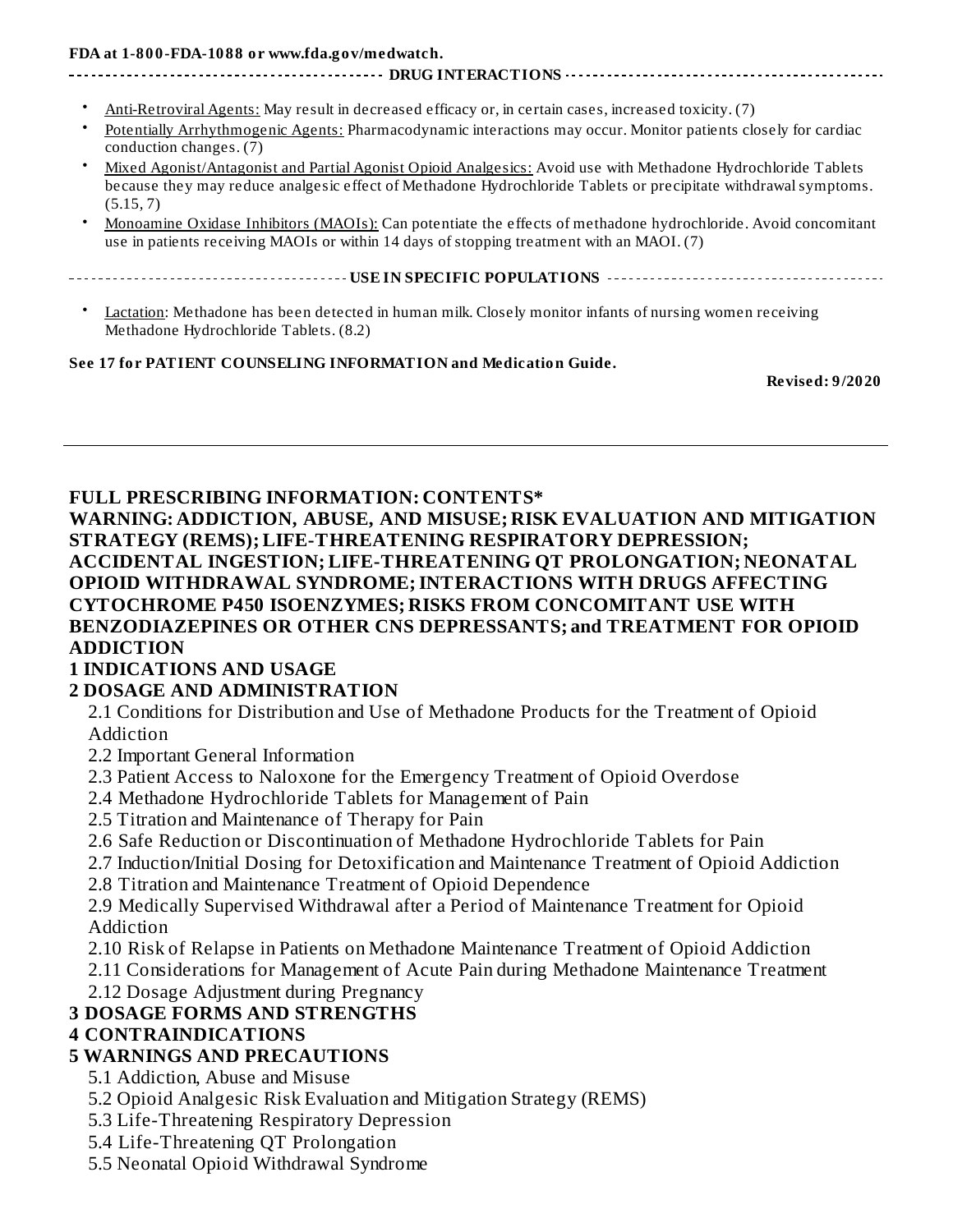5.6 Risks of Concomitant Use of Cytochrome P450 3A4, 2B6, 2C19, 2C9, or 2D6 Inhibitors or Discontinuation of P450 3A4, 2B6, 2C19, or 2C9 Inducers

5.7 Risks from Concomitant Use with Benzodiazepines or Other CNS Depressants

5.8 Life-Threatening Respiratory Depression in Patients with Chronic Pulmonary Disease or in Elderly, Cachectic, or Debilitated Patients

5.9 Serotonin Syndrome with Concomitant Use of Serotonergic Drugs

- 5.10 Adrenal Insufficiency
- 5.11 Severe Hypotension

5.12 Risks of Use in Patients with Increased Intracranial Pressure, Brain Tumors, Head Injury, or Impaired Consciousness

5.13 Risks of Use in Patients with Gastrointestinal Conditions

- 5.14 Increased Risk of Seizures in Patients with Seizure Disorders
- 5.15 Withdrawal
- 5.16 Risks Driving and Operating Machinery
- 5.17 Laboratory Test Interactions

# **6 ADVERSE REACTIONS**

## **7 DRUG INTERACTIONS**

## **8 USE IN SPECIFIC POPULATIONS**

- 8.1 Pregnancy
- 8.2 Lactation
- 8.3 Females and Males of Reproductive Potential
- 8.4 Pediatric Use
- 8.5 Geriatric Use
- 8.6 Hepatic Impairment
- 8.7 Renal Impairment

# **9 DRUG ABUSE AND DEPENDENCE**

- 9.1 Controlled Substance
- 9.2 Abuse
- 9.3 Dependence
- **10 OVERDOSAGE**

# **11 DESCRIPTION**

# **12 CLINICAL PHARMACOLOGY**

- 12.1 Mechanism of Action
- 12.2 Pharmacodynamics
- 12.3 Pharmacokinetics

# **13 NONCLINICAL TOXICOLOGY**

13.1 Carcinogenesis, Mutagenesis, Impairment of Fertility

# **16 HOW SUPPLIED/STORAGE AND HANDLING**

# **17 PATIENT COUNSELING INFORMATION**

\* Sections or subsections omitted from the full prescribing information are not listed.

#### **FULL PRESCRIBING INFORMATION**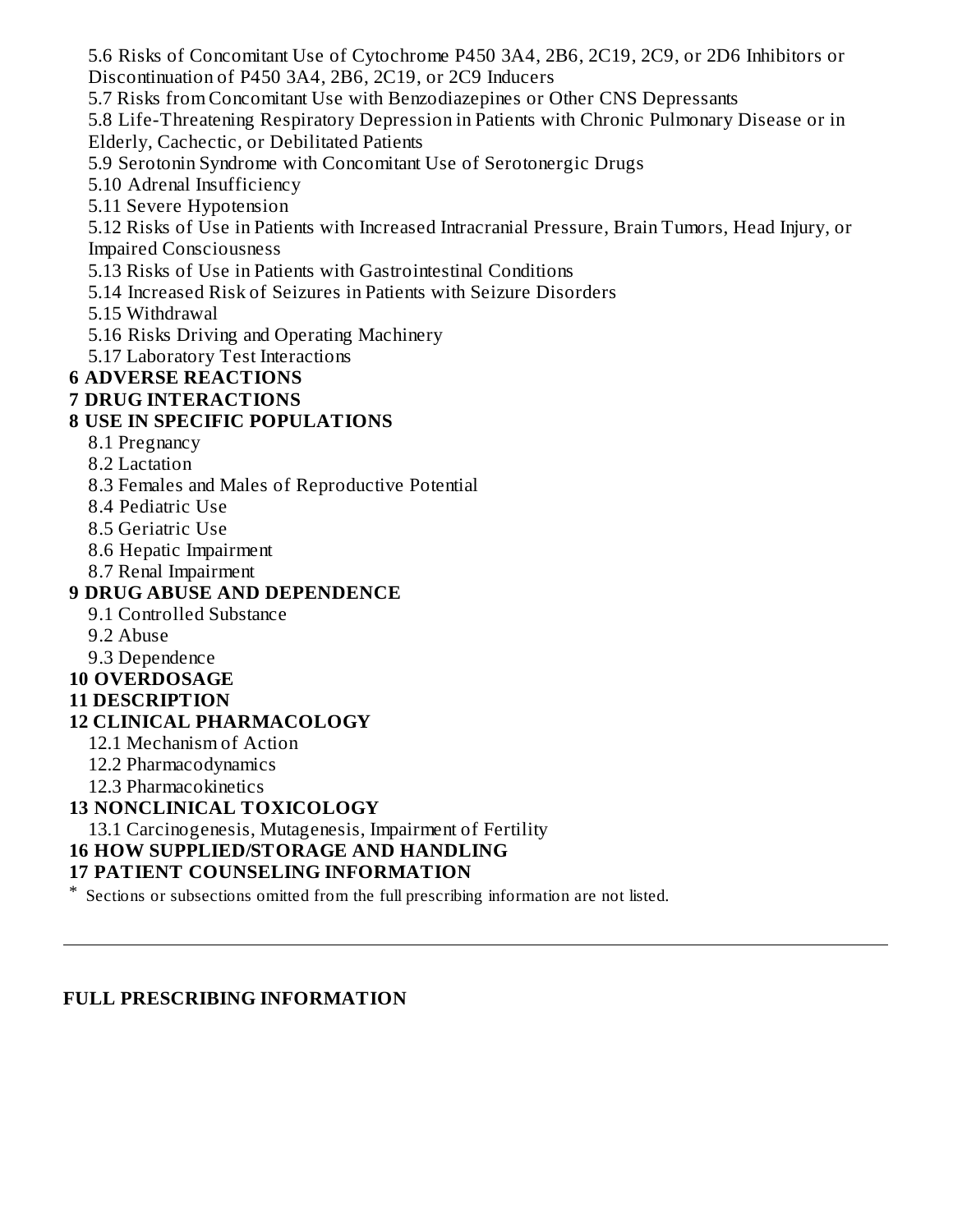#### **WARNING: ADDICTION, ABUSE, AND MISUSE; RISK EVALUATION AND MITIGATION STRATEGY (REMS); LIFE-THREATENING RESPIRATORY DEPRESSION; ACCIDENTAL INGESTION; LIFE-THREATENING QT PROLONGATION; NEONATAL OPIOID WITHDRAWAL SYNDROME; INTERACTIONS WITH DRUGS AFFECTING CYTOCHROME P450 ISOENZYMES; RISKS FROM CONCOMITANT USE WITH BENZODIAZEPINES OR OTHER CNS DEPRESSANTS; and TREATMENT FOR OPIOID ADDICTION**

#### **Addiction, Abus e, and Misus e**

**Methadone Hydrochloride Tablets expos e patients and other us ers to the risks of opioid addiction, abus e, and misus e, which can lead to overdos e and death. Ass ess each patient's risk prior to pres cribing Methadone Hydrochloride Tablets, and monitor all patients regularly for the development of thes e behaviors and conditions** *[see Warnings and Precautions (5.1)].*

#### **Opioid Analgesic Risk Evaluation and Mitigation Strategy (REMS)**

**To ensure that the benefits of opioid analgesics outweigh the risks of addiction, abus e, and misus e, the Food and Drug Administration (FDA) has required a REMS for thes e products** *[see Warnings and Precautions (5.2)].* **Under the requirements of the REMS, drug companies with approved opioid analgesic products must make REMS-compliant education programs available to healthcare providers. Healthcare providers are strongly encouraged to**

- **complete a REMS-compliant education program,**
- **couns el patients and/or their caregivers, with every pres cription, on safe us e, s erious risks, storage, and disposal of thes e products,**
- **emphasize to patients and their caregivers the importance of reading the Medication Guide every time it is provided by their pharmacist, and**
- **consider other tools to improve patient, hous ehold, and community safety.**

#### **Life-Threatening Respiratory Depression**

**Serious, life-threatening, or fatal respiratory depression may occur with us e of Methadone Hydrochloride Tablets. The peak respiratory depressant effect of methadone occurs later, and persists longer than the peak analgesic effect, especially during the initial dosing period. Monitor for respiratory depression, especially during initiation of Methadone Hydrochloride Tablets or following a dos e increas e** *[see Warnings and Precautions (5.3)]***.**

#### **Accidental Ingestion**

**Accidental ingestion of even one dos e of Methadone Hydrochloride Tablets, especially by children, can result in a fatal overdos e of methadone** *[see Warnings and Precautions (5.3)].*

#### **Life-Threatening QT Prolongation**

**QT interval prolongation and s erious arrhythmia (***torsades de pointes***) have occurred during treatment with methadone. Most cas es involve patients being treated for pain with large, multiple daily dos es of methadone hydrochloride, although cas es have been reported in patients receiving dos es commonly us ed for maintenance treatment of opioid addiction. Clos ely monitor patients with risk factors for development of prolonged QT interval, a history of cardiac conduction abnormalities, and thos e taking medications affecting cardiac conduction for changes in cardiac rhythm during initiation and titration of Methadone Hydrochloride Tablets** *[see Warnings and Precautions (5.4)]***.**

#### **Neonatal Opioid Withdrawal Syndrome**

**Neonatal opioid withdrawal syndrome (NOWS) is an expected and treatable outcome of us e**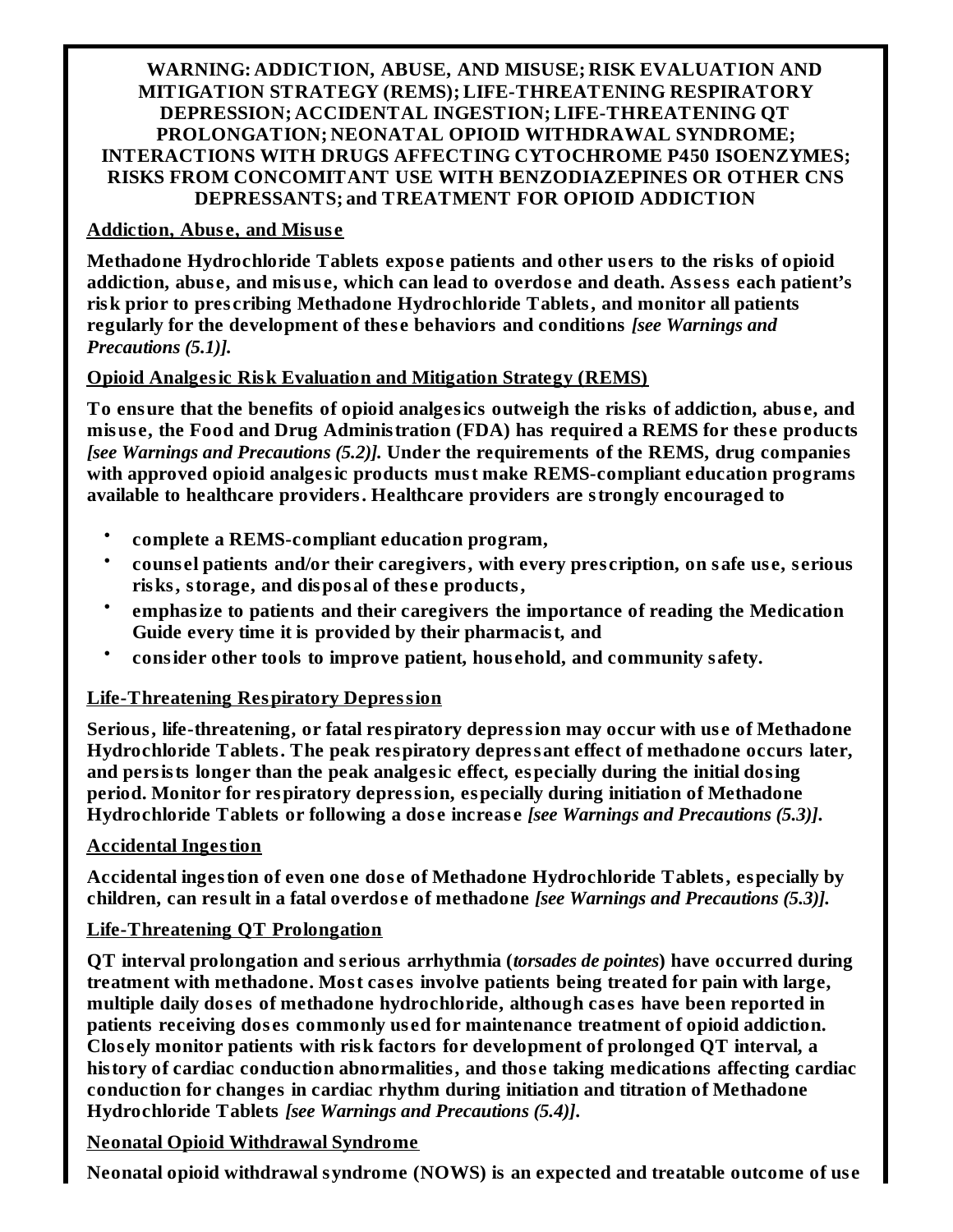**of Methadone Hydrochloride Tablets during pregnancy. NOWS may be life-threatening if not recognized and treated in the neonate. The balance between the risks of NOWS and the benefits of maternal methadone hydrochloride us e may differ bas ed on the risks associated with the mother's underlying condition, pain, or addiction. Advis e the patient of the risk of NOWS so that appropriate planning for management of the neonate can occur** *[see Warnings and Precautions (5.5)***].**

# **Cytochrome P450 Interaction**

**The concomitant us e of Methadone Hydrochloride Tablets with all cytochrome P450 3A4, 2B6, 2C19, 2C9 or 2D6 inhibitors may result in an increas e in methadone plasma concentrations, which could caus e potentially fatal respiratory depression. In addition, dis continuation of concomitantly us ed cytochrome P450 3A4 2B6, 2C19, or 2C9 inducers may also result in an increas e in methadone plasma concentration. Follow patients clos ely for respiratory depression and s edation, and consider dosage reduction with any changes of concomitant medications that can result in an increas e in methadone levels** *[see Warnings and Precautions (5.6), Drug interactions (7)]***.**

## **Risks From Concomitant Us e With Benzodiazepines Or Other CNS Depressants**

**Concomitant us e of opioids with benzodiazepines or other central nervous system (CNS) depressants, including alcohol, may result in profound s edation, respiratory depression, coma, and death** *[see Warnings and Precautions (5.7), Drug Interactions (7)]***.**

- **Res erve concomitant pres cribing of Methadone Hydrochloride Tablets and benzodiazepines or other CNS depressants for us e in patients for whom alternatives to benzodiazepines or other CNS depressants are inadequate.**
- **Limit dosages and durations to the minimum required for patients being treated for pain.**
- **Follow patients for signs and symptoms of respiratory depression and s edation. If the patient is visibly s edated, evaluate the caus e of s edation, and consider delaying or omitting the daily methadone dos e.**

#### **Conditions For Distribution And Us e Of Methadone Products For The Treatment Of Opioid Addiction**

**For detoxification and maintenance of opioid dependence, methadone should be administered in accordance with the treatment standards cited in 42 CFR Section 8, including limitations on unsupervis ed administration** *[see Indications and Usage (1), Dosage and Administration (2.1)].*

# **1 INDICATIONS AND USAGE**

Methadone Hydrochloride Tablets are indicated for the:

- 1. Management of pain severe enough to require daily, around-the-clock, long-term opioid treatment and for which alternative treatment options are inadequate. Limitations of Use
- Because of the risks of addiction, abuse, and misuse with opioids, even at recommended doses, and because of the greater risks of overdose and death with long-acting opioids [*see Warnings and Precautions (5.1)*], reserve Methadone Hydrochloride Tablets for use in patients for whom alternative analgesic treatment options (e.g., non-opioid analgesics or immediate-release opioid analgesics) are ineffective, not tolerated, or would be otherwise inadequate to provide sufficient management of pain.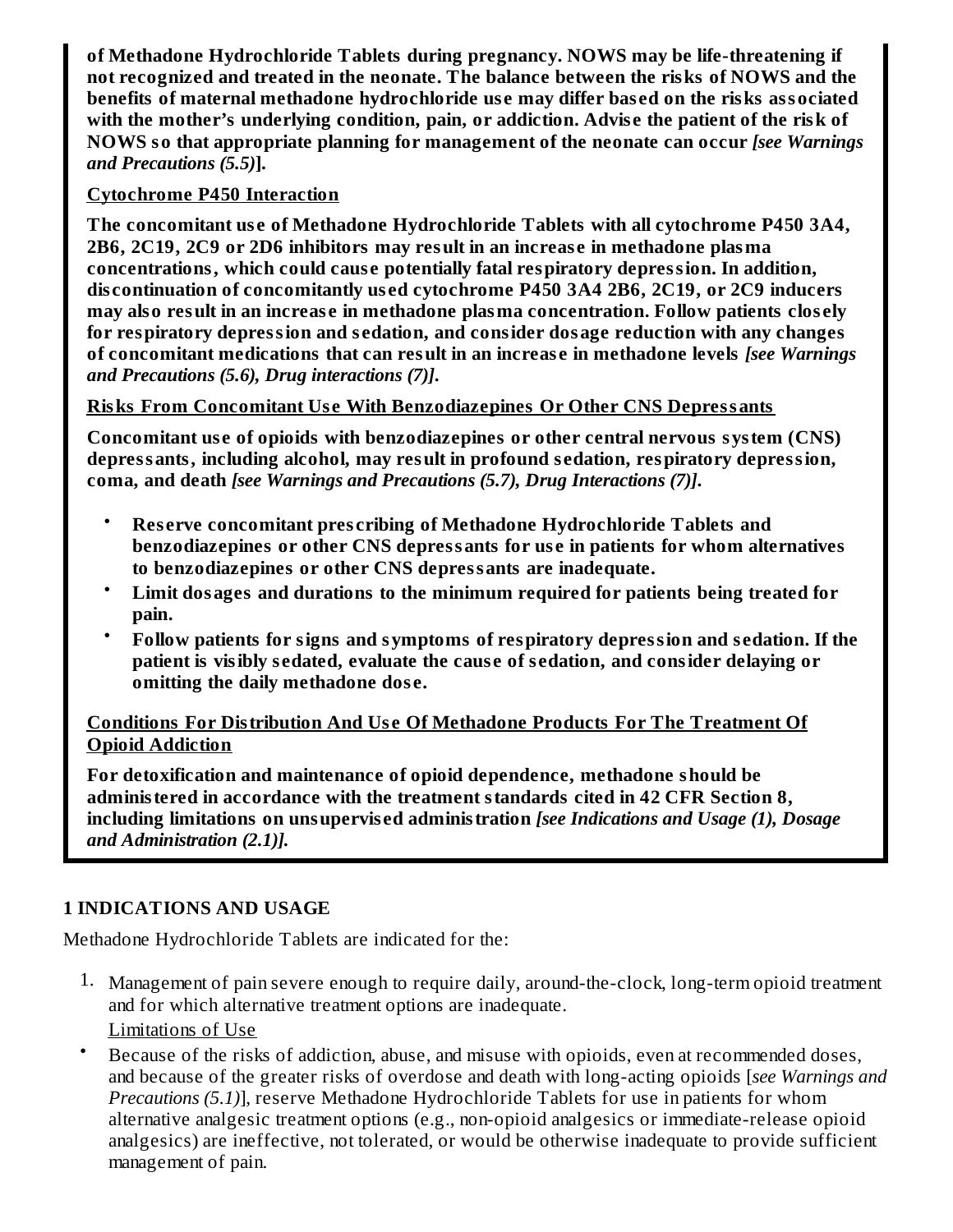- Methadone Hydrochloride Tablets are not indicated as an as-needed (prn) analgesic.
- 2. Detoxification treatment of opioid addiction (heroin or other morphine-like drugs).
- 3. Maintenance treatment of opioid addiction (heroin or other morphine-like drugs), in conjunction with appropriate social and medical services.

# Limitations of Use

Methadone products used for the treatment of opioid addiction in detoxification or maintenance programs are subject to the conditions for distribution and use required under 42 CFR 8.12 *[see Dosage and Administration (2.1)]*.

# **2 DOSAGE AND ADMINISTRATION**

### **2.1 Conditions for Distribution and Us e of Methadone Products for the Treatment of Opioid Addiction**

Code of Federal Regulations, Title 42, Sec 8: Methadone products when used for the treatment of opioid addiction in detoxification or maintenance programs, shall be dispensed only by opioid treatment programs (and agencies, practitioners or institutions by formal agreement with the program sponsor) certified by the Substance Abuse and Mental Health Services Administration and approved by the designated state authority. Certified treatment programs shall dispense and use methadone in oral form only and according to the treatment requirements stipulated in the Federal Opioid Treatment Standards (42 CFR 8.12). See below for important regulatory exceptions to the general requirement for certification to provide opioid agonist treatment.

Failure to abide by the requirements in these regulations may result in criminal prosecution, seizure of the drug supply, revocation of the program approval, and injunction precluding operation of the program.

Regulatory Exceptions to the General Requirement for Certification to Provide Opioid Agonist Treatment:

- During inpatient care, when the patient was admitted for any condition other than concurrent opioid addiction (pursuant to 21CFR 1306.07(c), to facilitate the treatment of the primary admitting diagnosis).
- During an emergency period of no longer than 3 days while definitive care for the addiction is being sought in an appropriately licensed facility (pursuant to 21CFR 1306.07(b)).

# **2.2 Important General Information**

- The peak respiratory depressant effect of methadone occurs later and persists longer than its peak therapeutic effect.
- A high degree of opioid tolerance does not eliminate the possibility of methadone overdose, iatrogenic or otherwise. Deaths have been reported during conversion to methadone from chronic, high-dose treatment with other opioid agonists and during initiation of methadone treatment of addiction in subjects previously abusing high doses of other agonists.
- With repeated dosing, methadone is retained in the liver and then slowly released, prolonging the duration of potential toxicity.
- Methadone has a narrow therapeutic index, especially when combined with other drugs.

# **2.3 Patient Access to Naloxone for the Emergency Treatment of Opioid Overdos e**

Discuss the availability of naloxone for the emergency treatment of opioid overdose with the patient and caregiver and assess the potential need for access to naloxone, both when initiating and renewing treatment with Methadone Hydrochloride Tablets [*see Warnings and Precautions (5.3), Overdosage (10)*].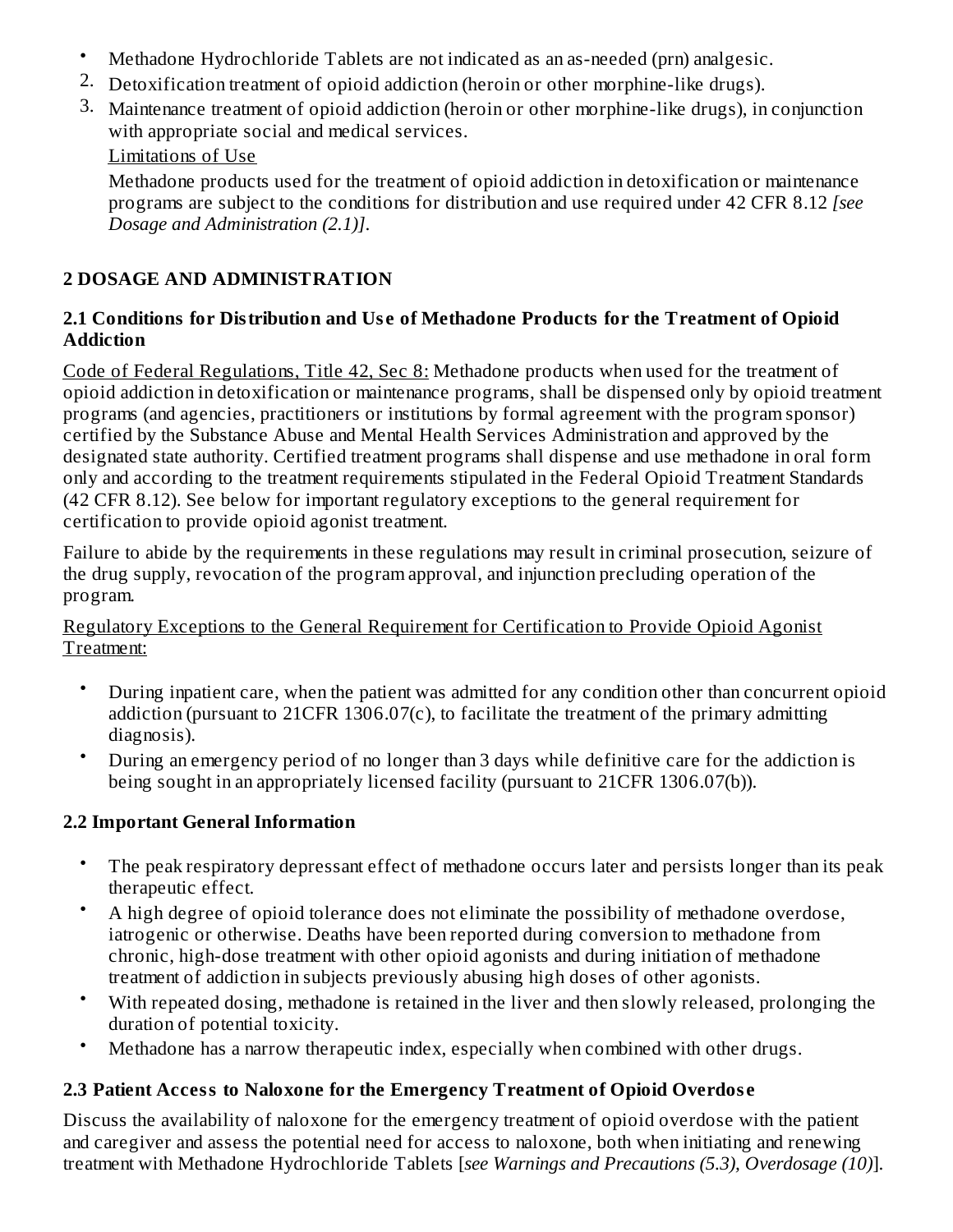#### *For Patients Being Treated for Pain*

Consider prescribing naloxone, based on the patient's risk factors for overdose, such as concomitant use of CNS depressants, a history of opioid use disorder, or prior opioid overdose. The presence of risk factors for overdose should not prevent the proper management of pain in any given patient.

### *For Patients Being Treated for Opioid Addiction*

Because patients being treated for opioid use disorder have the potential for relapse, putting them at risk for opioid overdose, strongly consider prescribing naloxone for the emergency treatment of opioid overdose. Advise patients and caregivers that naloxone may also be administered for a known or suspected overdose with Methadone Hydrochloride Tablets itself.

Also consider prescribing naloxone if the patient has household members (including children) or other close contacts at risk for accidental ingestion or overdose. If naloxone is prescribed, educate patients and caregivers on how to treat with naloxone [*see Warnings and Precautions (5.3), Patient Counseling Information (17)*].

Inform patients and caregivers of their options for obtaining naloxone as permitted by individual state naloxone dispensing and prescribing requirements or guidelines (e.g., by prescription, directly from a pharmacist, or as part of a community-based program) [*see Patient Counseling Information (17)*].

## **2.4 Methadone Hydrochloride Tablets for Management of Pain**

#### *Important Dosage and Administration Information:*

Methadone Hydrochloride Tablets should be prescribed only by healthcare professionals who are knowledgeable in the use of potent opioids for the management of chronic pain.

Consider the following important factors that differentiate methadone from other opioid analgesics:

- There is high interpatient variability in absorption, metabolism, and relative analgesic potency of methadone. Population-based equianalgesic conversion ratios between methadone and other opioids are not accurate when applied to individuals.
- The duration of analgesic action of methadone is 4 to 8 hours (based on single-dose studies) but the plasma elimination half-life is 8 to 59 hours.
- With repeated dosing, the potency of methadone increases due to systemic accumulation.
- Steady-state plasma concentrations and full analgesic effects are not attained until at least 3 to 5 days on a dose, and may take longer in some patients.

Use the lowest effective dosage for the shortest duration consistent with individual patient treatment goals *[see Warnings and Precautions (5)]*.

Initiate the dosing regimen for each patient individually, taking into account the patient's severity of pain, patient response, prior analgesic treatment experience, and risk factors for addiction, abuse, and misuse *[see Warnings and Precautions (5.1)]*.

Monitor patients closely for respiratory depression, especially within the first 24 to 72 hours of initiating therapy and following dosage increases with Methadone Hydrochloride Tablets and adjust the dosage accordingly *[see Warnings and Precautions (5.3)]*.

Use of Methadone Hydrochloride Tablets as the First Opioid Analgesic: Initiate treatment with Methadone Hydrochloride Tablets with 2.5 mg orally every 8 to 12 hours.

Conversion from Other Oral Opioids to Methadone Hydrochloride Tablets: Discontinue all other around-the-clock opioid drugs when Methadone Hydrochloride Tablets therapy is initiated. Deaths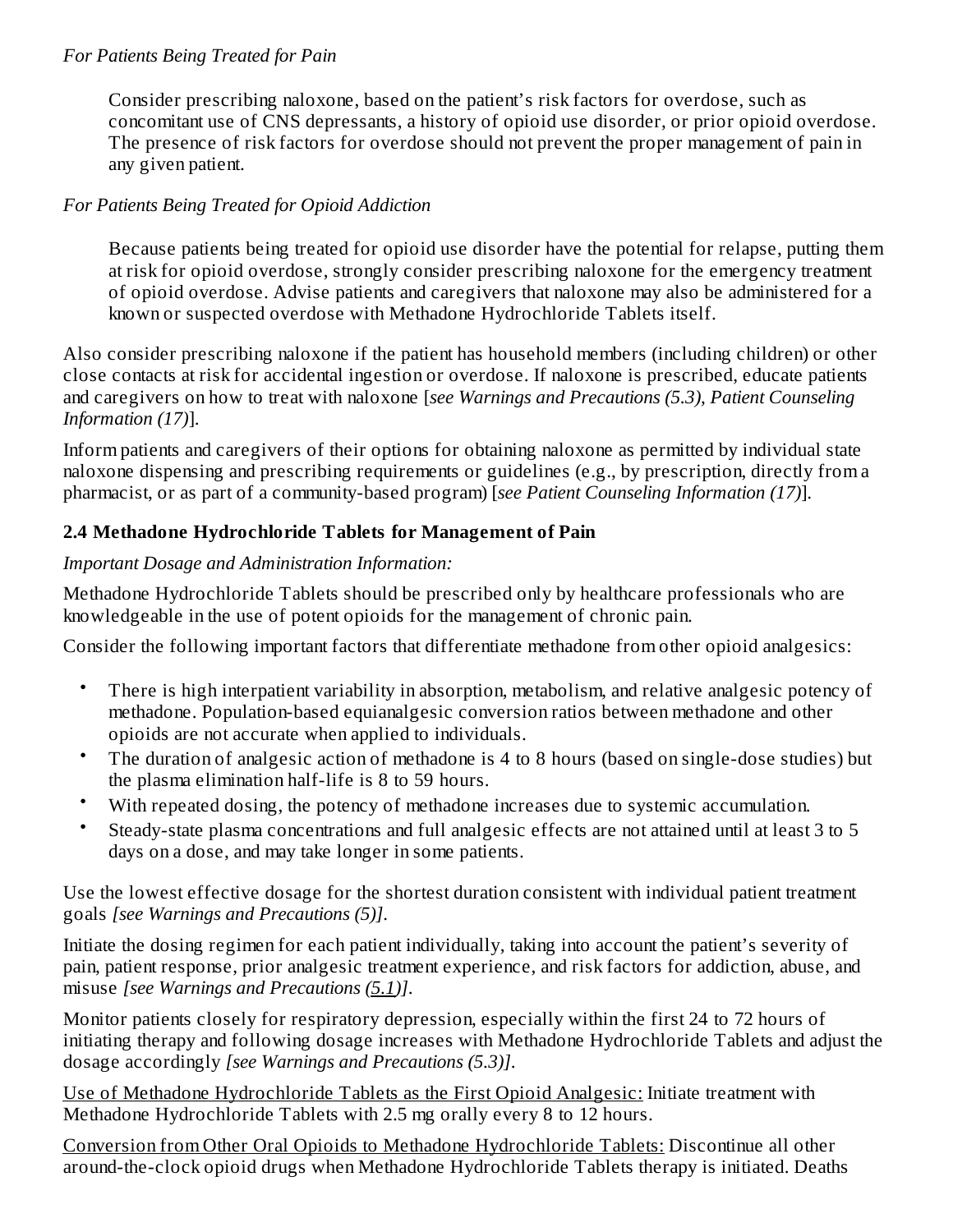have occurred in opioid-tolerant patients during conversion to methadone.

The potency of methadone relative to other opioid analgesics is nonlinear and increases with increasing dose. Table 1 provides an estimated conversion factor for use when converting patients from another opioid to methadone. Because of the high inter-patient variability in absorption, metabolism, and relative potency, it is critical to avoid overestimating the methadone dose which can lead to fatal respiratory depression. It is safer to underestimate a patient's 24-hour methadone dosage and provide rescue medication (e.g., immediate-release opioid) than to overestimate the 24-hour methadone dosage and manage an adverse reaction due to an overdose.

Consider the following when using the information in Table 1:

- This is **not** a table of equianalgesic doses.
- The conversion factors in this table are only for the conversion **from** another oral opioid analgesic **to** Methadone Hydrochloride Tablets.
- The table **cannot** be used to convert **from** Methadone Hydrochloride Tablets **to** another opioid. Doing so will result in an overestimation of the dose of the new opioid and may result in fatal overdose.

#### Total Daily Baseline **Oral Morphine Equivalent Dos e** Estimated Daily **Oral Methadone Requirement as Percent of Total Daily Morphine Equivalent Dos e**  $< 100 \text{ mg}$  20% to 30% 100 to 300 mg 10% to 20% 300 to 600 mg 8% to 12% 600 mg to 1,000 mg 5% to 10%  $> 1,000 \text{ mg}$   $< 5\%$

#### **Table 1: Conversion Factors to Methadone Hydrochloride Tablets**

To calculate the estimated Methadone Hydrochloride Tablets dose using Table 1:

- For patients on a single opioid, sum the current total daily dose of the opioid, convert it to a Morphine Equivalent Dose according to specific conversion factor for that specific opioid, then multiply the Morphine Equivalent Dose by the corresponding percentage in the above table to calculate the approximate oral methadone daily dose. Divide the total daily methadone dose derived from the table above to reflect the intended dosing schedule (i.e., for administration every 8 hours, divide total daily methadone dose by 3).
- For patients on a regimen of more than one opioid, calculate the approximate oral methadone dose for each opioid and sum the totals to obtain the approximate total methadone daily dose. Divide the total daily methadone dose derived from the table above to reflect the intended dosing schedule (i.e., for administration every 8 hours, divide total daily methadone dose by 3).
- For patients on a regimen of fixed-ratio opioid/non-opioid analgesic products, use only the opioid component of these products in the conversion.

Always round the dose down, if necessary, to the appropriate Methadone Hydrochloride Tablets strength(s) available.

Example conversion from a single opioid to Methadone Hydrochloride Tablets:

Step 1:

Sum the total daily dose of the opioid (in this case, Morphine Extended Release Tablets 50 mg twice daily)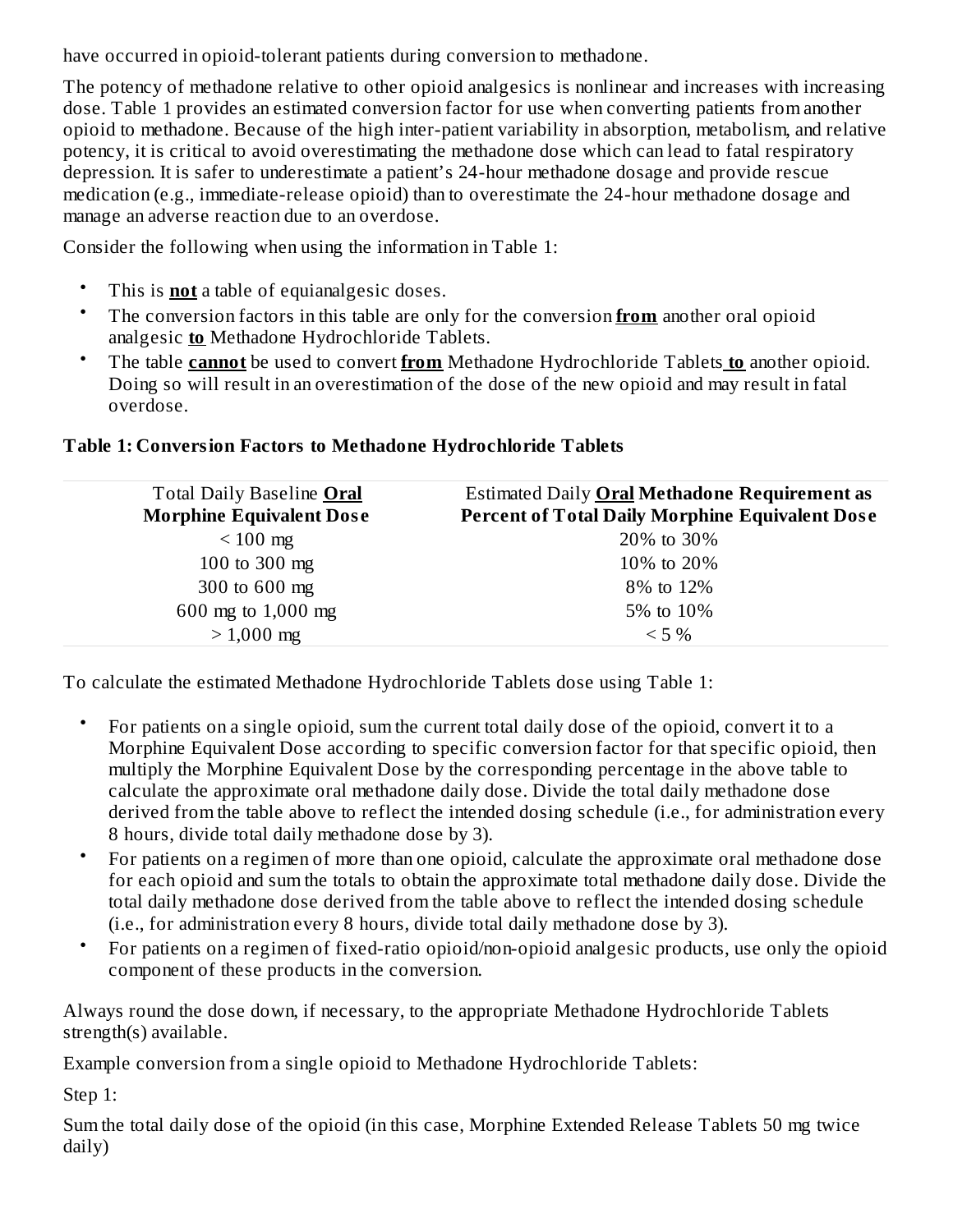50 mg Morphine Extended Release Tablets 2 times daily = 100 mg total daily dose of Morphine

Step 2:

Calculate the approximate equivalent dose of Methadone Hydrochloride Tablets based on the total daily dose of Morphine using Table 1.

100 mg total daily dose of Morphine x 15% (10% to 20% per Table 1) = 15 mg Methadone Hydrochloride Tablets daily

# Step 3:

Calculate the approximate starting dose of Methadone Hydrochloride Tablets to be given every 12 hours. Round down, if necessary, to the appropriate Methadone Hydrochloride Tablets strengths available.

15 mg daily / 2 = 7.5 mg Methadone Hydrochloride Tablets every 12 hours Then 7.5 mg is rounded down to 5 mg Methadone Hydrochloride Tablets every 12 hours

Close observation and frequent titration are warranted until pain management is stable on the new opioid. Monitor patients for signs and symptoms of opioid withdrawal or for signs of over-sedation/toxicity after converting patients to Methadone Hydrochloride Tablets.

Conversion from Parenteral Methadone to Methadone Hydrochloride Tablets: Use a conversion ratio of 1:2 mg for parenteral to oral methadone (e.g., 5 mg parenteral methadone to 10 mg oral methadone).

# **2.5 Titration and Maintenance of Therapy for Pain**

Individually titrate Methadone Hydrochloride Tablets to a dose that provides adequate analgesia and minimizes adverse reactions. Continually reevaluate patients receiving Methadone Hydrochloride Tablets to assess the maintenance of pain control and the relative incidence of adverse reactions, as well as monitoring for the development of addiction, abuse, or misuse *[see Warnings and Precautions (5.1)]*. Frequent communication is important among the prescriber, other members of the healthcare team, the patient, and the caregiver/family during periods of changing analgesic requirements, including initial titration. During chronic therapy, periodically reassess the continued need for the use of opioid analgesics.

Patients who experience breakthrough pain may require a dose increase of Methadone Hydrochloride Tablets, or may need rescue medication with an appropriate dose of an immediate-release analgesic. If the level of pain increases after dosage stabilization, attempt to identify the source of increased pain before increasing the Methadone Hydrochloride Tablets dosage.

Because of individual variability in the pharmacokinetic profile (i.e., terminal half-life (T $_{\rm 1/2})$  from 8 to 59 hours in different studies *[see Clinical Pharmacology (12.3)]*, titrate Methadone Hydrochloride Tablets slowly, with dose increases no more frequent than every 3 to 5 days. However, because of this high variability, some patients may require substantially longer periods between dose increases (up to 12 days). Monitor patients closely for the development of potentially life-threatening adverse reactions (e.g., CNS and respiratory depression).

If unacceptable opioid-related adverse reactions are observed, the subsequent doses may be reduced and/or the dosing interval adjusted (i.e., every 8 hours or every 12 hours). Adjust the dose to obtain an appropriate balance between management of pain and opioid-related adverse reactions.

# **2.6 Safe Reduction or Dis continuation of Methadone Hydrochloride Tablets for Pain**

Do not abruptly discontinue Methadone Hydrochloride Tablets in patients who may be physically dependent on opioids. Rapid discontinuation of opioid analgesics in patients who are physically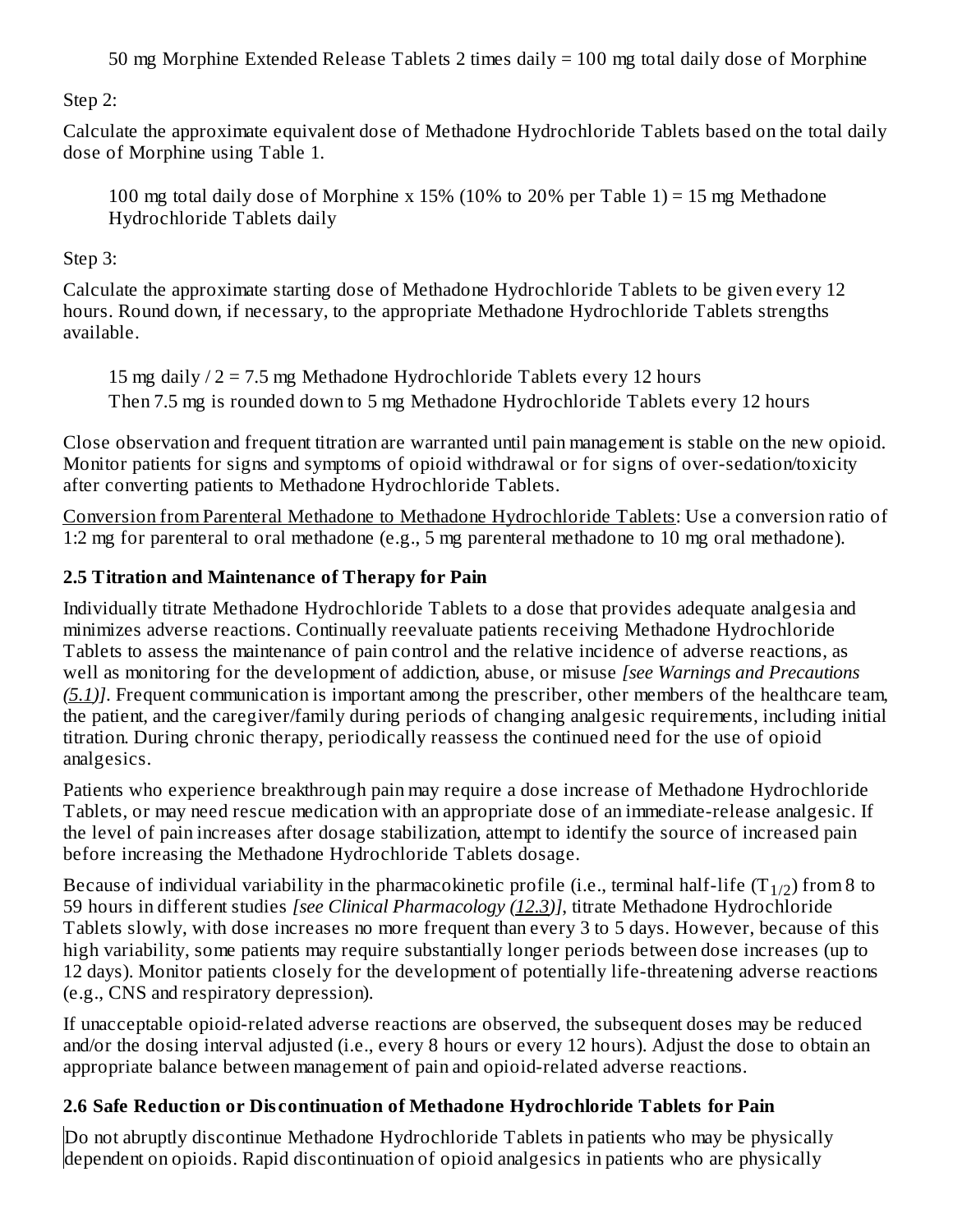dependent on opioids has resulted in serious withdrawal symptoms, uncontrolled pain, and suicide. Rapid discontinuation has also been associated with attempts to find other sources of opioid analgesics, which may be confused with drug-seeking for abuse. Patients may also attempt to treat their pain or withdrawal symptoms with illicit opioids, such as heroin, and other substances.

When a decision has been made to decrease the dose or discontinue therapy in an opioid-dependent patient taking Methadone Hydrochloride Tablets, there are a variety of factors that should be considered, including the dose of Methadone Hydrochloride Tablets the patient has been taking, the duration of treatment, the type of pain being treated, and the physical and psychological attributes of the patient. It is important to ensure ongoing care of the patient and to agree on an appropriate tapering schedule and follow-up plan so that patient and provider goals and expectations are clear and realistic. When opioid analgesics are being discontinued due to a suspected substance use disorder, evaluate and treat the patient, or refer for evaluation and treatment of the substance use disorder. Treatment should include evidence-based approaches, such as medication assisted treatment of opioid use disorder. Complex patients with co-morbid pain and substance use disorders may benefit from referral to a specialist.

There are no standard opioid tapering schedules that are suitable for all patients. Good clinical practice dictates a patient-specific plan to taper the dose of the opioid gradually. For patients on Methadone Hydrochloride Tablets who are physically opioid-dependent, initiate the taper by a small enough increment (e.g., no greater than 10% to 25% of the total daily dose) to avoid withdrawal symptoms, and proceed with dose-lowering at an interval of every 2 to 4 weeks. Patients who have been taking opioids for briefer periods of time may tolerate a more rapid taper.

It may be necessary to provide the patient with lower dosage strengths to accomplish a successful taper. Reassess the patient frequently to manage pain and withdrawal symptoms, should they emerge. Common withdrawal symptoms include restlessness, lacrimation, rhinorrhea, yawning, perspiration, chills, myalgia, and mydriasis. Other signs and symptoms also may develop, including irritability, anxiety, backache, joint pain, weakness, abdominal cramps, insomnia, nausea, anorexia, vomiting, diarrhea, or increased blood pressure, respiratory rate, or heart rate. If withdrawal symptoms arise, it may be necessary to pause the taper for a period of time or raise the dose of the opioid analgesic to the previous dose, and then proceed with a slower taper. In addition, monitor patients for any changes in mood, emergence of suicidal thoughts, or use of other substances.

When managing patients taking opioid analgesics, particularly those who have been treated for a long duration and/or with high doses for chronic pain, ensure that a multimodal approach to pain management, including mental health support (if needed), is in place prior to initiating an opioid analgesic taper. A multimodal approach to pain management may optimize the treatment of chronic pain, as well as assist with the successful tapering of the opioid analgesic *[see Warningsand Precautions (5.15), Drug Abuse and Dependence (9.3)].*

#### **2.7 Induction/Initial Dosing for Detoxification and Maintenance Treatment of Opioid Addiction**

Administer the initial methadone dose under supervision, when there are no signs of sedation or intoxication, and the patient shows symptoms of withdrawal. An initial single dose of 20 to 30 mg of Methadone Hydrochloride Tablets will often be sufficient to suppress withdrawal symptoms. The initial dose should not exceed 30 mg.

To make same-day dosing adjustments, have the patient wait 2 to 4 hours for further evaluation, when peak levels have been reached. Provide an additional 5 to 10 mg of Methadone Hydrochloride Tablets if withdrawal symptoms have not been suppressed or if symptoms reappear.

The total daily dose of Methadone Hydrochloride Tablets on the first day of treatment should not ordinarily exceed 40 mg. Adjust the dose over the first week of treatment based on control of withdrawal symptoms at the time of expected peak activity (e.g., 2 to 4 hours after dosing). When adjusting the dose, keep in mind that methadone levels will accumulate over the first several days of dosing; deaths have occurred in early treatment due to the cumulative effects. Instruct patients that the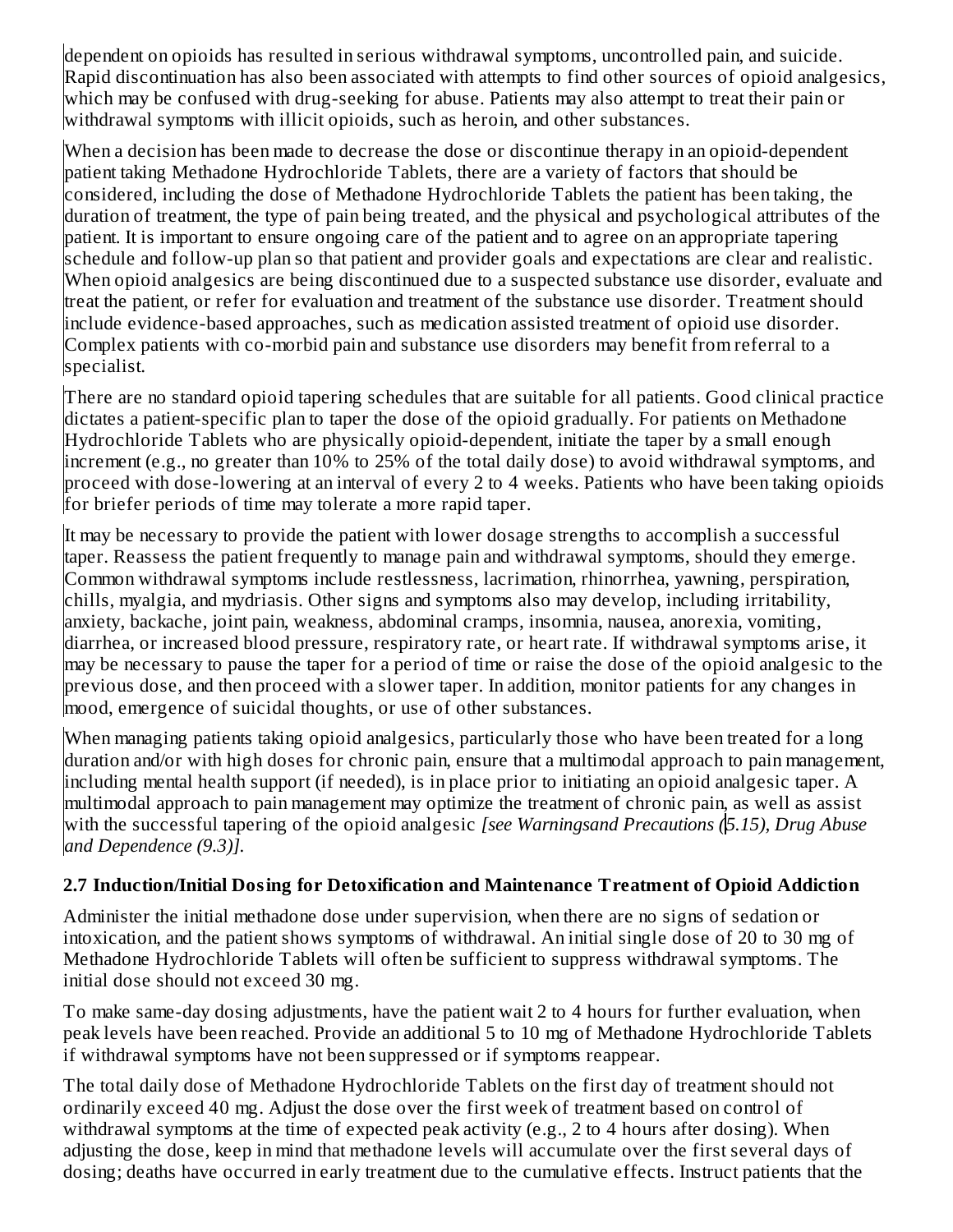dose will "hold" for a longer period of time as tissue stores of methadone accumulate.

Use lower initial doses for patients whose tolerance is expected to be low at treatment entry. Any patient who has not taken opioids for more than 5 days may no longer be tolerant. Do not determine initial doses based on previous treatment episodes or dollars spent per day on illicit drug use.

During the induction phase of methadone maintenance treatment, patients are being withdrawn from opioids and may have opioid withdrawal symptoms. Monitor patients for signs and symptoms of opioid withdrawal including: lacrimation, rhinorrhea, sneezing, yawning, excessive perspiration, goose-flesh, fever, chilling alternating with flushing, restlessness, irritability, weakness, anxiety, depression, dilated pupils, tremors, tachycardia, abdominal cramps, body aches, involuntary twitching and kicking movements, anorexia, nausea, vomiting, diarrhea, intestinal spasms, and weight loss and consider dose adjustment as indicated.

### *Short-term Detoxification:*

For a brief course of stabilization followed by a period of medically supervised withdrawal, titrate the patient to a total daily dose of about 40 mg in divided doses to achieve an adequate stabilizing level. After 2 to 3 days of stabilization, gradually decrease the dose of Methadone Hydrochloride Tablets. Decrease the dose of Methadone Hydrochloride Tablets on a daily basis or at 2-day intervals, keeping the amount of Methadone Hydrochloride Tablets sufficient to keep withdrawal symptoms at a tolerable level. Hospitalized patients may tolerate a daily reduction of 20% of the total daily dose. Ambulatory patients may need a slower schedule.

# **2.8 Titration and Maintenance Treatment of Opioid Dependence**

Titrate patients in maintenance treatment to a dose that prevents opioid withdrawal symptoms for 24 hours, reduces drug hunger or craving, and blocks or attenuates the euphoric effects of selfadministered opioids, ensuring that the patient is tolerant to the sedative effects of methadone. Most commonly, clinical stability is achieved at doses between 80 to 120 mg/day. During prolonged administration of methadone, monitor patients for persistent constipation and manage accordingly.

## **2.9 Medically Supervis ed Withdrawal after a Period of Maintenance Treatment for Opioid Addiction**

There is considerable variability in the appropriate rate of methadone taper in patients choosing medically supervised withdrawal from methadone treatment. Dose reductions should generally be less than 10% of the established tolerance or maintenance dose, and 10 to 14-day intervals should elapse between dose reductions. Apprise patients of the high risk of relapse to illicit drug use associated with discontinuation of methadone maintenance treatment.

# **2.10 Risk of Relaps e in Patients on Methadone Maintenance Treatment of Opioid Addiction**

Abrupt opioid discontinuation can lead to development of opioid withdrawal symptoms *[see Drug Abuse and Dependence (9.3)]*. Opioid withdrawal symptoms have been associated with an increased risk of relapse to illicit drug use in susceptible patients.

# **2.11 Considerations for Management of Acute Pain during Methadone Maintenance Treatment**

Patients in methadone maintenance treatment for opioid dependence who experience physical trauma, postoperative pain or other acute pain cannot be expected to derive analgesia from their existing dose of methadone. Such patients should be administered analgesics, including opioids, in doses that would otherwise be indicated for non-methadone-treated patients with similar painful conditions. When opioids are required for management of acute pain in methadone maintenance patients, somewhat higher and/or more frequent doses will often be required than would be the case for non-tolerant patients due to the opioid tolerance induced by methadone.

# **2.12 Dosage Adjustment during Pregnancy**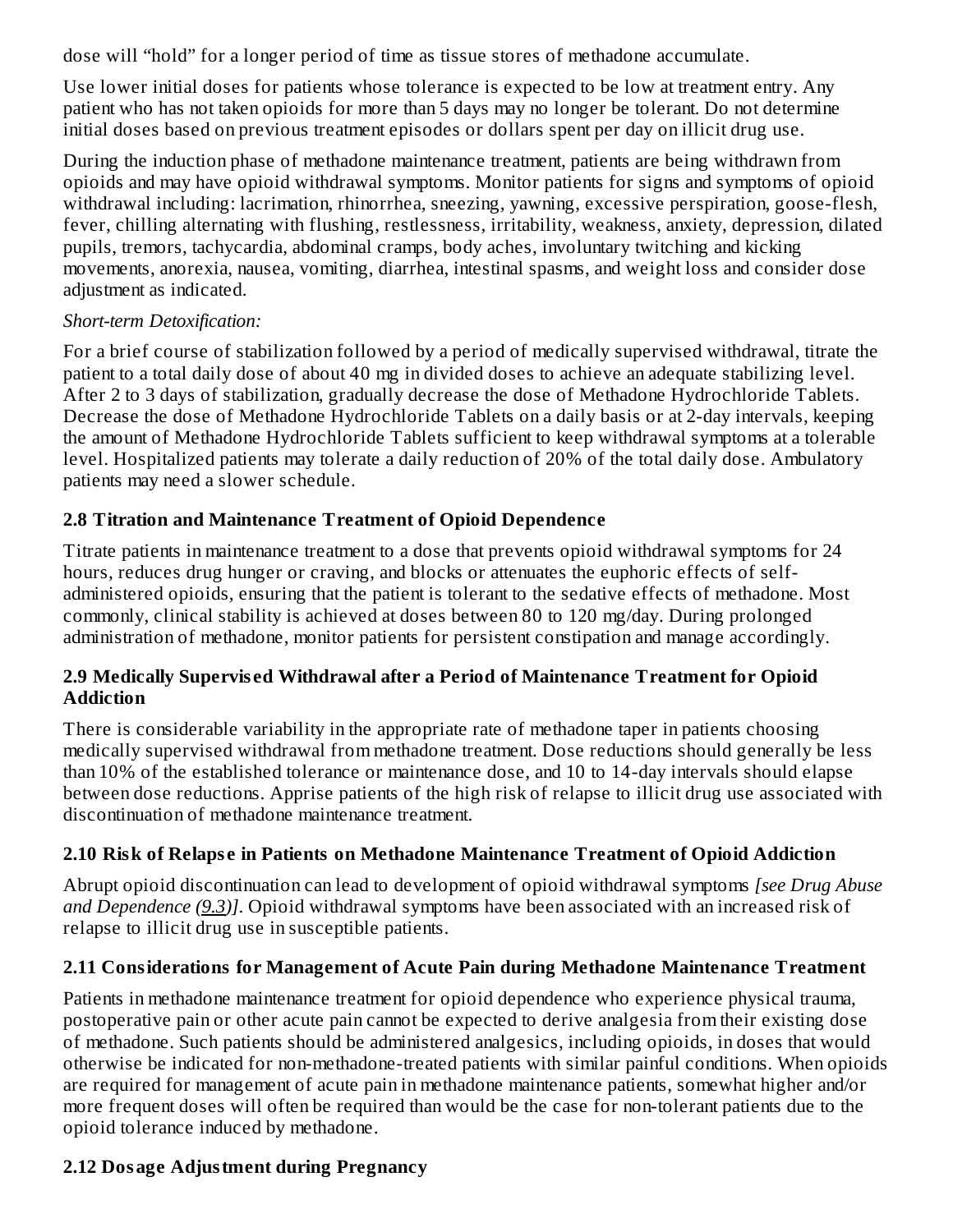Methadone clearance may be increased during pregnancy. During pregnancy, a woman's methadone dose may need to be increased or the dosing interval decreased. Methadone should be used in pregnancy only if the potential benefit justifies the potential risk to the fetus *[see Use in Specific Populations (8.1)]*.

# **3 DOSAGE FORMS AND STRENGTHS**

5 mg Tablets: white, biconvex tablets, scored on one side and product identification "54 25" debossed on the other side.

10 mg Tablets: white, biconvex tablets, scored on one side and product identification "54 24" debossed on the other side.

# **4 CONTRAINDICATIONS**

Methadone Hydrochloride Tablets are contraindicated in patients with:

- Significant respiratory depression *[see Warnings and Precautions (5.3)].*
- Acute or severe bronchial asthma in an unmonitored setting or in the absence of resuscitative equipment *[see Warnings and Precautions (5.8)].*
- Known or suspected gastrointestinal obstruction, including paralytic ileus *[see Warnings and Precautions (5.13)].*
- Hypersensitivity (e.g., anaphylaxis) to methadone *[see Adverse Reactions (6)].*

# **5 WARNINGS AND PRECAUTIONS**

# **5.1 Addiction, Abus e and Misus e**

Methadone Hydrochloride Tablets contain methadone, a Schedule II controlled substance. As an opioid, Methadone Hydrochloride Tablets expose users to the risks of addiction, abuse, and misuse*.* As longacting opioids such as Methadone Hydrochloride Tablets have pharmacological effects over an extended period of time, there is a greater risk for overdose and death *[see Drug Abuse and Dependence (9)]*.

Although the risk of addiction in any individual is unknown, it can occur in patients appropriately prescribed Methadone Hydrochloride Tablets. Addiction can occur at recommended doses and if the drug is misused or abused.

Assess each patient's risk for opioid addiction, abuse, or misuse prior to prescribing Methadone Hydrochloride Tablets, and monitor all patients receiving Methadone Hydrochloride Tablets for the development of these behaviors and conditions. Risks are increased in patients with a personal or family history of substance abuse (including drug or alcohol abuse or addiction) or mental illness (e.g., major depression). The potential for these risks should not, however, prevent the proper management of pain in any given patient. Patients at increased risk may be prescribed opioids such as Methadone Hydrochloride Tablets, but use in such patients necessitates intensive counseling about the risks and proper use of Methadone Hydrochloride Tablets along with the intensive monitoring for signs of addiction, abuse, and misuse. Consider prescribing naloxone for the emergency treatment of opioid overdose [*see Dosage and Administration (2.3), Warnings and Precautions (5.3)*].

Abuse or misuse of Methadone Hydrochloride Tablets by crushing, chewing, snorting, or injecting the dissolved product will result in the uncontrolled delivery of the methadone and can result in overdose and death *[see Overdosage (10)].*

Opioids are sought by drug abusers and people with addiction disorders and are subject to criminal diversion. Consider these risks when prescribing or dispensing Methadone Hydrochloride Tablets.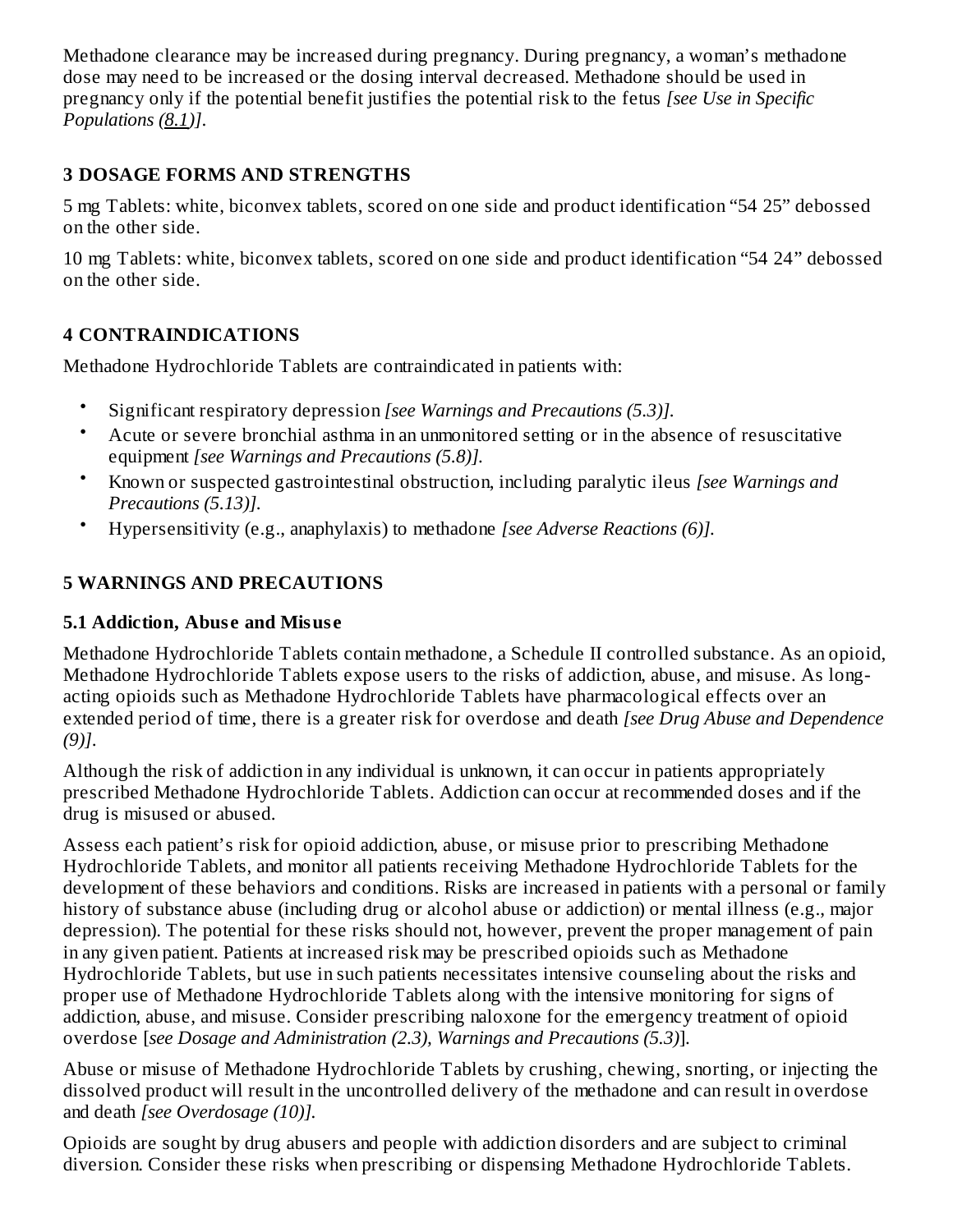Strategies to reduce these risks include prescribing the drug in the smallest appropriate quantity and advising the patient on the proper disposal of unused drug *[see Patient Counseling Information (17)].* Contact local state professional licensing board or state controlled substances authority for information on how to prevent and detect abuse or diversion of this product.

# **5.2 Opioid Analgesic Risk Evaluation and Mitigation Strategy (REMS)**

To ensure that the benefits of opioid analgesics outweigh the risks of addiction, abuse, and misuse, the Food and Drug Administration (FDA) has required a Risk Evaluation and Mitigation Strategy (REMS) for these products. Under the requirements of the REMS, drug companies with approved opioid analgesic products must make REMS-compliant education programs available to healthcare providers. Healthcare providers are strongly encouraged to do all of the following:

- Complete a REMS-compliant education program offered by an accredited provider of continuing education (CE) or another education program that includes all the elements of the FDA Education Blueprint for Healthcare Providers Involved in the Management or Support of Patients with Pain.
- Discuss the safe use, serious risks, and proper storage and disposal of opioid analgesics with patients and/or their caregivers every time these medicines are prescribed. The Patient Counseling Guide (PCG) can be obtained at this link: www.fda.gov/OpioidAnalgesicREMSPCG.
- Emphasize to patients and their caregivers the importance of reading the Medication Guide that they will receive from their pharmacist every time an opioid analgesic is dispensed to them.
- Consider using other tools to improve patient, household, and community safety, such as patientprescriber agreements that reinforce patient-prescriber responsibilities.

To obtain further information on the opioid analgesic REMS and for a list of accredited REMS CME/CE, call 1-800-503- 0784, or log on to www.opioidanalgesicrems.com. The FDA Blueprint can be found at www.fda.gov/OpioidAnalgesicREMSBlueprint.

# **5.3 Life-Threatening Respiratory Depression**

Serious, life-threatening, or fatal respiratory depression has been reported with the use of methadone, even when used as recommended. The peak respiratory depressant effect of methadone occurs later, and persists longer than the peak analgesic effect. Respiratory depression from opioid use, if not immediately recognized and treated, may lead to respiratory arrest and death. Management of respiratory depression may include close observation, supportive measures, and use of opioid antagonists, depending on the patient's clinical status *[see Overdosage (10)]*. Carbon dioxide (CO<sub>2</sub>) retention from opioid-induced respiratory depression can exacerbate the sedating effects of opioids.

While serious, life-threatening, or fatal respiratory depression can occur at any time during the use of Methadone Hydrochloride Tablets, the risk is greatest during the initiation of therapy or following a dosage increase. The peak respiratory depressant effect of methadone occurs later, and persists longer than the peak analgesic effect, especially during the initial dosing period. Monitor patients closely for respiratory depression, when initiating therapy with Methadone Hydrochloride Tablets and following dose increases.

To reduce the risk of respiratory depression, proper dosing and titration of Methadone Hydrochloride Tablets are essential *[see Dosage and Administration (2.4, 2.5)].* Overestimating the Methadone Hydrochloride Tablets dosage when converting patients from another opioid product can result in fatal overdose with the first dose.

Accidental ingestion of even one dose of Methadone Hydrochloride Tablets, especially by children, can result in respiratory depression and death due to an overdose of methadone.

Educate patients and caregivers on how to recognize respiratory depression and emphasize the importance of calling 911 or getting emergency medical help right away in the event of a known or suspected overdose [*see Patient Counseling Information (17)*].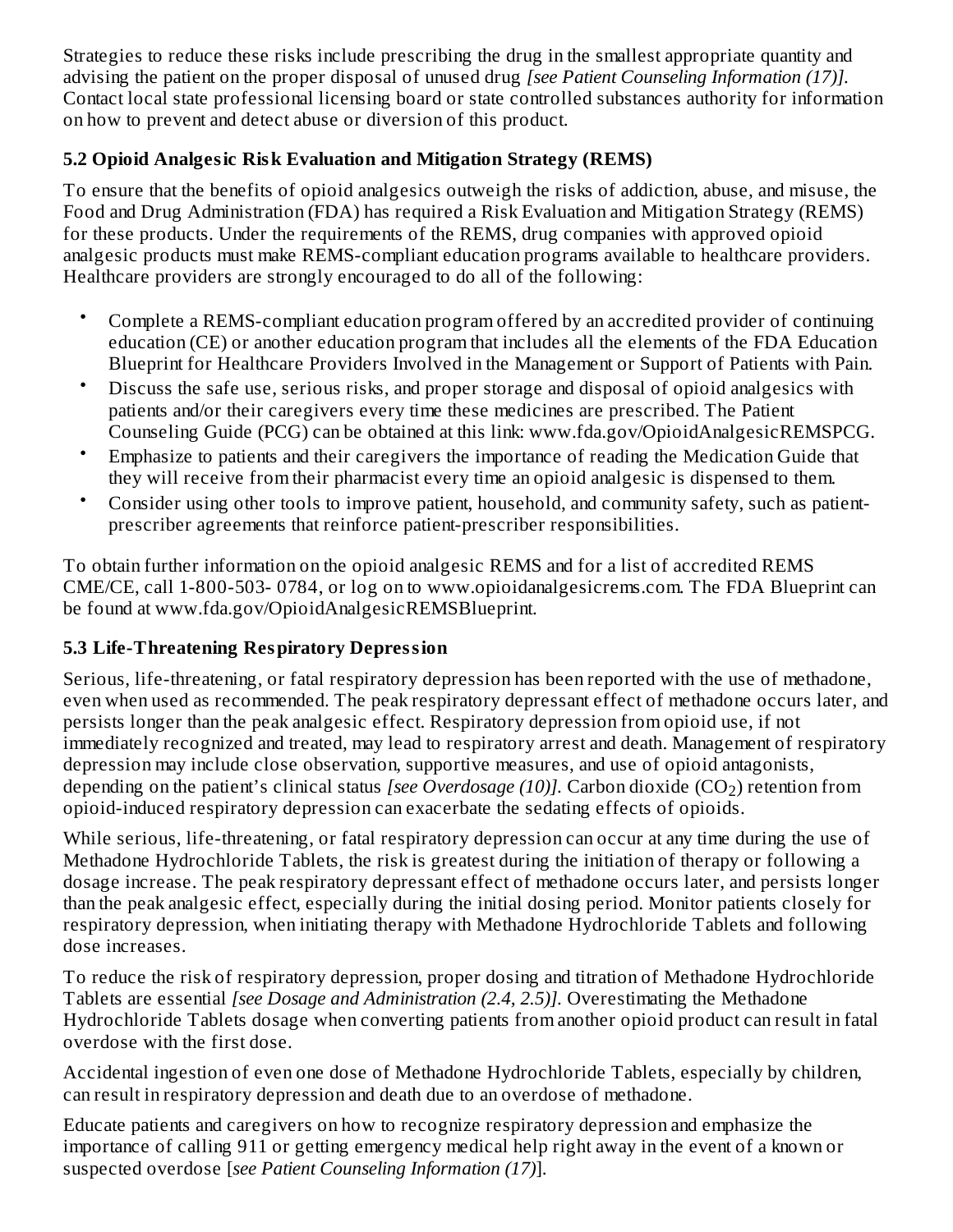Opioids can cause sleep-related breathing disorders including central sleep apnea (CSA) and sleeprelated hypoxemia. Opioid use increases the risk of CSA in a dose-dependent fashion. In patients who present with CSA, consider decreasing the opioid dosage using best practices for opioid taper *[see Dosage and Administration (2.5)].*

## Patient Access to Naloxone for the Emergency Treatment of Opioid Overdose

Discuss the availability of naloxone for the emergency treatment of opioid overdose with the patient and caregiver and assess the potential need for access to naloxone, both when initiating and renewing treatment with Methadone Hydrochloride Tablets.

# *For Patients Being Treated for Pain*

Consider prescribing naloxone, based on the patient's risk factors for overdose, such as concomitant use of CNS depressants, a history of opioid use disorder, or prior opioid overdose. The presence of risk factors for overdose should not prevent the proper management of pain in any given patient.

## *For Patients Being Treated for Opioid Addiction*

Because patients being treated for opioid use disorder have the potential for relapse, putting them at risk for opioid overdose, strongly consider prescribing naloxone for the emergency treatment of opioid overdose. Advise patients and caregivers that naloxone may also be administered for a known or suspected overdose with Methadone Hydrochloride Tablets itself [*see Overdosage (10)*].

Also consider prescribing naloxone if the patient has household members (including children) or other close contacts at risk for accidental ingestion or overdose.

Inform patients and caregivers of their options for obtaining naloxone as permitted by individual state naloxone dispensing and prescribing requirements or guidelines (e.g., by prescription, directly from a pharmacist, or as part of a community-based program). Educate patients and caregivers on how to recognize respiratory depression and, if naloxone is prescribed, how to treat with naloxone. Emphasize the importance of calling 911 or getting emergency medical help, even if naloxone is administered [*see Patient Counseling Information (17)*].

# **5.4 Life-Threatening QT Prolongation**

Cases of QT interval prolongation and serious arrhythmia (*torsades de pointes*) have been observed during treatment with methadone. These cases appear to be more commonly associated with, but not limited to, higher dose treatment (> 200 mg/day). Most cases involve patients being treated for pain with large, multiple daily doses of methadone, although cases have been reported in patients receiving doses commonly used for maintenance treatment of opioid addiction. In most patients on the lower doses typically used for maintenance, concomitant medications and/or clinical conditions such as hypokalemia were noted as contributing factors. However, the evidence strongly suggests that methadone possesses the potential for adverse cardiac conduction effects in some patients. The effects of methadone on the QT interval have been confirmed in *in vivo* laboratory studies, and methadone has been shown to inhibit cardiac potassium channels in *in vitro* studies.

Closely monitor patients with risk factors for development of prolonged QT interval (e.g., cardiac hypertrophy, concomitant diuretic use, hypokalemia, hypomagnesemia), a history of cardiac conduction abnormalities, and those taking medications affecting cardiac conduction. QT prolongation has also been reported in patients with no prior cardiac history who have received high doses of methadone.

Evaluate patients developing QT prolongation while on methadone treatment for the presence of modifiable risk factors, such as concomitant medications with cardiac effects, drugs that might cause electrolyte abnormalities, and drugs that might act as inhibitors of methadone metabolism.

Only initiate Methadone Hydrochloride Tablets therapy for pain in patients for whom the anticipated benefit outweighs the risk of QT prolongation and development of dysrhythmias that have been reported with high doses of methadone.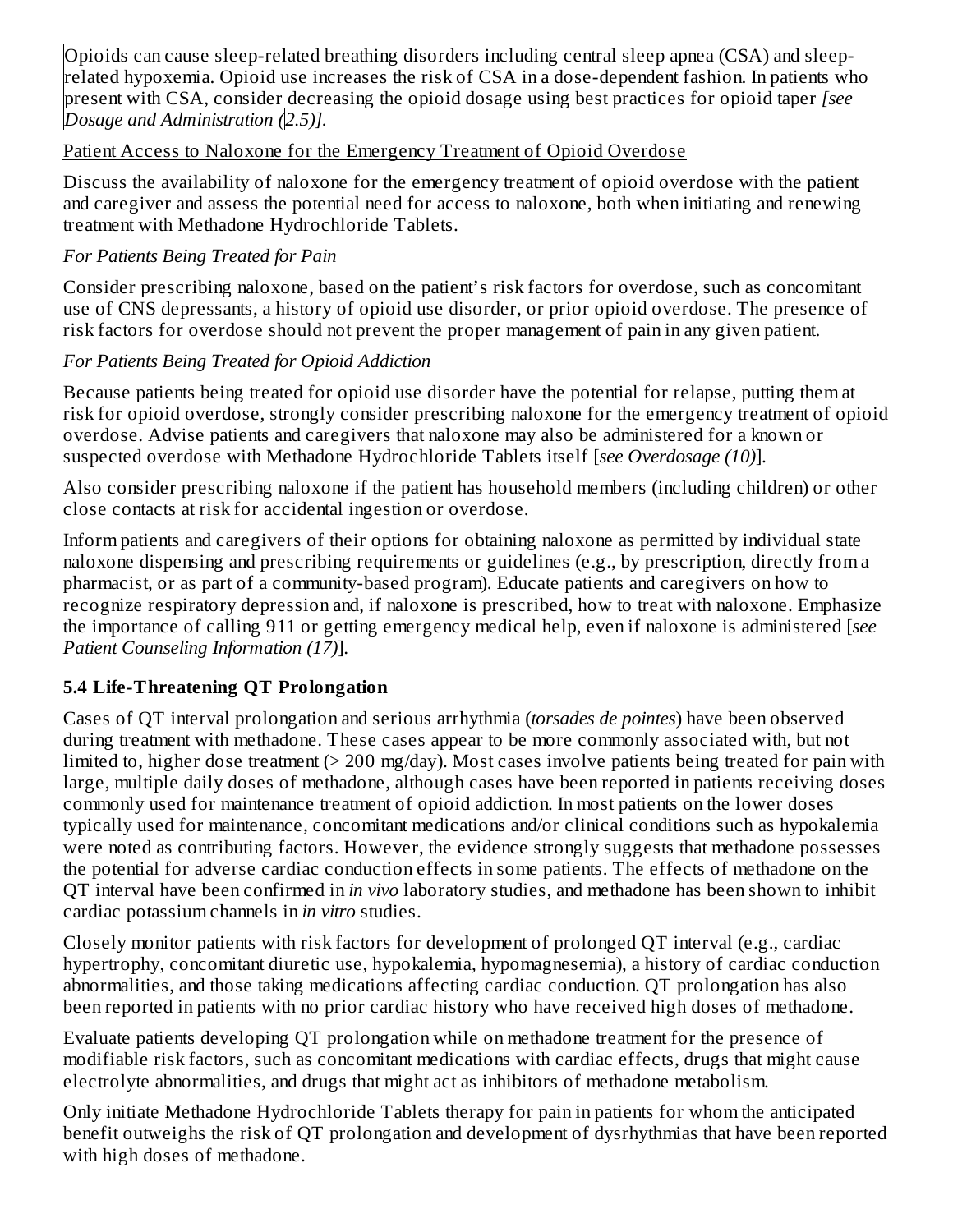The use of methadone in patients already known to have a prolonged QT interval has not been systematically studied.

# **5.5 Neonatal Opioid Withdrawal Syndrome**

Neonatal opioid withdrawal syndrome (NOWS) is an expected and treatable outcome of prolonged use of opioids during pregnancy, whether that use is medically-authorized or illicit. Unlike opioid withdrawal syndrome in adults, NOWS may be life-threatening if not recognized and treated in the neonate. Advise the patient of the risk of NOWS so that appropriate planning for management of the neonate can occur. Healthcare professionals should observe newborns for signs of NOWS and manage accordingly *[see Specific Populations (8.1)]*.

The balance between the risks of NOWS and the benefits of maternal Methadone Hydrochloride Tablets use may differ based on the risks associated with the mother's underlying condition, pain or addiction, and the risks of the alternative treatments.

- For management of pain, prescribers should discuss all available treatment options with females of reproductive potential, including non-opioid and non-pharmacologic options.
- Untreated opioid addiction often results in continued or relapsing illicit opioid use and is associated with poor pregnancy outcomes. NOWS can result from in utero exposure to opioids regardless of the source. Therefore, prescribers should discuss the importance and benefits of management of opioid addiction throughout pregnancy.

# **5.6 Risks of Concomitant Us e of Cytochrome P450 3A4, 2B6, 2C19, 2C9, or 2D6 Inhibitors or Dis continuation of P450 3A4, 2B6, 2C19, or 2C9 Inducers**

Concomitant use of Methadone Hydrochloride Tablets with CYP3A4, CYP2B6, CYP2C19, CYP2C9, or CYP2D6 inhibitors, may increase plasma concentrations of methadone, prolong opioid adverse reactions, and may cause potentially fatal respiratory depression, particularly when an inhibitor is added after a stable dosage of Methadone Hydrochloride Tablets is achieved. Similarly, discontinuation of concomitant CYP3A4, CYP2B6, CYP2C19, or CYP2C9 inducers in Methadone Hydrochloride Tabletstreated patients may increase methadone plasma concentrations resulting in fatal respiratory depression. Consider dosage reduction of Methadone Hydrochloride Tablets when using concomitant CYP3A4, CYP2B6, CYP2C19, CYP2C9 or CYP2D6 inhibitors or discontinuing CYP3A4, CYP2B6, CYP2C19, or CYP2C9 inducers in methadone-treated patients, and follow patients closely at frequent intervals for signs and symptoms of respiratory depression and sedation *[see Drug Interactions (7)]*.

Addition of CYP3A4, CYP2B6, CYP2C19, or CYP2C9 inducers or discontinuation of CYP3A4, CYP2B6, CYP2C19, CYP2C9, or CYP2D6 inhibitors in patients treated with Methadone Hydrochloride Tablets may decrease methadone plasma concentrations, reducing efficacy and may lead to opioid withdrawal symptoms in patients physically dependent on methadone. When using Methadone Hydrochloride Tablets with CYP3A4, CYP2B6, CYP2C19, or CYP2C9 inducers or discontinuing CYP3A4, CYP2B6, CYP2C19, CYP2C9, or CYP2D6 inhibitors, follow patients for signs or symptoms of opioid withdrawal and consider increasing the Methadone Hydrochloride Tablets dosage as needed *[see Drug Interactions (7)].*

# **5.7 Risks from Concomitant Us e with Benzodiazepines or Other CNS Depressants**

Profound sedation, respiratory depression, coma, and death may result from the concomitant use of Methadone Hydrochloride Tablets with benzodiazepines or other CNS depressants (e.g., nonbenzodiazepine sedatives/hypnotics, anxiolytics, tranquilizers, muscle relaxants, general anesthetics, antipsychotics, other opioids, alcohol).

# *For Patients Being Treated for Pain:*

Because of these risks, reserve concomitant prescribing of these drugs for use in patients for whom alternative treatment options are inadequate.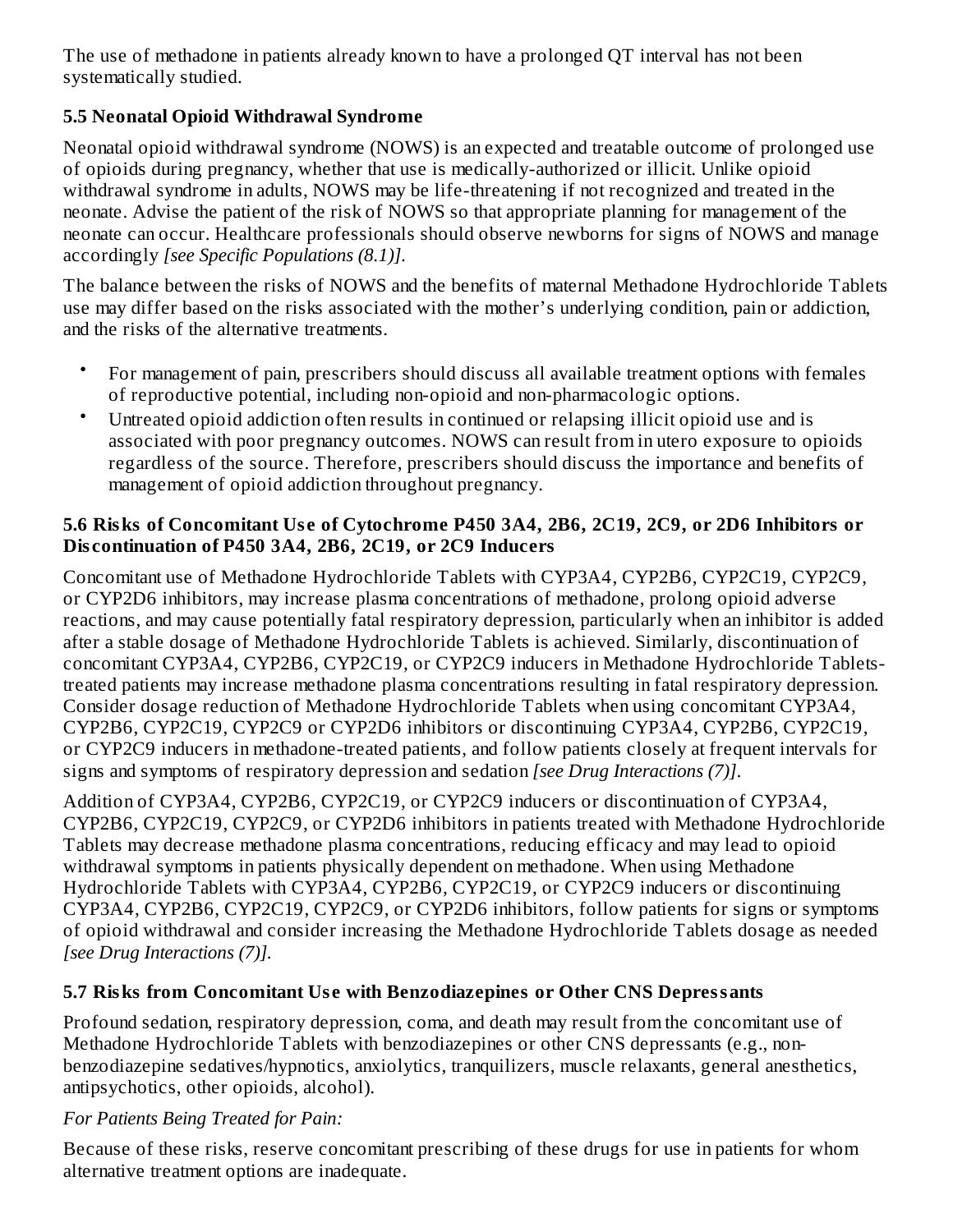Observational studies have demonstrated that concomitant use of opioid analgesics and benzodiazepines increases the risk of drug-related mortality compared to use of opioid analgesics alone. Because of similar pharmacological properties, it is reasonable to expect similar risk with the concomitant use of other CNS depressant drugs with opioid *analgesics [see Drug Interactions (7)]*.

If the decision is made to prescribe a benzodiazepine or other CNS depressant concomitantly with an opioid analgesic, prescribe the lowest effective dosages and minimum durations of concomitant use. In patients already receiving an opioid analgesic, prescribe a lower initial dose of the benzodiazepine or other CNS depressant than indicated in the absence of an opioid, and titrate based on clinical response. If an opioid analgesic is initiated in a patient already taking a benzodiazepine or other CNS depressant, prescribe a lower initial dose of the opioid analgesic, and titrate based on clinical response. Follow patients closely for signs and symptoms of respiratory depression and sedation.

If concomitant use is warranted, consider prescribing naloxone for the emergency treatment of opioid overdose [*see Dosage and Administration (2.3), Warnings and Precautions (5.3)*].

Advise both patients and caregivers about the risks of respiratory depression and sedation when Methadone Hydrochloride Tablets are used with benzodiazepines or other CNS depressants (including alcohol and illicit drugs). Advise patients not to drive or operate heavy machinery until the effects of concomitant use of the benzodiazepine or other CNS depressant have been determined. Screen patients for risk of substance use disorders, including opioid abuse and misuse, and warn them of the risk for overdose and death associated with the use of additional CNS depressants including alcohol and illicit drugs *[see Drug Interactions (7) and Patient Counseling Information (17)]*.

#### *For Patients Being Treated for Opioid Addiction:*

Concomitant use of methadone and benzodiazepines or other CNS depressants increases the risk of adverse reactions including overdose and death. Medication-assisted treatment of opioid use disorder, however, should not be categorically denied to patients taking these drugs. Prohibiting or creating barriers to treatment can pose an even greater risk of morbidity and mortality due to the opioid use disorder alone.

As a routine part of orientation to methadone treatment, educate patients about the risks of concomitant use of benzodiazepines, sedatives, opioid analgesics, or alcohol.

Develop strategies to manage use of prescribed or illicit benzodiazepines or other CNS depressants at admission to methadone treatment, or if it emerges as a concern during treatment. Adjustments to induction procedures and additional monitoring may be required. There is no evidence to support dose limitations or arbitrary caps of methadone as a strategy to address benzodiazepine use in methadonetreated patients. However, if a patient is sedated at the time of methadone dosing, ensure that a medically-trained healthcare provider evaluates the cause of sedation, and delays or omits the methadone dose if appropriate.

Cessation of benzodiazepines or other CNS depressants is preferred in most cases of concomitant use. In some cases monitoring in a higher level of care for taper may be appropriate. In others, gradually tapering a patient off a prescribed benzodiazepine or other CNS depressant or decreasing to the lowest effective dose may be appropriate.

For patients in methadone treatment, benzodiazepines are not the treatment of choice for anxiety or insomnia. Before co-prescribing benzodiazepines, ensure that patients are appropriately diagnosed and consider alternative medications and non-pharmacologic treatments to address anxiety or insomnia. Ensure that other healthcare providers prescribing benzodiazepines or other CNS depressants are aware of the patient's methadone treatment and coordinate care to minimize the risks associated with concomitant use.

If concomitant use is warranted, strongly consider prescribing naloxone for the emergency treatment of opioid overdose, as is recommended for all patients in methadone treatment for opioid use disorder [*see Warnings and Precautions (5.3)*].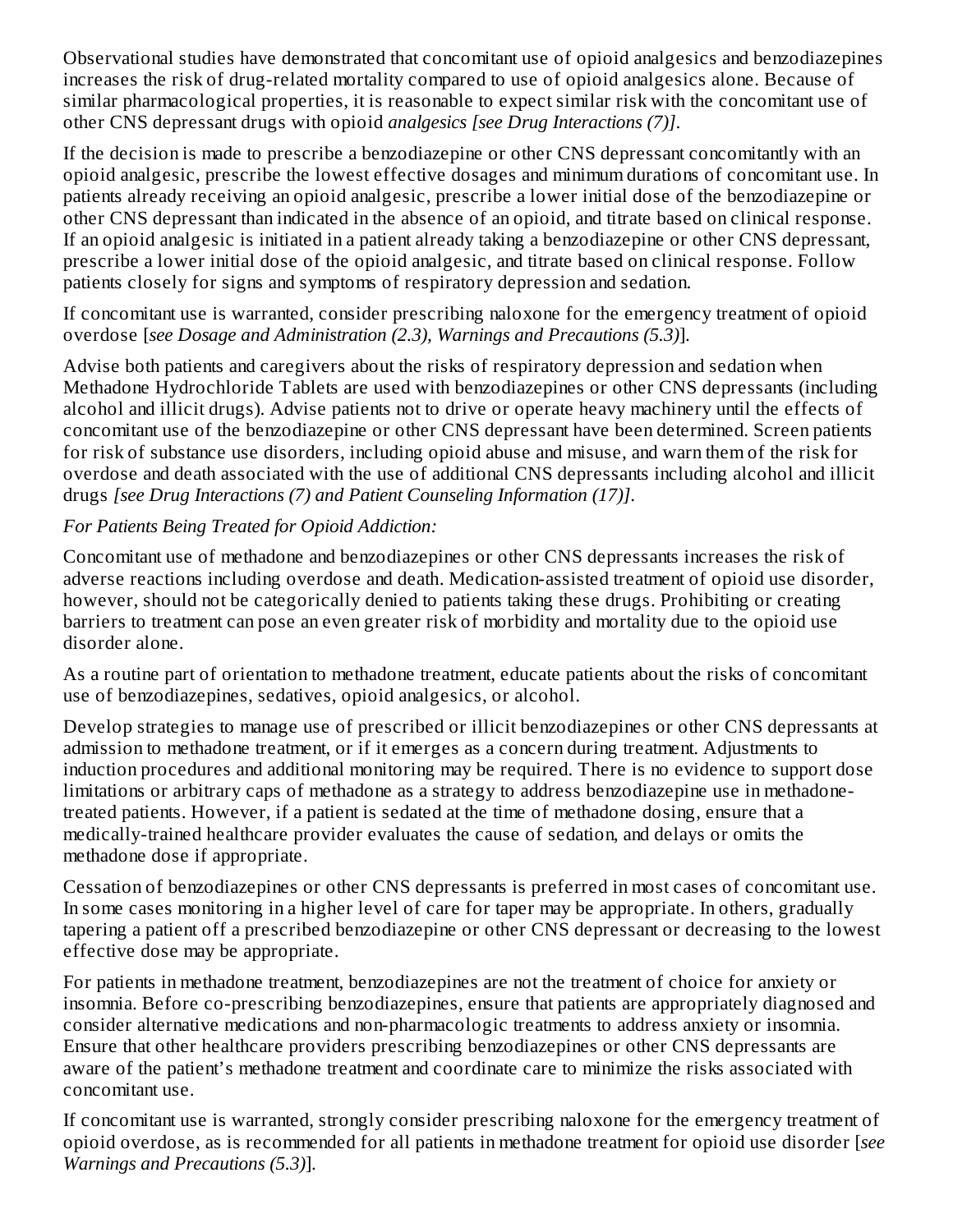In addition, take measures to confirm that patients are taking the medications prescribed and not diverting or supplementing with illicit drugs. Toxicology screening should test for prescribed and illicit benzodiazepines *[see Drug Interactions (7)]*.

#### **5.8 Life-Threatening Respiratory Depression in Patients with Chronic Pulmonary Dis eas e or in Elderly, Cachectic, or Debilitated Patients**

The use of Methadone Hydrochloride Tablets in patients with acute or severe bronchial asthma in an unmonitored setting or in the absence of resuscitative equipment is contraindicated.

# *Patients with Chronic Pulmonary Disease:*

Methadone Hydrochloride Tablets-treated patients with significant chronic obstructive pulmonary disease or cor pulmonale, and those with a substantially decreased respiratory reserve, hypoxia, hypercapnia, or pre-existing respiratory depression are at increased risk of decreased respiratory drive including apnea, even at recommended dosages of Methadone Hydrochloride Tablets *[see Warnings and Precautions (5.3)]*.

# *Elderly, Cachectic, or Debilitated Patients:*

Life-threatening respiratory depression is more likely to occur in elderly, cachectic, or debilitated patients because they may have altered pharmacokinetics or altered clearance compared to younger, healthier patients *[see Warnings and Precautions (5.3)]*.

Monitor such patients closely, particularly when initiating and titrating Methadone Hydrochloride Tablets and when Methadone Hydrochloride Tablets are given concomitantly with other drugs that depress respiration *[see Warnings and Precautions (5.3, 5.7)]*. Alternatively, consider the use of nonopioid analgesics in these patients.

# **5.9 Serotonin Syndrome with Concomitant Us e of Serotonergic Drugs**

Cases of serotonin syndrome, a potentially life-threatening condition, have been reported during concomitant use of Methadone Hydrochloride Tablets with serotonergic drugs. Serotonergic drugs include selective serotonin reuptake inhibitors (SSRIs), serotonin and norepinephrine reuptake inhibitors (SNRIs), tricyclic antidepressants (TCAs), triptans, 5-HT3 receptor antagonists, drugs that affect the serotonergic neurotransmitter system (e.g., mirtazapine, trazodone, tramadol), certain muscle relaxants (i.e., cyclobenzaprine, metaxalone), and drugs that impair metabolism of serotonin (including MAO inhibitors, both those intended to treat psychiatric disorders and also others, such as linezolid and intravenous methylene blue) *[see Drug Interactions (7)]*. This may occur within the recommended dosage range.

Serotonin syndrome symptoms may include mental status changes (e.g., agitation, hallucinations, coma), autonomic instability (e.g., tachycardia, labile blood pressure, hyperthermia), neuromuscular aberrations (e.g., hyperreflexia, incoordination, rigidity), and/or gastrointestinal symptoms (e.g., nausea, vomiting, diarrhea). The onset of symptoms generally occurs within several hours to a few days of concomitant use, but may occur later than that. Discontinue methadone if serotonin syndrome is suspected.

# **5.10 Adrenal Insufficiency**

Cases of adrenal insufficiency have been reported with opioid use, more often following greater than one month of use. Presentation of adrenal insufficiency may include non-specific symptoms and signs including nausea, vomiting, anorexia, fatigue, weakness, dizziness, and low blood pressure. If adrenal insufficiency is suspected, confirm the diagnosis with diagnostic testing as soon as possible. If adrenal insufficiency is diagnosed, treat with physiologic replacement doses of corticosteroids. Wean the patient off of the opioid to allow adrenal function to recover and continue corticosteroid treatment until adrenal function recovers. Other opioids may be tried as some cases reported use of a different opioid without recurrence of adrenal insufficiency. The information available does not identify any particular opioids as being more likely to be associated with adrenal insufficiency.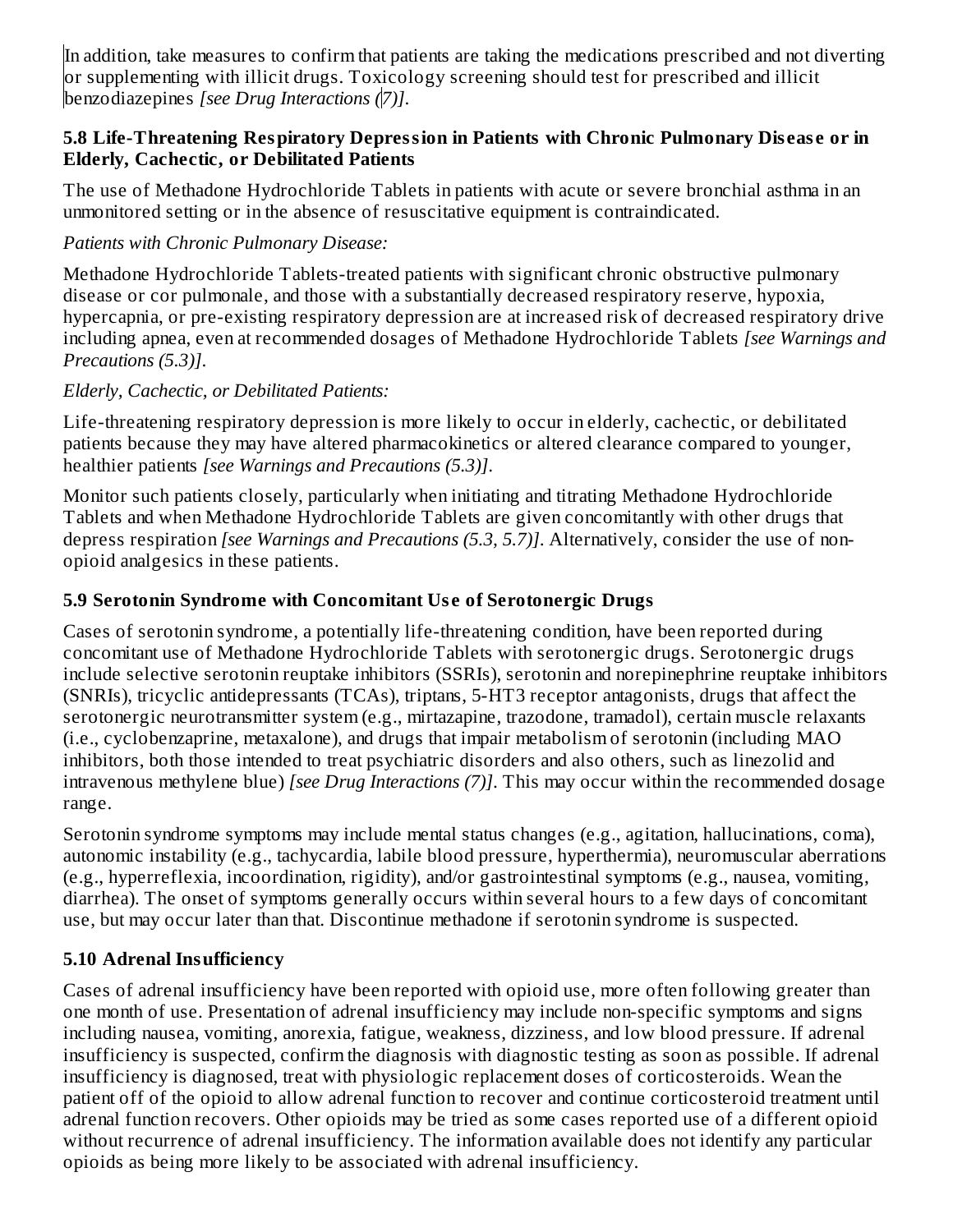# **5.11 Severe Hypotension**

Methadone Hydrochloride Tablets may cause severe hypotension including orthostatic hypotension and syncope in ambulatory patients. There is an increased risk in patients whose ability to maintain blood pressure has already been compromised by a reduced blood volume or concurrent administration of certain CNS depressant drugs (e.g., phenothiazines or general anesthetics) [*see Drug Interactions (7)*]. Monitor these patients for signs of hypotension after initiating or titrating the dosage of Methadone Hydrochloride Tablets. In patients with circulatory shock, Methadone Hydrochloride Tablets may cause vasodilation that can further reduce cardiac output and blood pressure. Avoid the use of Methadone Hydrochloride Tablets in patients with circulatory shock.

### **5.12 Risks of Us e in Patients with Increas ed Intracranial Pressure, Brain Tumors, Head Injury, or Impaired Cons ciousness**

In patients who may be susceptible to the intracranial effects of  $\mathrm{CO}_2$  retention (e.g., those with evidence of increased intracranial pressure or brain tumors) Methadone Hydrochloride Tablets may reduce respiratory drive, and the resultant  $\mathrm{CO}_2$  retention can further increase intracranial pressure. Monitor such patients for signs of sedation and respiratory depression, particularly when initiating therapy with Methadone Hydrochloride Tablets.

Opioids may also obscure the clinical course in a patient with a head injury.

Avoid the use of Methadone Hydrochloride Tablets in patients with impaired consciousness or coma.

# **5.13 Risks of Us e in Patients with Gastrointestinal Conditions**

Methadone Hydrochloride Tablets are contraindicated in patients with known or suspected gastrointestinal obstruction, including paralytic ileus.

The methadone in Methadone Hydrochloride Tablets may cause spasm of the sphincter of Oddi. Opioids may cause increases in the serum amylase. Monitor patients with biliary tract disease, including acute pancreatitis, for worsening symptoms.

# **5.14 Increas ed Risk of Seizures in Patients with Seizure Disorders**

The methadone in Methadone Hydrochloride Tablets may increase the frequency of seizures in patients with seizure disorders, and may increase the risk of seizures in other clinical settings associated with seizures. Monitor patients with a history of seizure disorders for worsened seizure control during Methadone Hydrochloride Tablets therapy.

# **5.15 Withdrawal**

Do not abruptly discontinue Methadone Hydrochloride Tablets in a patient physically dependent on opioids. When discontinuing Methadone Hydrochloride Tablets in a physically dependent patient, gradually taper the dosage. Rapid tapering of methadone in a patient physically dependent on opioids may lead to a withdrawal syndrome and return of pain *[see Dosage and Administration (2.6), Drug Abuse and Dependence (9.3)].*

Additionally, avoid the use of mixed agonist/antagonist (e.g., pentazocine, nalbuphine, and butorphanol) or partial agonist (e.g., buprenorphine) analgesics in patients who are receiving a full opioid agonist, including Methadone Hydrochloride Tablets. In these patients, mixed agonists/antagonist and partial agonist analgesics may reduce the analgesic effect and/or may precipitate withdrawal symptoms *[see Drug Interactions (7)]*.

# **5.16 Risks Driving and Operating Machinery**

Methadone Hydrochloride Tablets may impair the mental or physical abilities needed to perform potentially hazardous activities such as driving a car or operating machinery. Warn patients not to drive or operate dangerous machinery unless they are tolerant to the effects of Methadone Hydrochloride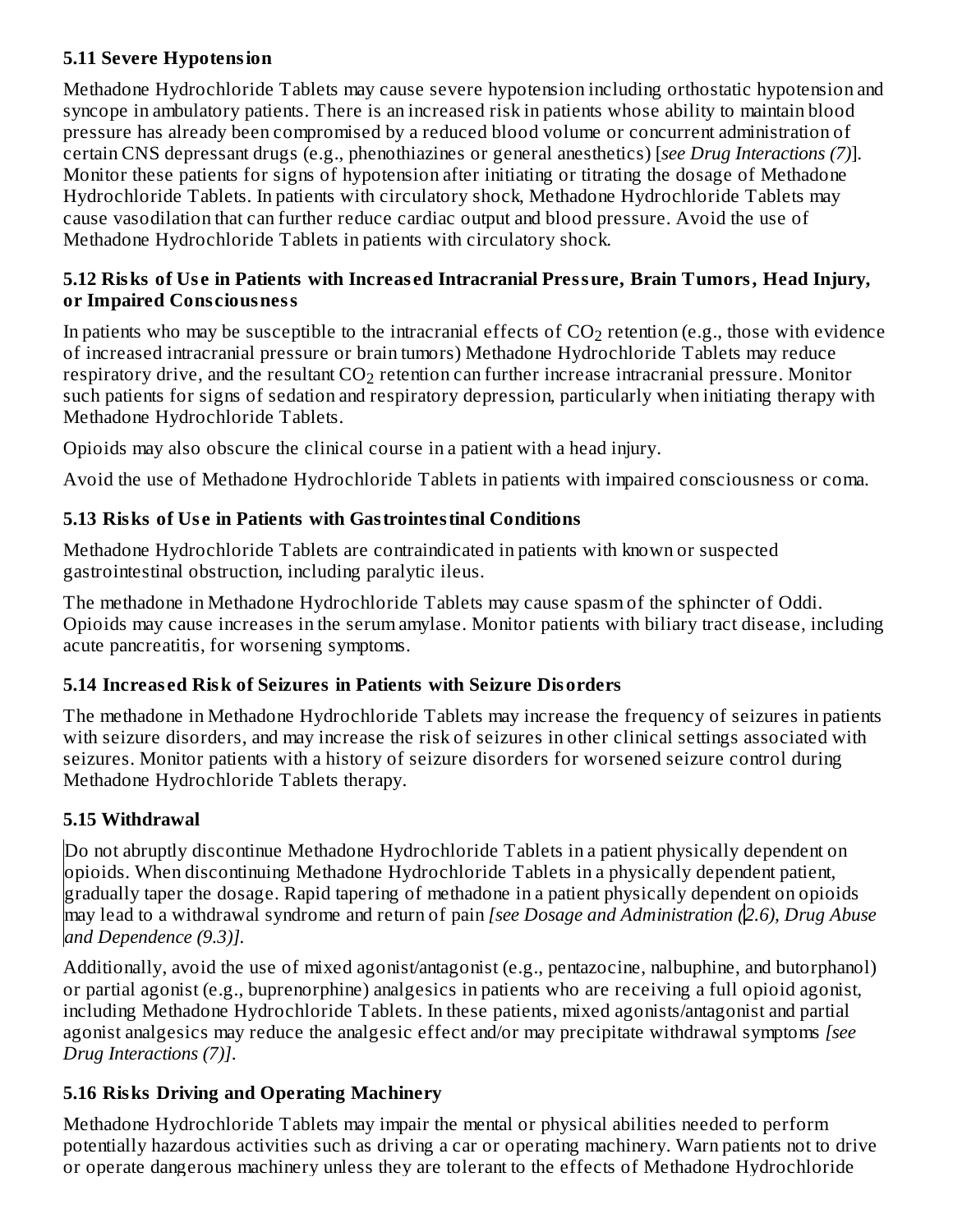Tablets and know how they will react to the medication *[see Patient Counseling Information (17)]*.

# **5.17 Laboratory Test Interactions**

False positive urine drug screens for methadone have been reported for several drugs including diphenhydramine, doxylamine, clomipramine, chlorpromazine, thioridazine, quetiapine, and verapamil.

# **6 ADVERSE REACTIONS**

The following serious adverse reactions are described, or described in greater detail, in other sections:

- Addiction, Abuse, and Misuse *[see Warnings and Precautions (5.1)]*
- Life Threatening Respiratory Depression *[see Warnings and Precautions (5.3)]*
- QT Prolongation *[see Warnings and Precautions (5.4)]*
- Neonatal Opioid Withdrawal Syndrome *[see Warnings and Precautions (5.5)]*
- Interactions with Benzodiazepines and other CNS Depressants *[see Warnings and Precautions (5.7)]*
- Serotonin Syndrome *[see Warnings and Precautions (5.9)]*
- Adrenal Insufficiency *[see Warnings and Precautions (5.10)]*
- Severe Hypotension *[see Warnings and Precautions (5.11)]*
- Gastrointestinal Adverse Reactions *[see Warnings and Precautions (5.13)]*
- Seizures *[see Warnings and Precautions (5.14)]*
- Withdrawal *[see Warnings and Precautions (5.15)]*

The following adverse reactions associated with the use of methadone were identified in clinical studies or postmarketing reports. Because some of these reactions were reported voluntarily from a population of uncertain size, it is not always possible to reliably estimate their frequency or establish a causal relationship to drug exposure.

The major hazards of methadone are respiratory depression and, to a lesser degree, systemic hypotension. Respiratory arrest, shock, cardiac arrest, and death have occurred.

The most frequently observed adverse reactions include lightheadedness, dizziness, sedation, nausea, vomiting, and sweating. These effects seem to be more prominent in ambulatory patients and in those who are not suffering severe pain. In such individuals, lower doses are advisable.

Other adverse reactions include the following:

*Body as a Whole*: asthenia (weakness), edema, headache

*Cardiovascular:* arrhythmias, bigeminal rhythms, bradycardia, cardiomyopathy, ECG abnormalities, extrasystoles, flushing, heart failure, hypotension, palpitations, phlebitis, QT interval prolongation, syncope, T-wave inversion, tachycardia, *torsades de pointes*, ventricular fibrillation, ventricular tachycardia

*Central Nervous System*: agitation, confusion, disorientation, dysphoria, euphoria, insomnia, hallucinations, seizures, visual disturbances

*Endocrine*: hypogonadism, decreased testosterone

*Gastrointestinal:* abdominal pain, anorexia, biliary tract spasm, constipation, dry mouth, glossitis

*Hematologic*: reversible thrombocytopenia has been described in opioid addicts with chronic hepatitis

*Metabolic*: hypokalemia, hypomagnesemia, weight gain

*Renal:* antidiuretic effect, urinary retention or hesitancy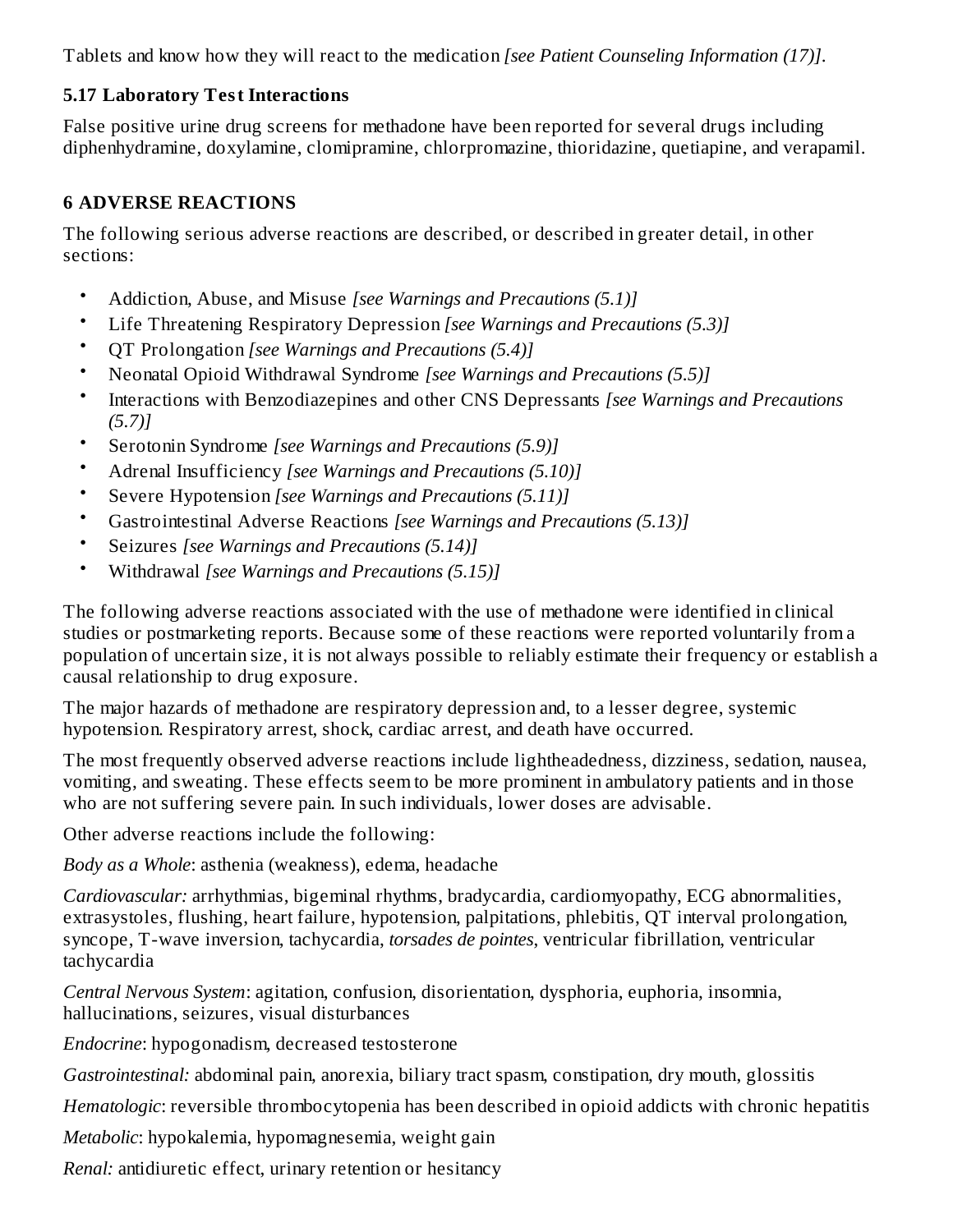*Reproductive*: amenorrhea, reduced libido and/or potency, reduced ejaculate volume, reduced seminal vesicle and prostate secretions, decreased sperm motility, abnormalities in sperm morphology

*Respiratory*: pulmonary edema, respiratory depression

*Skin and Subcutaneous Tissue*: pruritus, urticaria, other skin rashes, and rarely, hemorrhagic urticaria

*Hypersensitivity*: Anaphylaxis has been reported with ingredients contained in Methadone Hydrochloride Tablets.

*Serotonin Syndrome*: Cases of serotonin syndrome, a potentially life-threatening condition, have been reported during concomitant use of opioids with serotonergic drugs.

*Adrenal Insufficiency:* Cases of adrenal insufficiency have been reported with opioid use, more often following greater than one month of use.

*Androgen Deficiency*: Cases of androgen deficiency have occurred with chronic use of opioids *[see Clinical Pharmacology (12.2)]*.

## **7 DRUG INTERACTIONS**

|               | Inhibitors of CYP3A4, CYP2B6, CYP2C19, CYP2C9, or CYP2D6                                                                   |
|---------------|----------------------------------------------------------------------------------------------------------------------------|
| Clinical      | Methadone undergoes hepatic N-demethylation by several                                                                     |
| Impact:       | cytochrome P450 (CYP) isoforms, including CYP3A4,                                                                          |
|               | CYP2B6, CYP2C19, CYP2C9, and CYP2D6. The concomitant                                                                       |
|               | use of Methadone Hydrochloride Tablets and CYP3A4,                                                                         |
|               | CYP2B6, CYP2C19, CYP2C9, or CYP2D6 inhibitors can                                                                          |
|               | increase the plasma concentration of methadone, resulting in                                                               |
|               | increased or prolonged opioid effects, and may result in a fatal                                                           |
|               | overdose, particularly when an inhibitor is added after a stable                                                           |
|               | dose of Methadone Hydrochloride Tablets is achieved. These                                                                 |
|               | effects may be more pronounced with concomitant use of drugs                                                               |
|               | that inhibit more than one of the CYP enzymes listed above.                                                                |
|               | After stopping a CYP3A4, CYP2B6, CYP2C19, CYP2C9, or                                                                       |
|               | CYP2D6 inhibitor, as the effects of the inhibitor decline, the                                                             |
|               | methadone plasma concentration can decrease [see Clinical                                                                  |
|               | Pharmacology (12.3)], resulting in decreased opioid efficacy or<br>withdrawal symptoms in patients physically dependent on |
|               | methadone.                                                                                                                 |
| Intervention: | If concomitant use is necessary, consider dosage reduction of                                                              |
|               | Methadone Hydrochloride Tablets until stable drug effects are                                                              |
|               | achieved. Monitor patients for respiratory depression and                                                                  |
|               | sedation at frequent intervals.                                                                                            |
|               | If a CYP3A4, CYP2B6, CYP2C19, CYP2C9, or CYP2D6                                                                            |
|               | inhibitor is discontinued, follow patients for signs of opioid                                                             |
|               | withdrawal and consider increasing the Methadone                                                                           |
|               | Hydrochloride Tablets dosage until stable drug effects are                                                                 |
|               | achieved.                                                                                                                  |
| Examples:     | Macrolide antibiotics (e.g., erythromycin), azole-antifungal                                                               |
|               | agents (e.g. ketoconazole), protease inhibitors (e.g., ritonavir),                                                         |
|               | fluconazole, fluvoxamine, some selective serotonin reuptake                                                                |
|               | inhibitors (SSRIs) (e.g., sertraline, fluvoxamine)                                                                         |
|               | Inducers of CYP3A4, CYP2B6, CYP2C19, or CYP2C9                                                                             |
| Clinical      | The concomitant use of Methadone Hydrochloride Tablets and                                                                 |
| Impact:       | CYP3A4, CYP2B6, CYP2C19, or CYP2C9 inducers can                                                                            |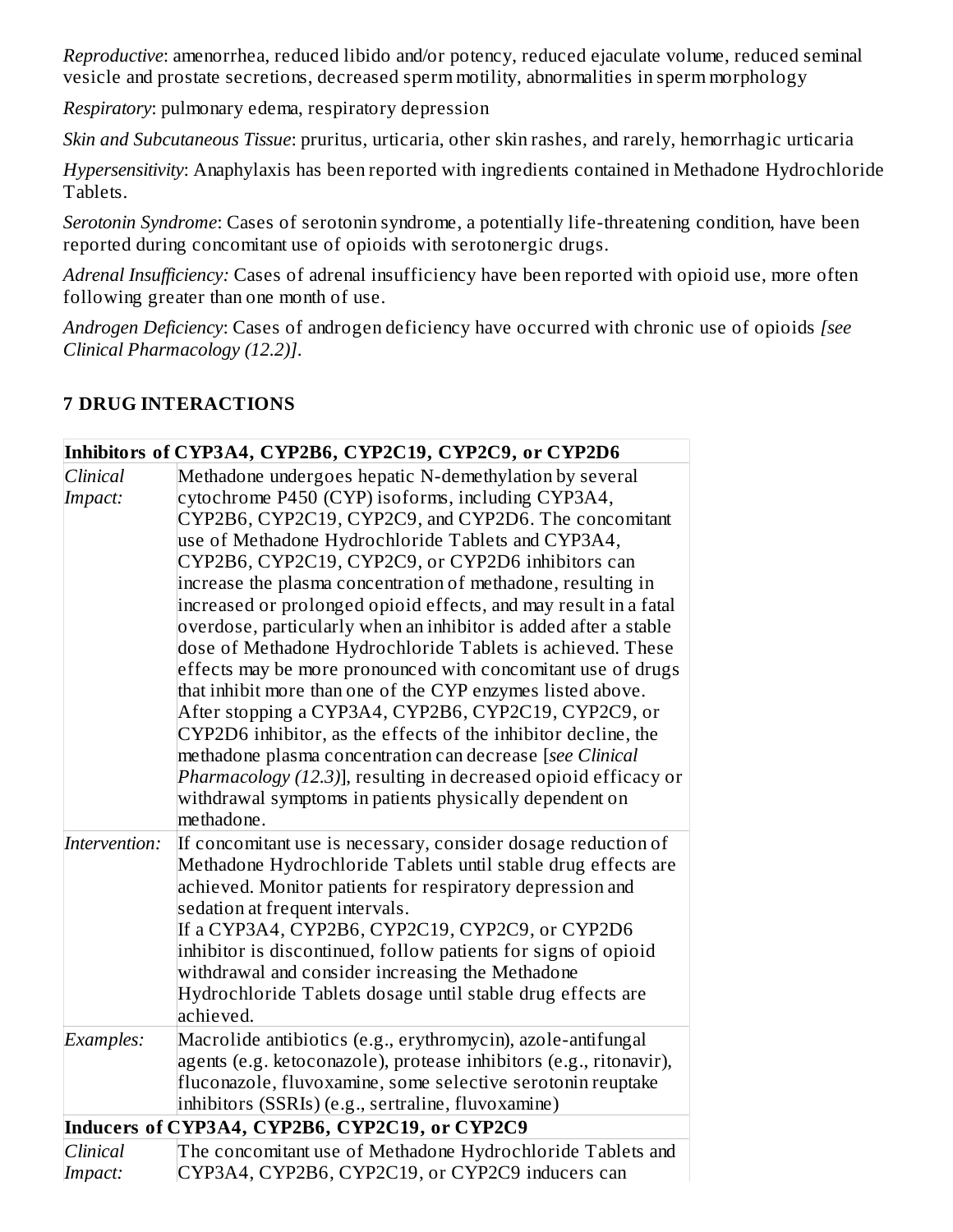|               | decrease the plasma concentration of methadone [see Clinical<br>Pharmacology (12.3)], resulting in decreased efficacy or onset<br>of withdrawal symptoms in patients physically dependent on<br>methadone. These effects could be more pronounced with                                                                                                                                                                                                                                                                                                                                                                                                                                                                                                                                                                                                                                             |
|---------------|----------------------------------------------------------------------------------------------------------------------------------------------------------------------------------------------------------------------------------------------------------------------------------------------------------------------------------------------------------------------------------------------------------------------------------------------------------------------------------------------------------------------------------------------------------------------------------------------------------------------------------------------------------------------------------------------------------------------------------------------------------------------------------------------------------------------------------------------------------------------------------------------------|
|               | concomitant use of drugs that can induce multiple CYP enzymes.<br>After stopping a CYP3A4, CYP2B6, CYP2C19, or CYP2C9<br>inducer, as the effects of the inducer decline, the methadone                                                                                                                                                                                                                                                                                                                                                                                                                                                                                                                                                                                                                                                                                                             |
|               | plasma concentration can increase [see Clinical Pharmacology<br>(12.3)], which could increase or prolong both the therapeutic<br>effects and adverse reactions, and may cause serious                                                                                                                                                                                                                                                                                                                                                                                                                                                                                                                                                                                                                                                                                                              |
|               | respiratory depression, sedation, or death.                                                                                                                                                                                                                                                                                                                                                                                                                                                                                                                                                                                                                                                                                                                                                                                                                                                        |
| Intervention: | If concomitant use is necessary, consider increasing the<br>Methadone Hydrochloride Tablets dosage until stable drug<br>effects are achieved. Monitor for signs of opioid withdrawal. If<br>a CYP3A4, CYP2B6, CYP2C19, or CYP2C9 inducer is<br>discontinued, consider Methadone Hydrochloride Tablets<br>dosage reduction and monitor for signs of respiratory<br>depression and sedation.                                                                                                                                                                                                                                                                                                                                                                                                                                                                                                         |
| Examples:     | Rifampin, carbamazepine, phenytoin, St. John's Wort,<br>Phenobarbital                                                                                                                                                                                                                                                                                                                                                                                                                                                                                                                                                                                                                                                                                                                                                                                                                              |
|               | Benzodiazepines and other Central Nervous System (CNS) Depressants                                                                                                                                                                                                                                                                                                                                                                                                                                                                                                                                                                                                                                                                                                                                                                                                                                 |
| Clinical      | Due to additive pharmacologic effect, the concomitant use of                                                                                                                                                                                                                                                                                                                                                                                                                                                                                                                                                                                                                                                                                                                                                                                                                                       |
| Impact:       | benzodiazepines or other CNS depressants including alcohol,                                                                                                                                                                                                                                                                                                                                                                                                                                                                                                                                                                                                                                                                                                                                                                                                                                        |
|               | can increase the risk of hypotension, respiratory depression,                                                                                                                                                                                                                                                                                                                                                                                                                                                                                                                                                                                                                                                                                                                                                                                                                                      |
|               | profound sedation, coma, and death.                                                                                                                                                                                                                                                                                                                                                                                                                                                                                                                                                                                                                                                                                                                                                                                                                                                                |
| Intervention: | For Patients Being Treated for Pain:<br>Reserve concomitant prescribing of these drugs for use in<br>patients for whom alternative treatment options are inadequate.<br>Limit dosages and durations to the minimum required. Follow<br>patients closely for signs of respiratory depression and sedation<br>[see Warnings and Precautions (5.7)].<br>If concomitant use is warranted, consider prescribing naloxone<br>for the emergency treatment of opioid overdose [see Warnings<br>and Precautions (5.1, 5.3, 5.7)].                                                                                                                                                                                                                                                                                                                                                                           |
|               | For Patients Being Treated for Opioid Addiction:                                                                                                                                                                                                                                                                                                                                                                                                                                                                                                                                                                                                                                                                                                                                                                                                                                                   |
| Examples:     | Cessation of benzodiazepines or other CNS depressants is<br>preferred in most cases of concomitant use. In some cases,<br>monitoring in a higher level of care for taper may be<br>appropriate. In others, gradually tapering a patient off of a<br>prescribed benzodiazepine or other CNS depressant or<br>decreasing to the lowest effective dose may be appropriate.<br>Before co-prescribing benzodiazepines for anxiety or insomnia,<br>ensure that patients are appropriately diagnosed and consider<br>alternative medications and non-pharmacologic treatments.<br>If concomitant use is warranted, strongly consider prescribing<br>naloxone for the emergency treatment of opioid overdose, as is<br>recommended for all patients in treatment for opioid use<br>disorder [see Warnings and Precautions (5.1, 5.3, 5.7)].<br>Benzodiazepines and other sedatives/hypnotics, anxiolytics, |
|               | tranquilizers, muscle relaxants, general anesthetics,<br>antipsychotics, other opioids, alcohol.                                                                                                                                                                                                                                                                                                                                                                                                                                                                                                                                                                                                                                                                                                                                                                                                   |
|               | <b>Potentially Arrhythmogenic Agents</b>                                                                                                                                                                                                                                                                                                                                                                                                                                                                                                                                                                                                                                                                                                                                                                                                                                                           |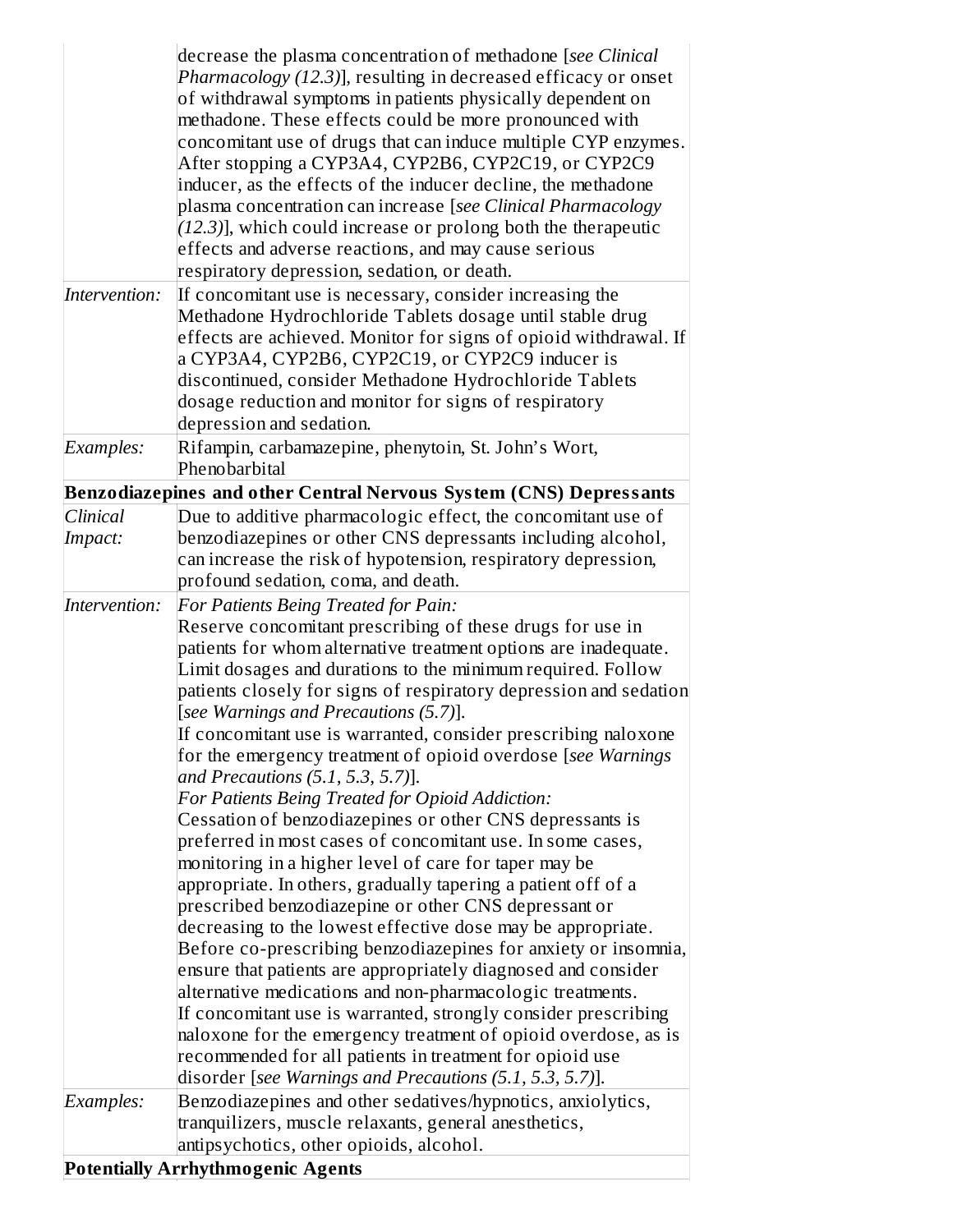| Clinical<br>Impact:       | Pharmacodynamic interactions may occur with concomitant use<br>of methadone and potentially arrhythmogenic agents or drugs<br>capable of inducing electrolyte disturbances (hypomagnesemia,<br>hypokalemia).                                                                                                                                                                                                                                                                                                                  |  |  |  |  |
|---------------------------|-------------------------------------------------------------------------------------------------------------------------------------------------------------------------------------------------------------------------------------------------------------------------------------------------------------------------------------------------------------------------------------------------------------------------------------------------------------------------------------------------------------------------------|--|--|--|--|
| Intervention:             | Monitor patients closely for cardiac conduction changes.                                                                                                                                                                                                                                                                                                                                                                                                                                                                      |  |  |  |  |
| Examples:                 | Drugs known to have potential to prolong QT interval: Class I<br>and III antiarrhythmics, some neuroleptics and tricyclic<br>antidepressants, and calcium channel blockers. Drugs capable of<br>inducing electrolyte disturbances: Diuretics, laxatives, and, in<br>rare cases, mineralocortocoid hormones.                                                                                                                                                                                                                   |  |  |  |  |
| <b>Serotonergic Drugs</b> |                                                                                                                                                                                                                                                                                                                                                                                                                                                                                                                               |  |  |  |  |
| Clinical                  | The concomitant use of opioids with other drugs that affect the                                                                                                                                                                                                                                                                                                                                                                                                                                                               |  |  |  |  |
| Impact:                   | serotonergic neurotransmitter system has resulted in serotonin                                                                                                                                                                                                                                                                                                                                                                                                                                                                |  |  |  |  |
|                           | syndrome [see Warnings and Precautions (5.9)].                                                                                                                                                                                                                                                                                                                                                                                                                                                                                |  |  |  |  |
| Intervention:             | If concomitant use is warranted, carefully observe the patient,<br>particularly during treatment initiation and dose adjustment.<br>Discontinue Methadone Hydrochloride Tablets if serotonin<br>syndrome is suspected.                                                                                                                                                                                                                                                                                                        |  |  |  |  |
| Examples:                 | Selective serotonin reuptake inhibitors (SSRIs), serotonin and<br>norepinephrine reuptake inhibitors (SNRIs), tricyclic<br>antidepressants (TCAs), triptans, 5-HT3 receptor antagonists,<br>drugs that affect the serotonin neurotransmitter system (e.g.,<br>mirtazapine, trazodone, tramadol), certain muscle relaxants (i.e.,<br>cyclobenzaprine, metaxalone), monoamine oxidase (MAO)<br>inhibitors (those intended to treat psychiatric disorders and also<br>others, such as linezolid and intravenous methylene blue). |  |  |  |  |
|                           | <b>Monoamine Oxidase Inhibitors (MAOIs)</b>                                                                                                                                                                                                                                                                                                                                                                                                                                                                                   |  |  |  |  |
| Clinical                  | MAOI interactions with opioids may manifest as serotonin                                                                                                                                                                                                                                                                                                                                                                                                                                                                      |  |  |  |  |
| Impact:<br>Intervention:  | syndrome [see Warnings and Precautions (5.9)] or opioid toxicity<br>(e.g., respiratory depression, coma) [see Warnings and<br>Precautions (5.3)].<br>The use of Methadone Hydrochloride Tablets is not                                                                                                                                                                                                                                                                                                                        |  |  |  |  |
|                           | recommended for patients taking MAOIs or within 14 days of<br>stopping such treatment.                                                                                                                                                                                                                                                                                                                                                                                                                                        |  |  |  |  |
|                           | Mixed Agonist/Antagonist and Partial Agonist Opioid Analgesics                                                                                                                                                                                                                                                                                                                                                                                                                                                                |  |  |  |  |
| Clinical                  | May reduce the analgesic effect of Methadone Hydrochloride                                                                                                                                                                                                                                                                                                                                                                                                                                                                    |  |  |  |  |
| Impact:                   | Tablets and/or precipitate withdrawal symptoms.                                                                                                                                                                                                                                                                                                                                                                                                                                                                               |  |  |  |  |
| Intervention:             | Avoid concomitant use.                                                                                                                                                                                                                                                                                                                                                                                                                                                                                                        |  |  |  |  |
| Examples:                 | Butorphanol, nalbuphine, pentazocine, buprenorphine.                                                                                                                                                                                                                                                                                                                                                                                                                                                                          |  |  |  |  |
| <b>Muscle Relaxants</b>   |                                                                                                                                                                                                                                                                                                                                                                                                                                                                                                                               |  |  |  |  |
| Clinical                  | Methadone may enhance the neuromuscular blocking action of                                                                                                                                                                                                                                                                                                                                                                                                                                                                    |  |  |  |  |
| Impact:                   | skeletal muscle relaxants and produce an increased degree of<br>respiratory depression.                                                                                                                                                                                                                                                                                                                                                                                                                                       |  |  |  |  |
| Intervention:             | Monitor patients for signs of respiratory depression that may be<br>greater than otherwise expected and decrease the dosage of<br>Methadone Hydrochloride Tablets and/or the muscle relaxant as<br>necessary. Due to the risk of respiratory depression with<br>concomitant use of skeletal muscle relaxants and opioids,<br>consider prescribing naloxone for the emergency treatment of<br>opioid overdose [see Warnings and Precautions (5.3, 5.7)]                                                                        |  |  |  |  |
| Examples:                 | cyclobenzaprine, metaxalone                                                                                                                                                                                                                                                                                                                                                                                                                                                                                                   |  |  |  |  |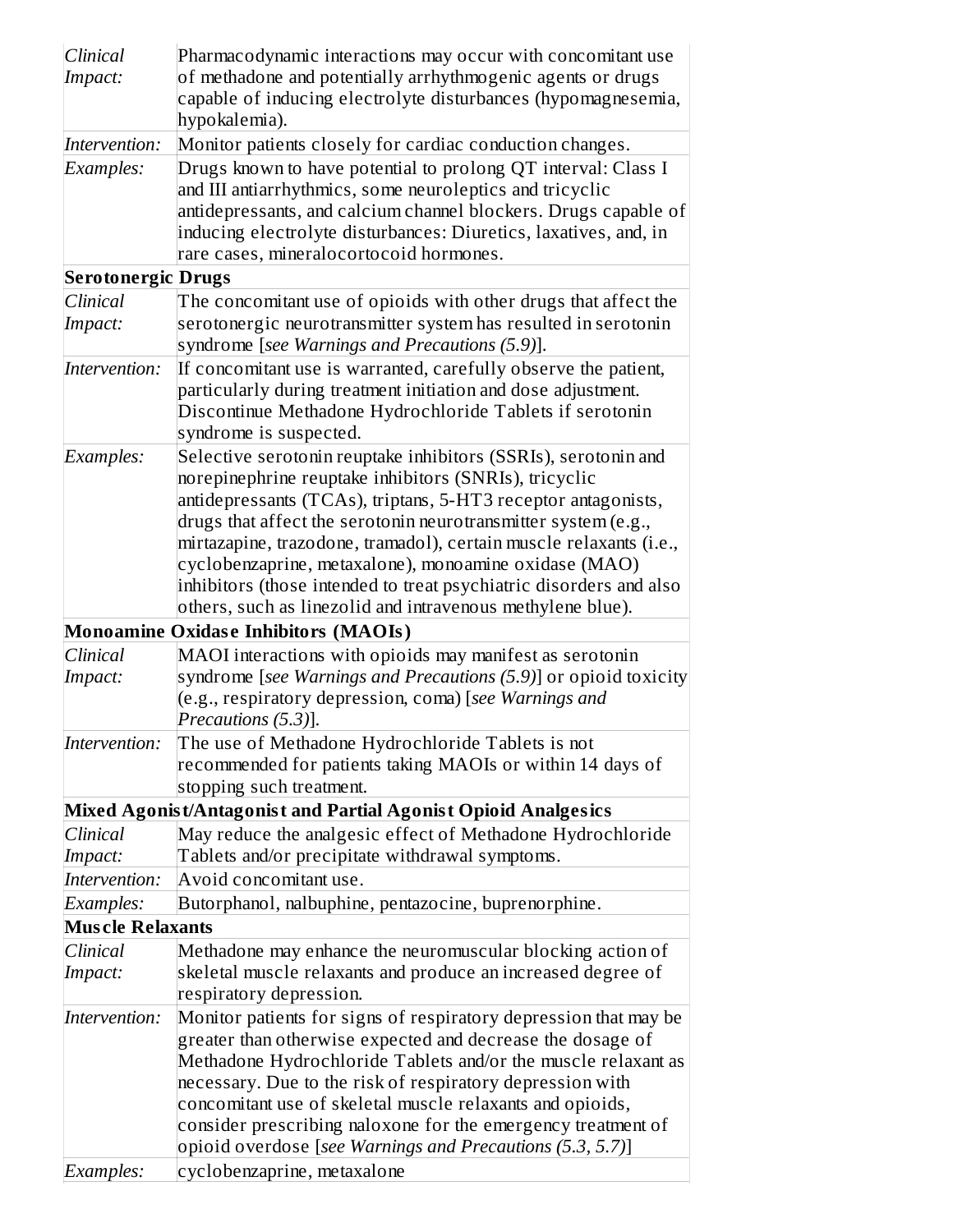| <b>Diuretics</b>       |                                                                                                                                                                           |  |  |  |  |  |
|------------------------|---------------------------------------------------------------------------------------------------------------------------------------------------------------------------|--|--|--|--|--|
| <b>Clinical</b>        | Opioids can reduce the efficacy of diuretics by inducing the                                                                                                              |  |  |  |  |  |
| Impact:                | release of antidiuretic hormone.                                                                                                                                          |  |  |  |  |  |
| Intervention:          | Monitor patients for signs of diminished diuresis and/or effects<br>on blood pressure and increase the dosage of the diuretic as<br>needed.                               |  |  |  |  |  |
|                        | Anticholinergic Drugs                                                                                                                                                     |  |  |  |  |  |
| <i><b>Clinical</b></i> | The concomitant use of anticholinergic drugs may increase risk                                                                                                            |  |  |  |  |  |
| Impact:                | of urinary retention and/or severe constipation, which may lead<br>to paralytic ileus.                                                                                    |  |  |  |  |  |
| Intervention:          | Monitor patients for signs of urinary retention or reduced<br>gastric motility when Methadone Hydrochloride Tablets are<br>used concomitantly with anticholinergic drugs. |  |  |  |  |  |

# *Paradoxical Effects of Antiretroviral Agents on Methadone Hydrochloride Tablets:*

Concurrent use of certain antiretroviral agents with CYP3A4 inhibitory activity, alone and in combination, such as abacavir, amprenavir, darunavir+ritonavir, efavirenz, nelfinavir, nevirapine, ritonavir, telaprevir, lopinavir+ritonavir, saquinavir+ritonavir, and tipranavir+ritonavir, has resulted in increased clearance or decreased plasma levels of methadone. This may result in reduced efficacy of Methadone Hydrochloride Tablets and could precipitate a withdrawal syndrome. Monitor methadonemaintained patients receiving any of these anti-retroviral therapies closely for evidence of withdrawal effects and adjust the methadone dose accordingly.

## *Effects of Methadone HydrochlorideTabletson Antiretroviral Agents:*

Didanosine and Stavudine: Experimental evidence demonstrated that methadone decreased the area under the concentration-time curve (AUC) and peak levels for didanosine and stavudine, with a more significant decrease for didanosine. Methadone disposition was not substantially altered.

Zidovudine: Experimental evidence demonstrated that methadone increased the AUC of zidovudine, which could result in toxic effects.

*Effects of Methadone Hydrochloride Tabletson Antidepressants:*

Desipramine: Blood levels of desipramine have increased with concurrent methadone administration.

# **8 USE IN SPECIFIC POPULATIONS**

# **8.1 Pregnancy**

# *Risk Summary:*

Neonatal opioid withdrawal syndrome (NOWS) is an expected and treatable outcome of prolonged use of opioids during pregnancy *[see Warnings and Precautions (5.5)]*.

Pregnant women in methadone maintenance programs may have reduced incidence of obstetric and fetal complications and neonatal morbidity and mortality when compared to women using illicit drugs. Untreated opioid addiction in pregnancy is associated with adverse obstetrical outcomes and risk of continued or relapsing illicit opioid use. These risks should be considered in women treated with Methadone Hydrochloride Tablets for maintenance treatment of opioid addiction.

For women treated with Methadone Hydrochloride Tablets for pain severe enough to require daily, around-the-clock, long-term opioid treatment, Methadone Hydrochloride Tablets should be used during pregnancy only if the potential benefit justifies the potential risk to the fetus.

There are no adequate and well-controlled studies in pregnant women.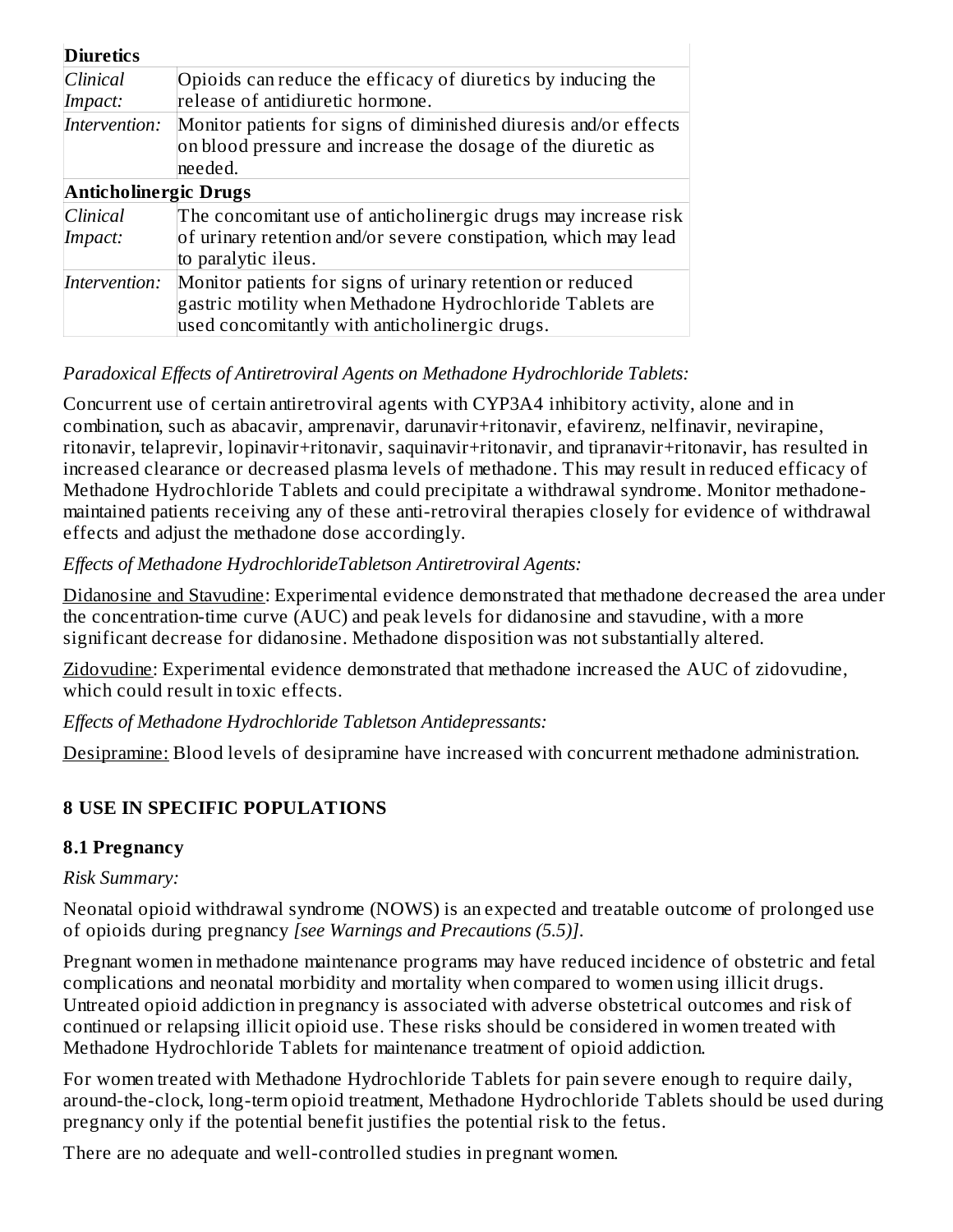In published animal reproduction studies, methadone administered subcutaneously during the early gestational period produced neural tube defects (i.e., exencephaly and cranioschisis) in the hamster at doses 2 times the human daily oral dose of 120 mg/day on a mg/m<sup>2</sup> basis (HDD) and in mice at doses equivalent to the HDD. Administration of methadone to pregnant animals during organogenesis and through lactation resulted decreased litter size, increased pup mortality, decreased pup body weights, developmental delays, and long-term neurochemical changes in the brain of offspring which correlate with altered behavioral responses that persist through adulthood at exposures comparable to and less than the HDD. Administration of methadone to male rodents prior to mating with untreated females resulted in increased neonatal mortality and significant differences in behavioral tests in the offspring at exposures comparable to and less than the HDD [*see Data*]. Based on animal data, advise pregnant women of the potential risk to a fetus.

The estimated background risk of major birth defects and miscarriage for the indicated population is unknown. All pregnancies have a background risk of birth defect, loss, or other adverse outcomes. In the U.S. general population, the estimated background risk of major birth defects and miscarriage in clinically recognized pregnancies is 2 to 4% and 15 to 20%, respectively.

## *Clinical Considerations:*

Disease-associated Maternal and Embryo-fetal Risk: Untreated opioid addiction in pregnancy is associated with adverse obstetrical outcomes such as low birth weight, preterm birth, and fetal death. In addition, untreated opioid addiction often results in continued or relapsing illicit opioid use.

Dosage Adjustment During Pregnancy: The disposition of oral methadone has been studied in approximately 30 pregnant patients in second and third trimesters. Total body clearance of methadone was increased in pregnant patients compared to the same patients postpartum or to non-pregnant opioiddependent women. The terminal half-life of methadone is decreased during second and third trimesters. The decrease in plasma half-life and increased clearance of methadone resulting in lower methadone trough levels during pregnancy can lead to withdrawal symptoms in some pregnant patients. The dosage may need to be increased or the dosing interval decreased in pregnant patients receiving methadone to achieve therapeutic effect *[see Dosage and Administration (2.12)]*.

Fetal/Neonatal Adverse Reactions: Neonatal opioid withdrawal syndrome may occur in newborn infants of mothers who are receiving treatment with Methadone Hydrochloride Tablets.

Neonatal opioid withdrawal syndrome presents as irritability, hyperactivity and abnormal sleep pattern, high pitched cry, tremor, vomiting, diarrhea, and/or failure to gain weight. Signs of neonatal withdrawal usually occur in the first days after birth. The duration and severity of neonatal opioid withdrawal syndrome may vary. Observe newborns for signs of neonatal opioid withdrawal syndrome and manage accordingly *[see Warnings and Precautions (5.5)]*.

Labor or Delivery: Opioids cross the placenta and may produce respiratory depression and psychophysiologic effects in neonates. An opioid antagonist, such as naloxone, must be available for reversal of opioid-induced respiratory depression in the neonate. Use of Methadone Hydrochloride Tablets as an analgesic is not recommended for pregnant women during or immediately prior to labor, when use of shorter-acting analgesics or other analgesic techniques are more appropriate. Opioid analgesics, including methadone hydrochloride can prolong labor through actions which temporarily reduce the strength, duration, and frequency of uterine contractions. However, this effect is not consistent and may be offset by an increased rate of cervical dilation, which tends to shorten labor. Monitor neonates exposed to opioid analgesics during labor for signs of excess sedation and respiratory depression.

# *Data:*

Human Data: Reported studies have generally compared the benefit of methadone to the risk of untreated addiction to illicit drugs; the relevance of these findings to pain patients prescribed methadone during pregnancy is unclear. Pregnant women involved in methadone maintenance programs have been reported to have significantly improved prenatal care leading to significantly reduced incidence of obstetric and fetal complications and neonatal morbidity and mortality when compared to women using illicit drugs.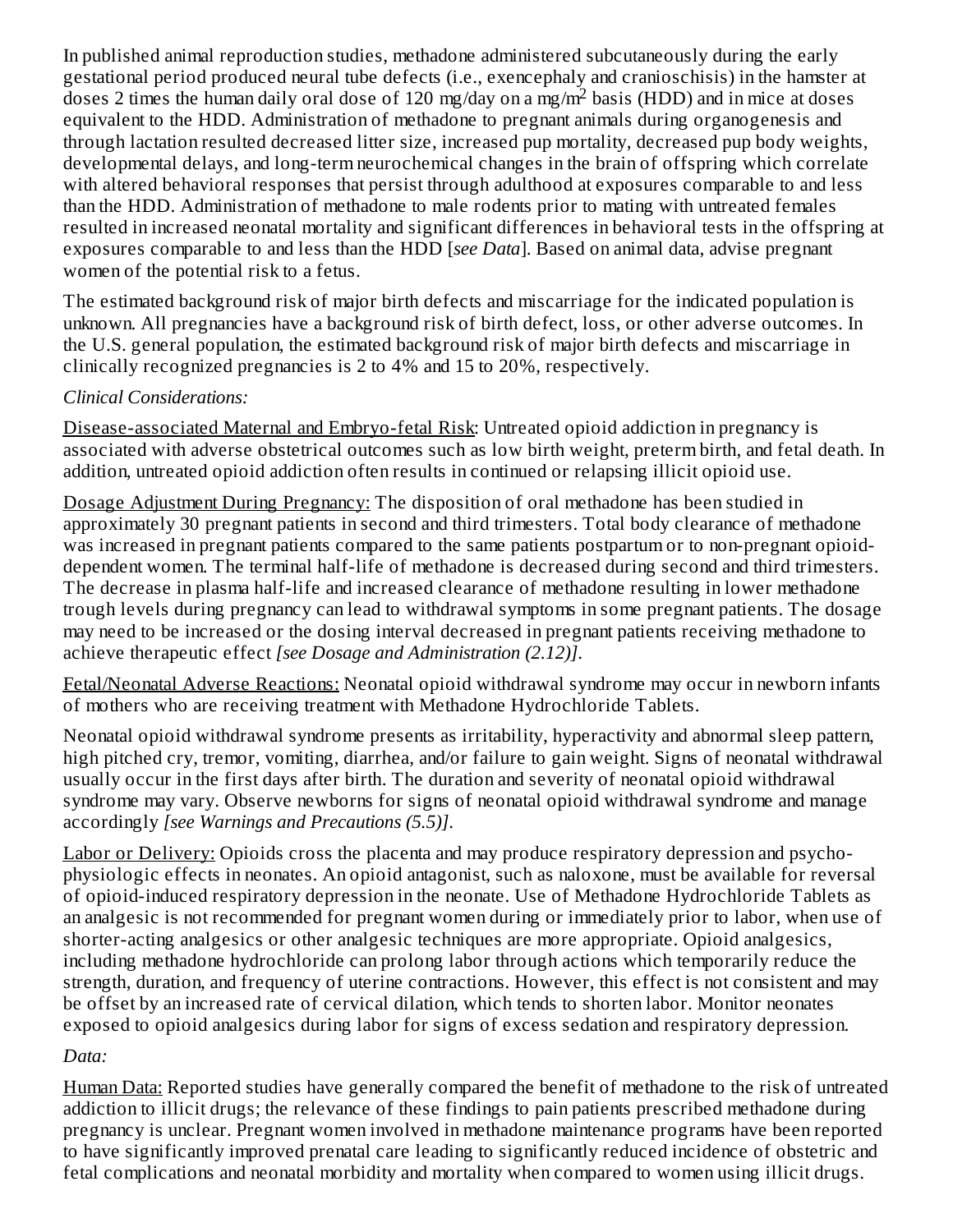Several factors, including maternal use of illicit drugs, nutrition, infection and psychosocial circumstances, complicate the interpretation of investigations of the children of women who take methadone during pregnancy. Information is limited regarding dose and duration of methadone use during pregnancy, and most maternal exposure appears to occur after the first trimester of pregnancy.

A review of published data on experiences with methadone use during pregnancy by the Teratogen Information System (TERIS) concluded that maternal use of methadone during pregnancy as part of a supervised, therapeutic regimen is unlikely to pose a substantial teratogenic risk (quantity and quality of data assessed as "limited to fair"). However, the data are insufficient to state that there is no risk (TERIS, last reviewed October, 2002). A retrospective case series of 101 pregnant, opioid-dependent women who underwent inpatient opioid detoxification with methadone did not demonstrate any increased risk of miscarriage in the second trimester or premature delivery in the third trimester. Recent studies suggest an increased risk of premature delivery in opioid-dependent women exposed to methadone during pregnancy, although the presence of confounding factors makes it difficult to determine a causal relationship. Several studies have suggested that infants born to narcotic-addicted women treated with methadone during all or part of pregnancy have been found to have decreased fetal growth with reduced birth weight, length, and/or head circumference compared to controls. This growth deficit does not appear to persist into later childhood. Children prenatally exposed to methadone have been reported to demonstrate mild but persistent deficits in performance on psychometric and behavioral tests. In addition, several studies suggest that children born to opioid-dependent women exposed to methadone during pregnancy may have an increased risk of visual development anomalies; however, a causal relationship has not been assigned.

There are conflicting reports on whether Sudden Infant Death Syndrome occurs with an increased incidence in infants born to women treated with methadone during pregnancy. Abnormal fetal non-stress tests have been reported to occur more frequently when the test is performed 1 to 2 hours after a maintenance dose of methadone in late pregnancy compared to controls.

Animal Data: Formal reproductive and developmental toxicology studies for methadone have not been conducted. Exposure margins for the following published study reports are based on a human daily dose (HDD) of 120 mg methadone using a body surface area comparison.

In a published study in pregnant hamsters, a single subcutaneous dose of methadone ranging from 31 mg/kg (2 times the HDD) to 185 mg/kg on Gestation Day 8 resulted in a decrease in the number of fetuses per litter and an increase in the percentage of fetuses exhibiting neural tube defects including exencephaly, cranioschisis, and "various other lesions." The majority of the doses tested also resulted in maternal death. In a study in pregnant mice, a single subcutaneous dose of 22 to 24 mg/kg methadone (approximately equivalent to the HDD) administered on Gestation Day 9 produced exencephaly in 11% of the embryos. In another study in pregnant mice, subcutaneous doses up to 28 mg/kg/day methadone (equivalent to the HDD) administered from Gestation Day 6 to 15 resulted in no malformations, but there were increased postimplantation loss and decreased live fetuses at 10 mg/kg/day or greater (0.4 times the HDD) and decreased ossification and fetal body weight at 20 mg/kg/day or greater (0.8 times the HDD). In a second study of pregnant mice dosed with subcutaneous doses up to 28 mg/kg/day methadone from Gestation Day 6 to 15, there was decreased pup viability, delayed onset of development of negative phototaxis and eye opening, increased righting reflexes at 5 mg/kg/day or greater (0.2 times the HDD), and decreased number of live pups at birth and decreased pup weight gain at 20 mg/kg/day or greater (0.8 times the HDD).

No effects were reported in a study of pregnant rats and rabbits at oral doses up to 40 mg/kg (3 and 6 times, respectively, the HDD) administered from Gestation Days 6 to 15 and 6 to 18, respectively.

When pregnant rats were treated with intraperitoneal doses of 2.5, 5, or 7.5 mg/kg methadone from one week prior to mating, through gestation until the end of lactation period, 5 mg/kg or greater (0.4 times the HDD) methadone resulted in decreases in litter size and live pups born and 7.5 mg/kg (0.6 times the HDD) resulted in decreased birth weights. Furthermore, decreased pup viability and pup body weight gain at 2.5 mg/kg or greater (0.2 times the HDD) were noted during the preweaning period.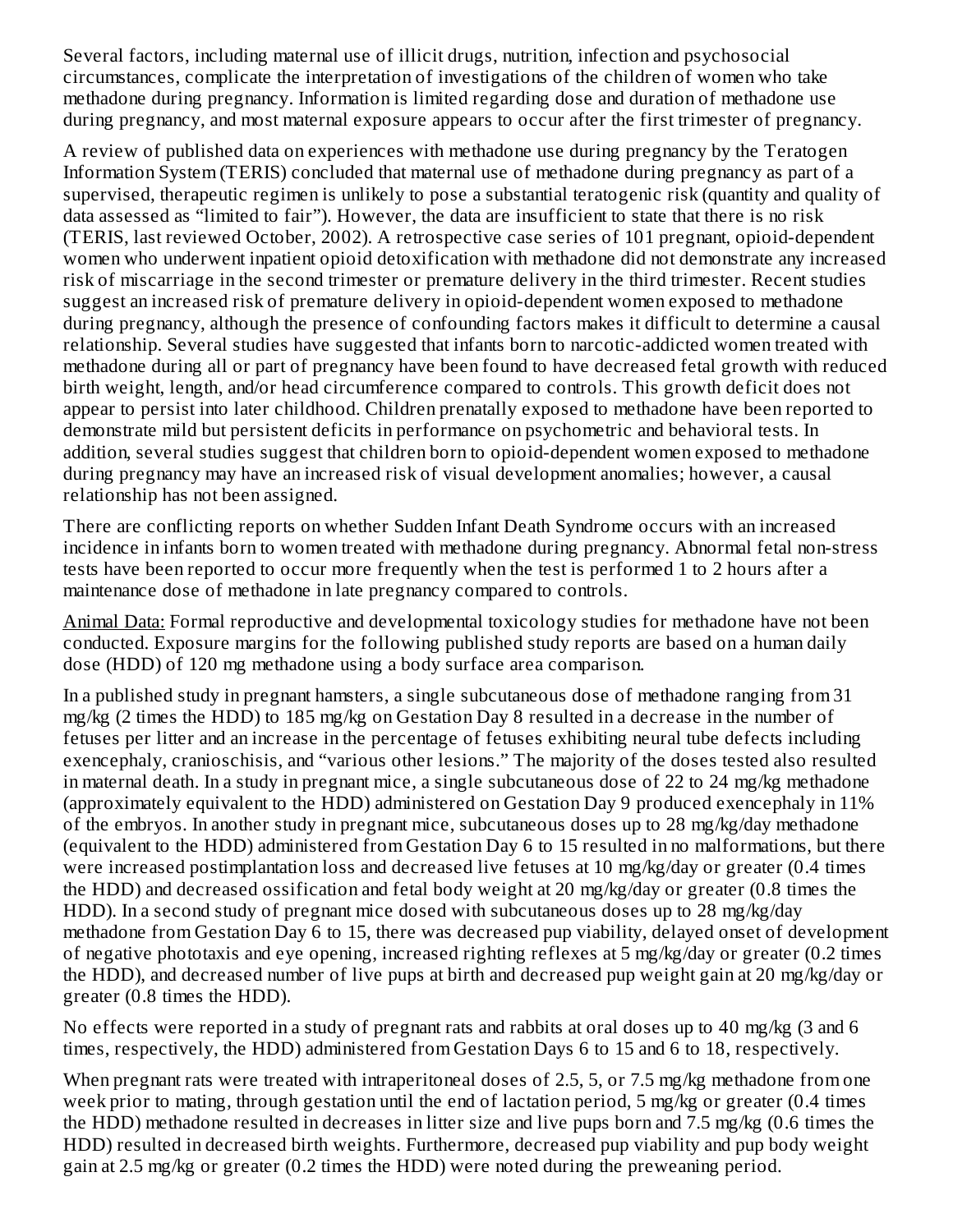Additional animal data demonstrates evidence for neurochemical changes in the brains of offspring from methadone-treated pregnant rats, including changes to the cholinergic, dopaminergic, noradrenergic and serotonergic systems at doses below the HDD. Other animal studies have reported that prenatal and/or postnatal exposure to opioids including methadone alters neuronal development and behavior in the offspring including alterations in learning ability, motor activity, thermal regulation, nociceptive responses, and sensitivity to drugs at doses below the HDD. Treatment of pregnant rats subcutaneously with 5 mg/kg methadone from Gestation Day 14 to 19 (0.4 times the HDD) reduced fetal blood testosterone and androstenedione in males.

Published animal data have reported increased neonatal mortality in the offspring of male rodents that were treated with methadone at doses comparable to and less than the HDD for 1 to 12 days before and/or during mating (with more pronounced effects in the first 4 days). In these studies, the female rodents were not treated with methadone, indicating paternally-mediated developmental toxicity. Specifically, methadone administered to the male rat prior to mating with methadone-naïve females resulted in decreased weight gain in progeny after weaning. The male progeny demonstrated reduced thymus weights, whereas the female progeny demonstrated increased adrenal weights. Behavioral testing of these male and female progeny revealed significant differences in behavioral tests compared to control animals, suggesting that paternal methadone exposure can produce physiological and behavioral changes in progeny in this model. Examination of uterine contents of methadone-naïve female mice bred to methadone-treated male mice (once a day for three consecutive days) indicated that methadone treatment produced an increase in the rate of preimplantation deaths in all post-meiotic states at 1 mg/kg/day or greater (0.04 times the HDD). Chromosome analysis revealed a dose-dependent increase in the frequency of chromosomal abnormalities at 1 mg/kg/day or greater.

Studies demonstrated that methadone treatment of male rats for 21 to 32 days prior to mating with methadone-naïve females did not produce any adverse effects, suggesting that prolonged methadone treatment of the male rat resulted in tolerance to the developmental toxicities noted in the progeny. Mechanistic studies in this rat model suggest that the developmental effects of "paternal" methadone on the progeny appear to be due to decreased testosterone production. These animal data mirror the reported clinical findings of decreased testosterone levels in human males on methadone maintenance therapy for opioid addiction and in males receiving chronic intraspinal opioids.

#### **8.2 Lactation**

# *Risk Summary:*

Based on two studies in 22 breastfeeding women maintained on methadone treatment, methadone was present in low levels in human milk, and did not show adverse reactions in breastfed infants. The developmental and health benefits of breastfeeding should be considered along with the mother's clinical need for methadone and any potential adverse effects on the breastfed child from the drug or from the underlying maternal condition.

# *Clinical Considerations:*

Advise breastfeeding women taking methadone to monitor the infant for increased drowsiness and breathing difficulties.

# *Data:*

In a study of ten breastfeeding women maintained on oral methadone doses of 10 to 80 mg/day, methadone concentrations from 50 to 570 mcg/L in milk were reported, which, in the majority of samples, were lower than maternal serum drug concentrations at steady state.

In a study of twelve breastfeeding women maintained on oral methadone doses of 20 to 80 mg/day, methadone concentrations from 39 to 232 mcg/L in milk were reported. Based on an average milk consumption of 150 mL/kg/day, an infant would consume approximately 17.4 mcg/kg/day which is approximately 2 to 3% of the oral maternal dose. Methadone has been detected in very low plasma concentrations in some infants whose mothers were taking methadone.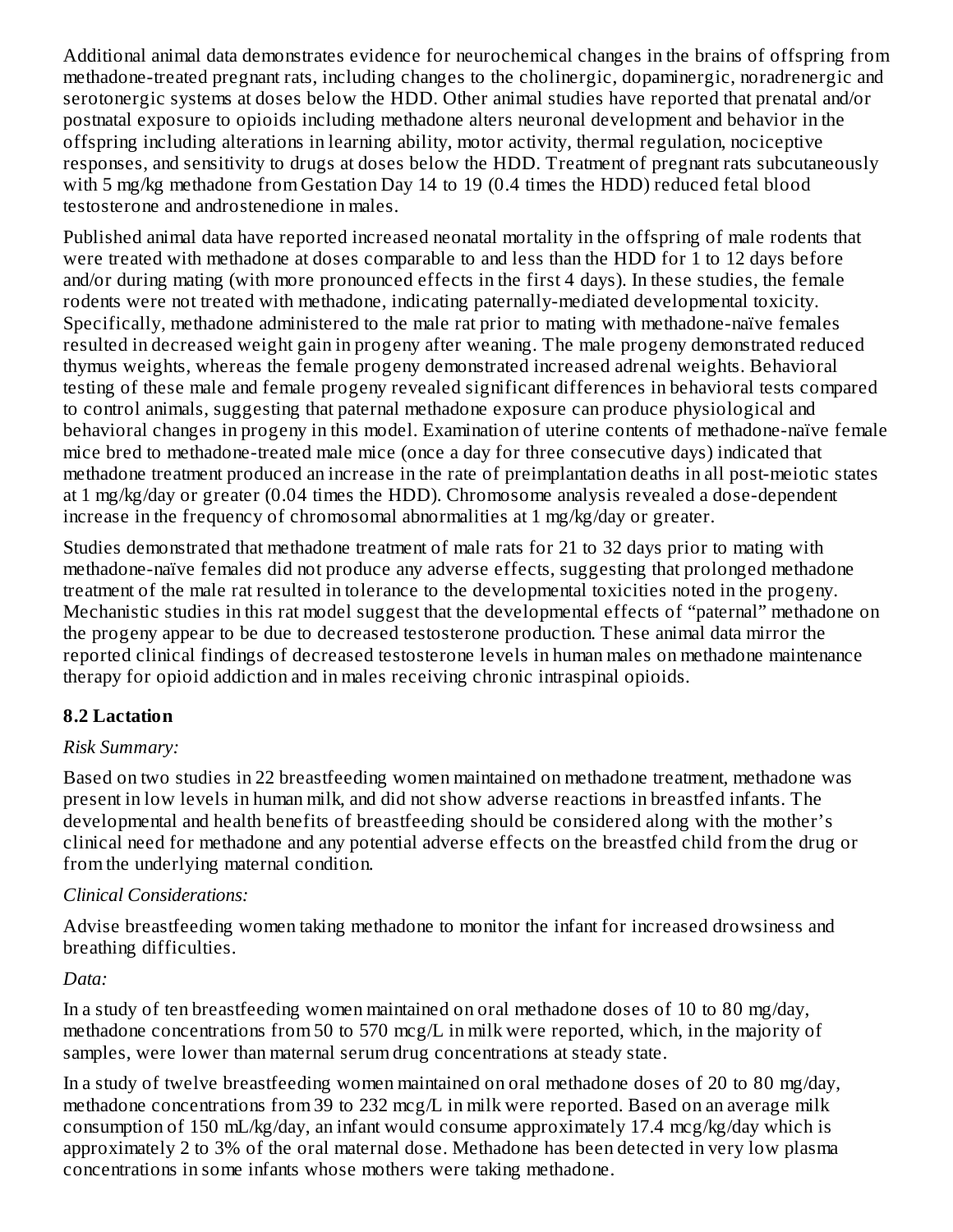There have been rare cases of sedation and respiratory depression in infants exposed to methadone through breast milk.

# **8.3 Females and Males of Reproductive Potential**

# *Infertility:*

Chronic use of opioids may cause reduced fertility in females and males of reproductive potential. It is not known whether these effects on fertility are reversible [*see Adverse Reactions (6), Clinical Pharmacology (12.2), Nonclinical Pharmacology (13.1)*]. Reproductive function in human males may be decreased by methadone treatment. Reductions in ejaculate volume and seminal vesicle and prostate secretions have been reported in methadone-treated individuals. In addition, reductions in serum testosterone levels and sperm motility, and abnormalities in sperm morphology have been reported.

In published animal studies, methadone produces a significant regression of sex accessory organs and testes of male mice and rats and administration of methadone to pregnant rats reduced fetal blood testosterone and androstenedione in male offspring *[see Nonclinical Toxicology (13)]*.

# **8.4 Pediatric Us e**

The safety, effectiveness, and pharmacokinetics of methadone in pediatric patients below the age of 18 years have not been established.

## **8.5 Geriatric Us e**

Clinical studies of methadone did not include sufficient numbers of subjects aged 65 and over to determine whether they respond differently compared to younger subjects. Other reported clinical experience has not identified differences in responses between elderly and younger patients.

Elderly patients (aged 65 years or older) may have increased sensitivity to methadone. In general, use caution when selecting a dosage for an elderly patient, usually starting at the low end of the dosing range, reflecting the greater frequency of decreased hepatic, renal, or cardiac function and of concomitant disease or other drug therapy.

Respiratory depression is the chief risk for elderly patients treated with opioids, and has occurred after large initial doses were administered to patients who were not opioid-tolerant or when opioids were co-administered with other agents that depress respiration. Titrate the dosage of Methadone Hydrochloride Tablets slowly in geriatric patients and monitor closely for signs of central nervous system and respiratory depression *[see Warnings and Precautions (5.8)]*.

Methadone is known to be substantially excreted by the kidney, and the risk of adverse reactions to this drug may be greater in patients with impaired renal function. Because elderly patients are more likely to have decreased renal function, care should be taken in dose selection, and it may be useful to monitor renal function.

# **8.6 Hepatic Impairment**

Methadone pharmacokinetics have not been extensively evaluated in patients with hepatic insufficiency. Methadone is metabolized by hepatic pathways; therefore, patients with liver impairment may be at risk of increased systemic exposure to methadone after multiple dosing. Start these patients on lower doses and titrate slowly while carefully monitoring for signs of respiratory and central nervous system depression.

# **8.7 Renal Impairment**

Methadone pharmacokinetics have not been extensively evaluated in patients with renal insufficiency. Since unmetabolized methadone and its metabolites are excreted in urine to a variable degree, start these patients on lower doses and with longer dosing intervals and titrate slowly while carefully monitoring for signs of respiratory and central nervous system depression.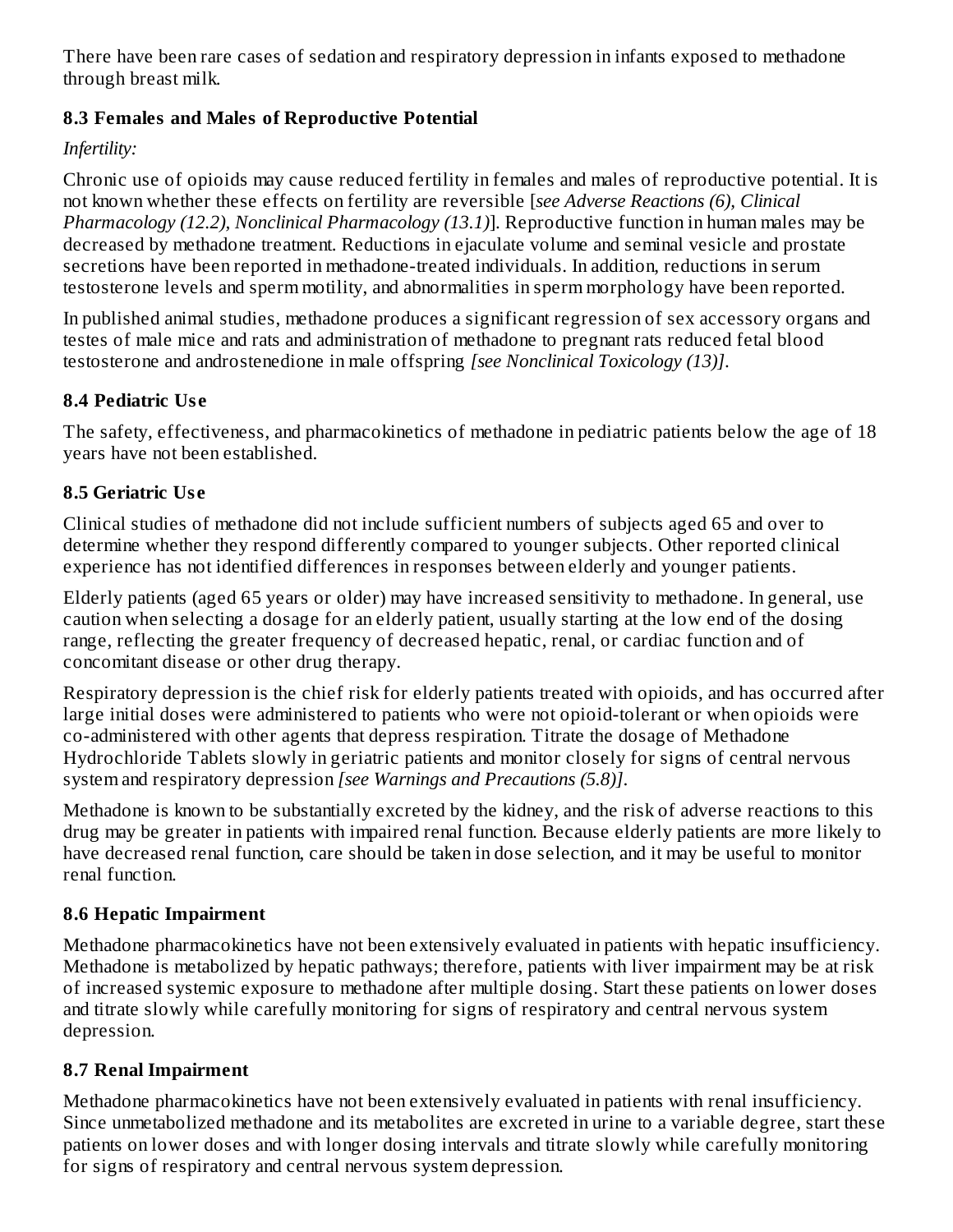### **9 DRUG ABUSE AND DEPENDENCE**

### **9.1 Controlled Substance**

Methadone Hydrochloride Tablets contain methadone, a Schedule II controlled substance.

## **9.2 Abus e**

Methadone Hydrochloride Tablets contain methadone, a substance with a high potential for abuse similar to other opioids including fentanyl, hydrocodone, hydromorphone, morphine, oxycodone, oxymorphone, and tapentadol. Methadone Hydrochloride Tablets can be abused and are subject to misuse, addiction, and criminal diversion *[see Warnings and Precautions (5.1)].*

All patients treated with opioids for pain management require careful monitoring for signs of abuse and addiction, since use of opioid analgesic products carries the risk of addiction even under appropriate medical use.

Prescription drug abuse is the intentional non-therapeutic use of a prescription drug, even once, for its rewarding psychological or physiological effects.

Drug addiction is a cluster of behavioral, cognitive, and physiological phenomena that develop after repeated substance use and includes: a strong desire to take the drug, difficulties in controlling its use, persisting in its use despite harmful consequences, a higher priority given to drug use than to other activities and obligations, increased tolerance, and sometimes a physical withdrawal.

"Drug-seeking" behavior is very common in persons with substance use disorders. Drug-seeking tactics include emergency calls or visits near the end of office hours, refusal to undergo appropriate examination, testing, or referral, repeated "loss" of prescriptions, tampering with prescriptions, and reluctance to provide prior medical records or contact information for other treating healthcare provider(s). "Doctor shopping" (visiting multiple prescribers to obtain additional prescriptions) is common among drug abusers and people suffering from untreated addiction. Preoccupation with achieving adequate pain relief can be appropriate behavior in a patient with poor pain control.

Abuse and addiction are separate and distinct from physical dependence and tolerance. Healthcare providers should be aware that addiction may not be accompanied by concurrent tolerance and symptoms of physical dependence in all addicts. In addition, abuse of opioids can occur in the absence of true addiction.

Methadone Hydrochloride Tablets, like other opioids, can be diverted for non-medical use into illicit channels of distribution. Careful record-keeping of prescribing information, including quantity, frequency, and renewal requests, as required by state and federal law, is strongly advised.

Proper assessment and selection of the patient, proper prescribing practices, periodic re-evaluation of therapy, and proper dispensing and storage are appropriate measures that help to limit abuse of opioid drugs.

#### *Risks Specific to Abuse of Methadone Hydrochloride Tablets:*

Abuse of Methadone Hydrochloride Tablets poses a risk of overdose and death. This risk is increased with concurrent abuse of methadone and alcohol or other substances. Methadone Hydrochloride Tablets are for oral use only and must not be injected. With intravenous abuse the inactive ingredients in Methadone Hydrochloride Tablets can result in local tissue necrosis, infection, pulmonary granulomas, embolism and death, and increased risk of endocarditis and valvular heart injury. Parenteral drug abuse is commonly associated with transmission of infectious diseases such as hepatitis and HIV.

# **9.3 Dependence**

Both tolerance and physical dependence can develop during chronic opioid therapy. Tolerance is the need for increasing doses of opioids to maintain a defined effect such as analgesia (in the absence of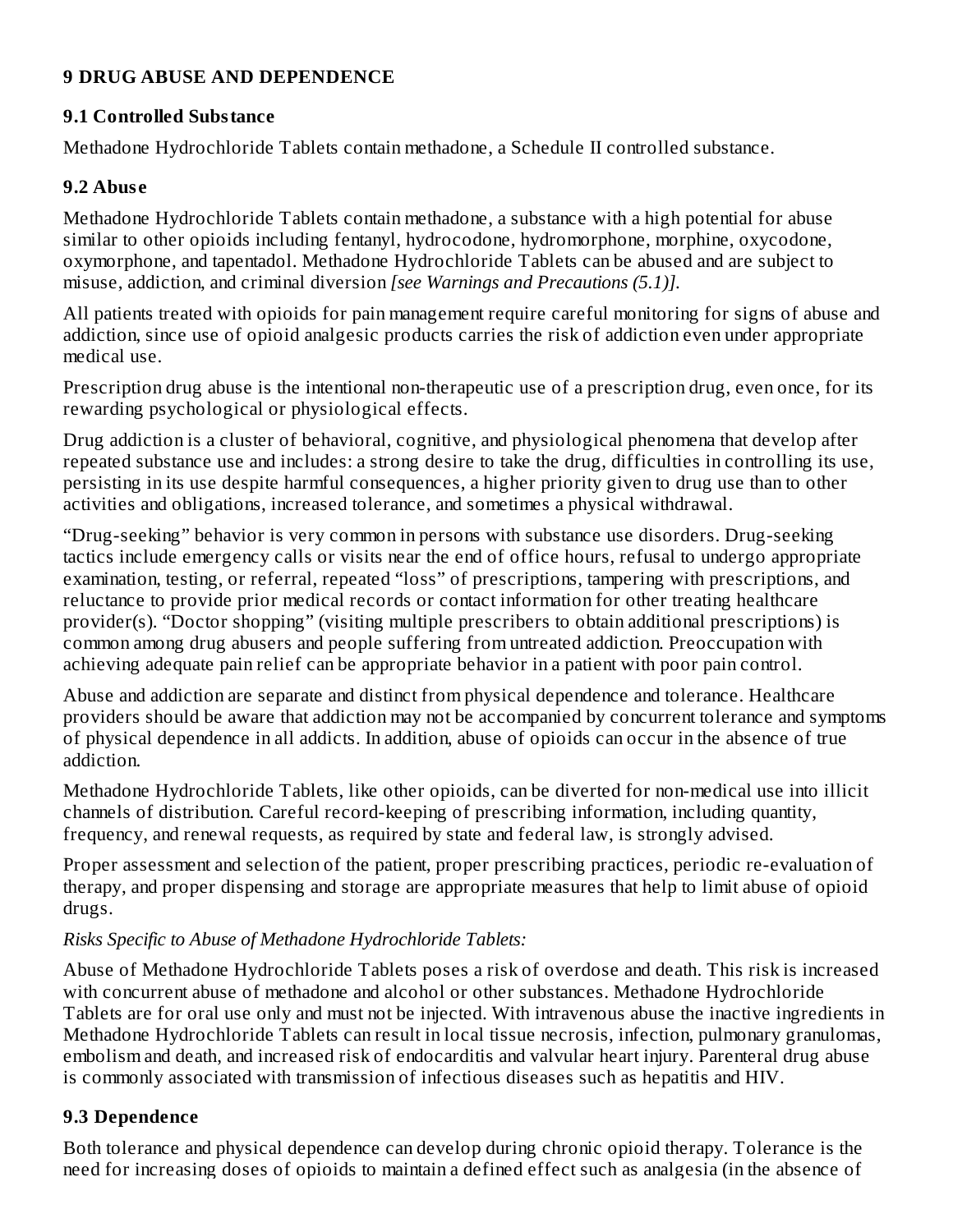disease progression or other external factors). Tolerance may occur to both the desired and undesired effects of drugs, and may develop at different rates for different effects.

Physical dependence is a physiological state in which the body adapts to the drug after a period of regular exposure, resulting in withdrawal symptoms after abrupt discontinuation or a significant dosage reduction of a drug. Withdrawal also may be precipitated through the administration of drugs with opioid antagonist activity (e.g., naloxone, nalmefene), mixed agonist/antagonist analgesics (e.g., pentazocine, butorphanol, nalbuphine), or partial agonists (e.g., buprenorphine). Physical dependence may not occur to a clinically significant degree until after several days to weeks of continued opioid usage.

Do not abruptly discontinue Methadone Hydrochloride Tablets in a patient physically dependent on opioids. Rapid tapering of Methadone Hydrochloride Tablets in a patient physically dependent on opioids may lead to serious withdrawal symptoms, uncontrolled pain, and suicide. Rapid discontinuation has also been associated with attempts to find other sources of opioid analgesics, which may be confused with drug-seeking for abuse.

When discontinuing Methadone Hydrochloride Tablets, gradually taper the dosage using a patientspecific plan that considers the following: the dose of Methadone Hydrochloride Tablets the patient has been taking, the duration of treatment, and the physical and psychological attributes of the patient. To improve the likelihood of a successful taper and minimize withdrawal symptoms, it is important that the opioid tapering schedule is agreed upon by the patient. In patients taking opioids for a long duration at high doses, ensure that a multimodal approach to pain management, including mental health support (if needed), is in place prior to initiating an opioid analgesic taper [*see Dosage and Administration (2.6), Warnings (5.15)*].

Infants born to mothers physically dependent on opioids will also be physically dependent and may exhibit respiratory difficulties and withdrawal signs [*see Use in Specific Populations (8.1)*].

Neonatal opioid withdrawal syndrome (NOWS) is an expected and treatable outcome of prolonged use of opioids during pregnancy *[see Warnings and Precautions (5.5)].*

# **10 OVERDOSAGE**

#### *Clinical Presentation:*

Acute overdose with methadone can be manifested by respiratory depression, somnolence progressing to stupor or coma, skeletal-muscle flaccidity, cold and clammy skin, constricted pupils, and, in some cases, pulmonary edema, bradycardia, hypotension, partial or complete airway obstruction, atypical snoring, and death. Marked mydriasis rather than miosis may be seen with hypoxia in overdose situations *[see Clinical Pharmacology (12.2)].* In severe overdosage, particularly by the intravenous route, apnea, circulatory collapse, cardiac arrest, and death may occur.

#### *Treatment of Overdose:*

In case of overdose, priorities are the re-establishment of a patent and protected airway and institution of assisted or controlled ventilation, if needed. Employ other supportive measures (including oxygen, vasopressors) in the management of circulatory shock and pulmonary edema as indicated. Cardiac arrest or arrhythmias will require advanced life support techniques.

Opioid antagonists, such as naloxone, are specific antidotes to respiratory depression resulting from opioid overdose. For clinically significant respiratory or circulatory depression secondary to opioid overdose, administer an opioid antagonist.

Because the duration of reversal would be expected to be less than the duration of action of methadone in Methadone Hydrochloride Tablets, carefully monitor the patient until spontaneous respiration is reliably reestablished. If the response to opioid antagonists is suboptimal or not sustained, administer additional antagonist as directed in the product's prescribing information.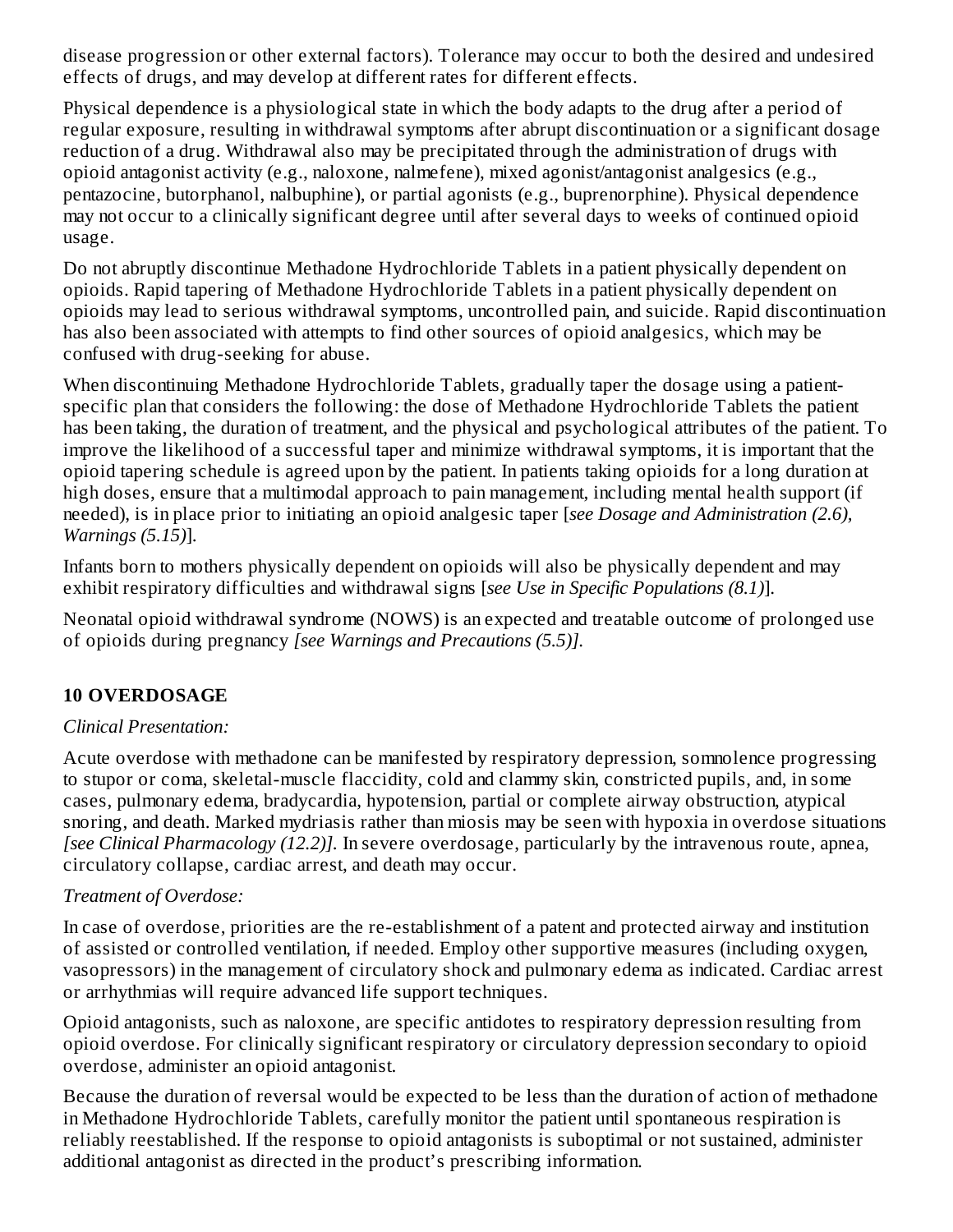In an individual physically dependent on opioids, administration of the recommended usual dosage of the antagonist will precipitate an acute withdrawal syndrome. The severity of the withdrawal symptoms experienced will depend on the degree of physical dependence and the dose of the antagonist administered. If a decision is made to treat serious respiratory depression in the physically dependent patient, administration of the antagonist should be begun with care and by titration with smaller than usual doses of the antagonist.

# **11 DESCRIPTION**

Methadone hydrochloride is chemically described as 6-(dimethylamino)-4,4-diphenyl-3-hepatanone hydrochloride. Methadone hydrochloride USP is a white powder. Its molecular formula is  $\rm{C_{21}H_{27}NO\text{\textendash}}$ HCl and it has a molecular weight of 345.91. Methadone hydrochloride has a melting point of 235°C, and a pKa of 8.25 in water at 20°C. Its octanol/water partition coefficient at pH 7.4 is 117. A solution (1:100) in water has a pH between 4.5 and 6.5.

It has the following structural formula:

Methadone Hydrochloride Tablets USP are available for oral administration containing either 5 mg or 10 mg of methadone hydrochloride USP. Each tablet contains the following inactive ingredients: magnesium stearate, microcrystalline cellulose and pregelatinized starch.

#### **12 CLINICAL PHARMACOLOGY**

#### **12.1 Mechanism of Action**

Methadone hydrochloride is a mu-agonist; a synthetic opioid with multiple actions qualitatively similar to those of morphine, the most prominent of which involves the central nervous system and organs composed of smooth muscle. The principal therapeutic uses for methadone are for analgesia and for detoxification or maintenance in opioid addiction. The methadone withdrawal syndrome, although qualitatively similar to that of morphine, differs in that the onset is slower, the course is more prolonged, and the symptoms are less severe.

Some data also indicate that methadone acts as an antagonist at the N-methyl-D-aspartate (NMDA) receptor. The contribution of NMDA receptor antagonism to methadone's efficacy is unknown.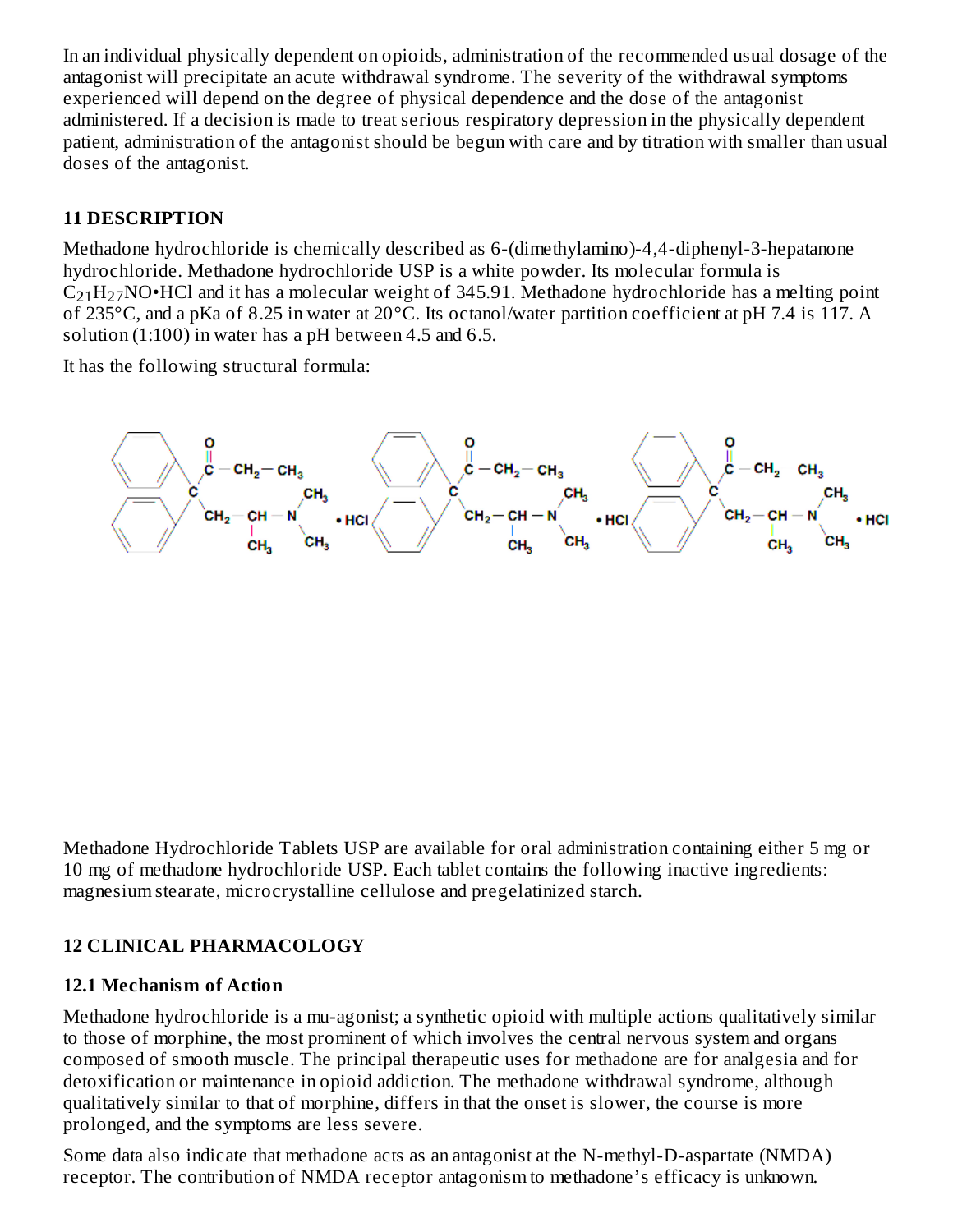### **12.2 Pharmacodynamics**

## *Effects on the Central Nervous System:*

Methadone produces respiratory depression by direct action on brain stem respiratory centers. The respiratory depression involves a reduction in the responsiveness of the brain stem respiratory centers to both increases in carbon dioxide tension and electrical stimulation.

Methadone causes miosis, even in total darkness. Pinpoint pupils are a sign of opioid overdose but are not pathognomonic (e.g., pontine lesions of hemorrhagic or ischemic origins may produce similar findings). Marked mydriasis rather than miosis may be seen due to hypoxia in overdose situations.

Some NMDA receptor antagonists have been shown to produce neurotoxic effects in animals.

## *Effects on the Gastrointestinal Tract and Other Smooth Muscle:*

Methadone causes a reduction in motility associated with an increase in smooth muscle tone in the antrum of the stomach and duodenum. Digestion of food in the small intestine is delayed and propulsive contractions are decreased. Propulsive peristaltic waves in the colon are decreased, while tone is increased to the point of spasm, resulting in constipation. Other opioid-induced effects may include a reduction in biliary and pancreatic secretions, spasm of sphincter of Oddi, and transient elevations in serum amylase.

## *Effects on the Cardiovascular System:*

Methadone produces peripheral vasodilation, which may result in orthostatic hypotension or syncope. Manifestations of histamine release and/or peripheral vasodilation may include pruritus, flushing, red eyes, sweating, and/or orthostatic hypotension.

## *Effects on the Endocrine System:*

Opioids inhibit the secretion of adrenocorticotropic hormone (ACTH), cortisol, and luteinizing hormone (LH) in humans *[see Adverse Reactions (6)]*. They also stimulate prolactin, growth hormone (GH) secretion, and pancreatic secretion of insulin and glucagon.

Chronic use of opioids may influence the hypothalamic-pituitary-gonadal axis, leading to androgen deficiency that may manifest as low libido, impotence, erectile dysfunction, amenorrhea, or infertility. The causal role of opioids in the clinical syndrome of hypogonadism is unknown because the various medical, physical, lifestyle, and psychological stressors that may influence gonadal hormone levels have not been adequately controlled for in studies conducted to date *[see Adverse Reactions (6)]*.

# *Effects on the Immune System:*

Opioids have been shown to have a variety of effects on components of the immune system in *in vitro* and animal models. The clinical significance of these findings is unknown. Overall, the effects of opioids appear to be modestly immunosuppressive.

# *Concentration–Efficacy Relationships:*

The minimum effective analgesic concentration will vary widely among patients, especially among patients who have been previously treated with potent agonist opioids. The minimum effective analgesic concentration of methadone for any individual patient may increase over time due to an increase in pain, the development of a new pain syndrome, and/or the development of analgesic tolerance *[see Dosage and Administration (2.2,2.5)]*.

#### *Concentration–Adverse Reaction Relationships:*

There is a relationship between increasing methadone plasma concentration and increasing frequency of dose-related opioid adverse reactions such as nausea, vomiting, CNS effects, and respiratory depression. In opioid-tolerant patients, the situation may be altered by the development of tolerance to opioid-related adverse reactions *[see Dosage and Administration (2.2, 2.4, 2.5)]*.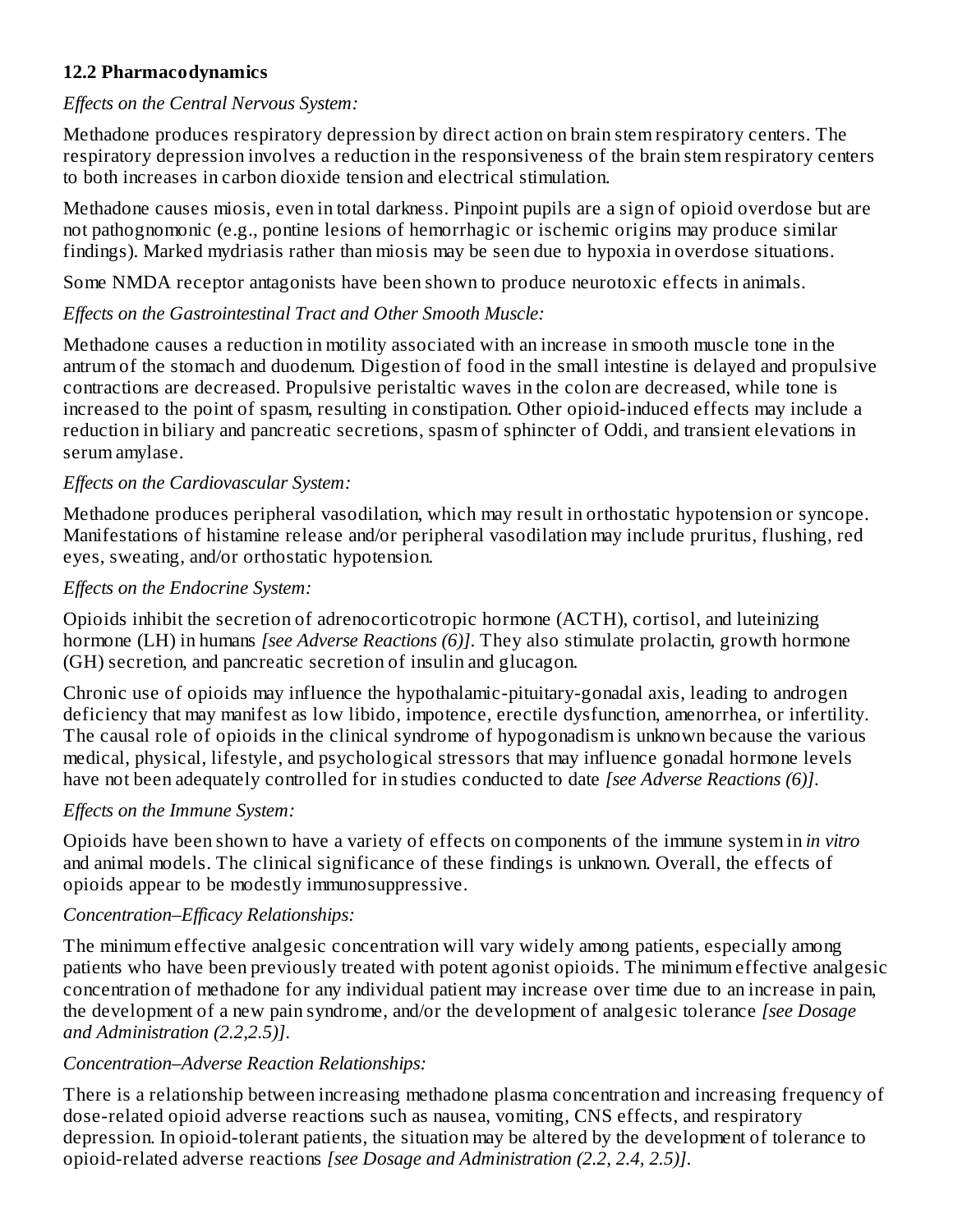### **12.3 Pharmacokinetics**

#### *Absorption:*

Following oral administration the bioavailability of methadone ranges between 36 to 100% and peak plasma concentrations are achieved between 1 to 7.5 hours. Dose proportionality of methadone pharmacokinetics is not known. However, after administration of daily oral doses ranging from 10 to 225 mg, the steady-state plasma concentrations ranged between 65 to 630 ng/mL and the peak concentrations ranged between 124 to 1,255 ng/mL. Effect of food on the bioavailability of methadone has not been evaluated.

#### *Distribution:*

Methadone is a lipophilic drug and the steady-state volume of distribution ranges between 1.0 to 8.0 L/kg. In plasma, methadone is predominantly bound to  $\alpha$ 1-acid glycoprotein (85% to 90%). Methadone is secreted in saliva, breast milk, amniotic fluid and umbilical cord plasma.

#### *Elimination:*

Metabolism: Methadone is primarily metabolized by N-demethylation to an inactive metabolite, 2 ethylidene-1,5-dimethyl-3,3-diphenylpyrrolidene (EDDP). Cytochrome P450 enzymes, primarily CYP3A4, CYP2B6, CYP2C19, CYP2C9 and CYP2D6, are responsible for conversion of methadone to EDDP and other inactive metabolites, which are excreted mainly in the urine. Methadone appears to be a substrate for P-glycoprotein but its pharmacokinetics do not appear to be significantly altered in case of P-glycoprotein polymorphism or inhibition.

Excretion: The elimination of methadone is mediated by extensive biotransformation, followed by renal and fecal excretion. Published reports indicate that after multiple dose administration the apparent plasma clearance of methadone ranged between 1.4 and 126 L/h, and the terminal half-life (T $_{\rm 1/2})$  was highly variable and ranged between 8 to 59 hours in different studies. Methadone is a basic (pKa=9.2) compound and the pH of the urinary tract can alter its disposition in plasma. Also, since methadone is lipophilic, it has been known to persist in the liver and other tissues. The slow release from the liver and other tissues may prolong the duration of methadone action despite low plasma concentrations.

#### *Drug Interaction Studies:*

Cytochrome P450 Interactions: Methadone undergoes hepatic N-demethylation by cytochrome P450 (CYP) isoforms, principally CYP3A4, CYP2B6, CYP2C19, CYP2C9 and CYP2D6. Co-administration of methadone with CYP inducers may result in more rapid metabolism and potential for decreased effects of methadone, whereas administration with CYP inhibitors may reduce metabolism and potentiate methadone's effects. Although antiretroviral drugs such as efavirenz, nelfinavir, nevirapine, ritonavir, lopinavir+ritonavir combination are known to inhibit some CYPs, they are shown to reduce the plasma levels of methadone, possibly due to CYP induction activity *[see Drug Interactions (7)]*.

Cytochrome P450 Inducers: The following drug interactions were reported following coadministration of methadone with known inducers of cytochrome P450 enzymes:

*Rifampin:* In patients well-stabilized on methadone, concomitant administration of rifampin resulted in a marked reduction in serum methadone levels and a concurrent appearance of withdrawal symptoms.

*Phenytoin:*In a pharmacokinetic study with patients on methadone maintenance therapy, phenytoin administration (250 mg twice daily initially for 1 day followed by 300 mg daily for 3 to 4 days) resulted in an approximately 50% reduction in methadone exposure and withdrawal symptoms occurred concurrently. Upon discontinuation of phenytoin, the incidence of withdrawal symptoms decreased and methadone exposure increased to a level comparable to that prior to phenytoin administration.

*St. John's Wort, Phenobarbital, Carbamazepine:*Administration of methadone with other CYP3A4 inducers may result in withdrawal symptoms.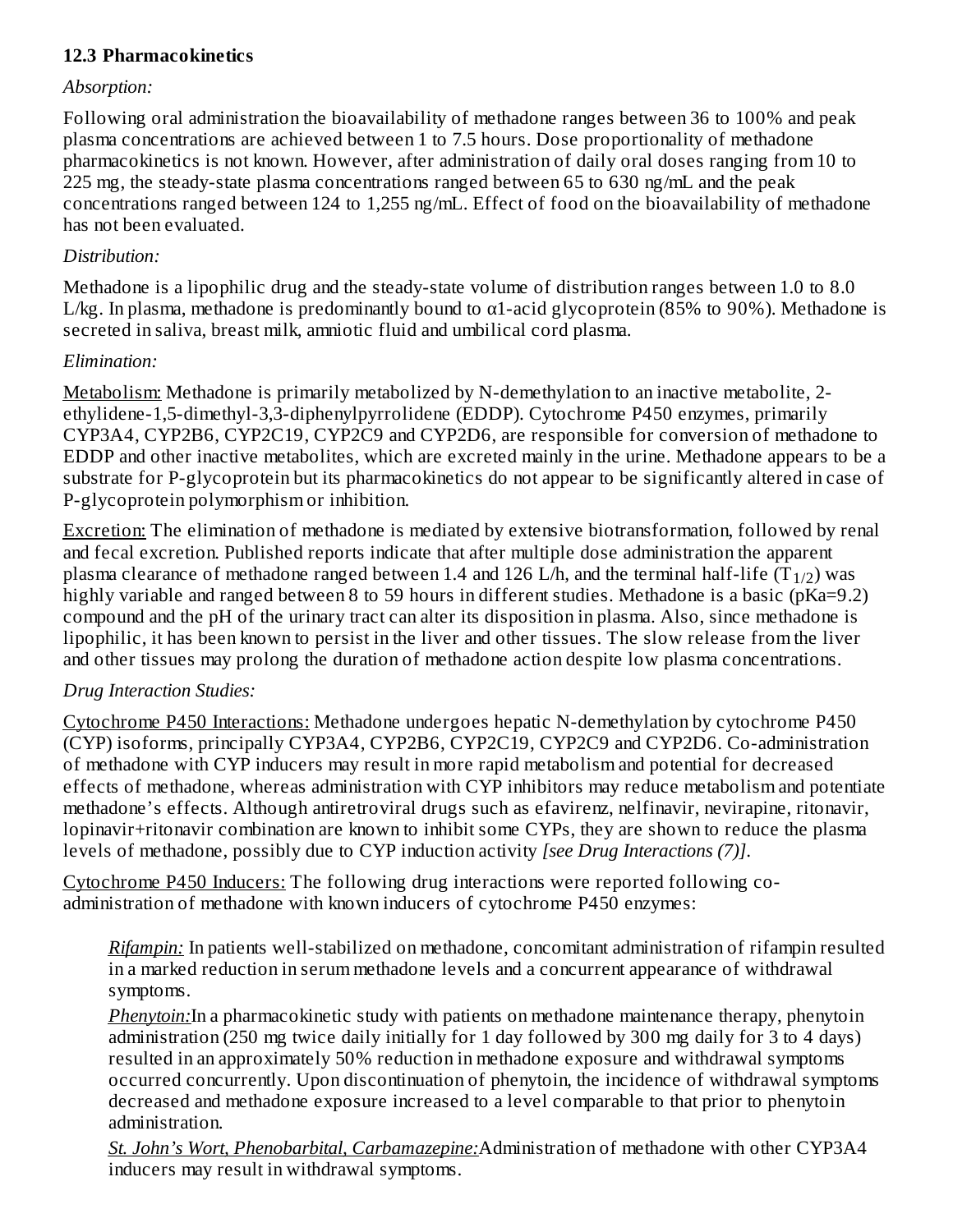#### Cytochrome P450 Inhibitors:

*Voriconazole:* Voriconazole can inhibit the activity of CYP3A4, CYP2C9, and CYP2C19. Repeat dose administration of oral voriconazole (400 mg every 12 hours for 1 day, then 200 mg every 12 hours for 4 days) increased the peak plasma concentration (C $_{\rm max}$ ) and AUC of (R)-methadone by 31% and 47%, respectively, in subjects receiving a methadone maintenance dose (30 to 100 mg) daily. The  $\rm{C_{max}}$  and  $\rm{AUC}$  of (S)-methadone increased by 65% and 103%, respectively. Increased plasma concentrations of methadone have been associated with toxicity including QT prolongation. Frequent monitoring for adverse events and toxicity related to methadone is recommended during co-administration. Dose reduction of methadone may be needed *[see Drug Interactions (7)]*.

Antiretroviral Drugs: Although antiretroviral drugs such as efavirenz, nelfinavir, nevirapine, ritonavir, telaprevir, lopinavir+ritonavir combination are known to inhibit some CYPs, they are shown to reduce the plasma levels of methadone, possibly due to CYP induction activity.

*Abacavir, Amprenavir, Darunavir+Ritonavir, Efavirenz, Nelfinavir, Nevirapine, Ritonavir, Telaprevir, Lopinavir+Ritonavir, Saquinavir+Ritonavir, Tipranavir+Ritonavir Combination:*

Co-administration of these anti-retroviral agents resulted in increased clearance or decreased plasma levels of methadone *[see Drug Interactions (7)]*.

*Didanosine and Stavudine:* Methadone decreased the AUC and peak levels for didanosine and stavudine, with a more significant decrease for didanosine. Methadone disposition was not substantially altered *[see Drug Interactions (7)]*.

*Zidovudine:*Methadone increased the AUC of zidovudine which could result in toxic effects *[see Drug Interactions (7)]*.

# **13 NONCLINICAL TOXICOLOGY**

#### **13.1 Carcinogenesis, Mutagenesis, Impairment of Fertility**

#### *Carcinogenesis:*

The results of carcinogenicity assessment in B6C2F1 mice and Fischer 344 rats following dietary administration of two doses of methadone HCl have been published. Mice consumed 15 mg/kg/day or 60 mg/kg/day methadone for two years. These doses were approximately 0.6 and 2.5 times a human daily oral dose of 120 mg/day on a body surface area basis (HDD). There was a significant increase in pituitary adenomas in female mice treated with 15 mg/kg/day but not with 60 mg/kg/day. Under the conditions of the assay, there was no clear evidence for a treatment-related increase in the incidence of neoplasms in male rats. Due to decreased food consumption in males at the high dose, male rats consumed 16 mg/kg/day and 28 mg/kg/day of methadone for two years. These doses were approximately 1.3 and 2.3 times the HDD. In contrast, female rats consumed 46 mg/kg/day or 88 mg/kg/day for two years. These doses were approximately 3.7 and 7.1 times the HDD. Under the conditions of the assay, there was no clear evidence for a treatment-related increase in the incidence of neoplasms in either male or female rats.

#### *Mutagenesis:*

There are several published reports on the potential genetic toxicity of methadone. Methadone tested positive in the *in vivo* mouse dominant lethal assay and the *in vivo* mammalian spermatogonial chromosome aberration test. Additionally, methadone tested positive in the *E. coli* DNA repair system and *Neurospora crassa* and mouse lymphoma forward mutation assays. In contrast, methadone tested negative in tests for chromosome breakage and disjunction and sex-linked recessive lethal gene mutations in germ cells of *Drosophila* using feeding and injection procedures.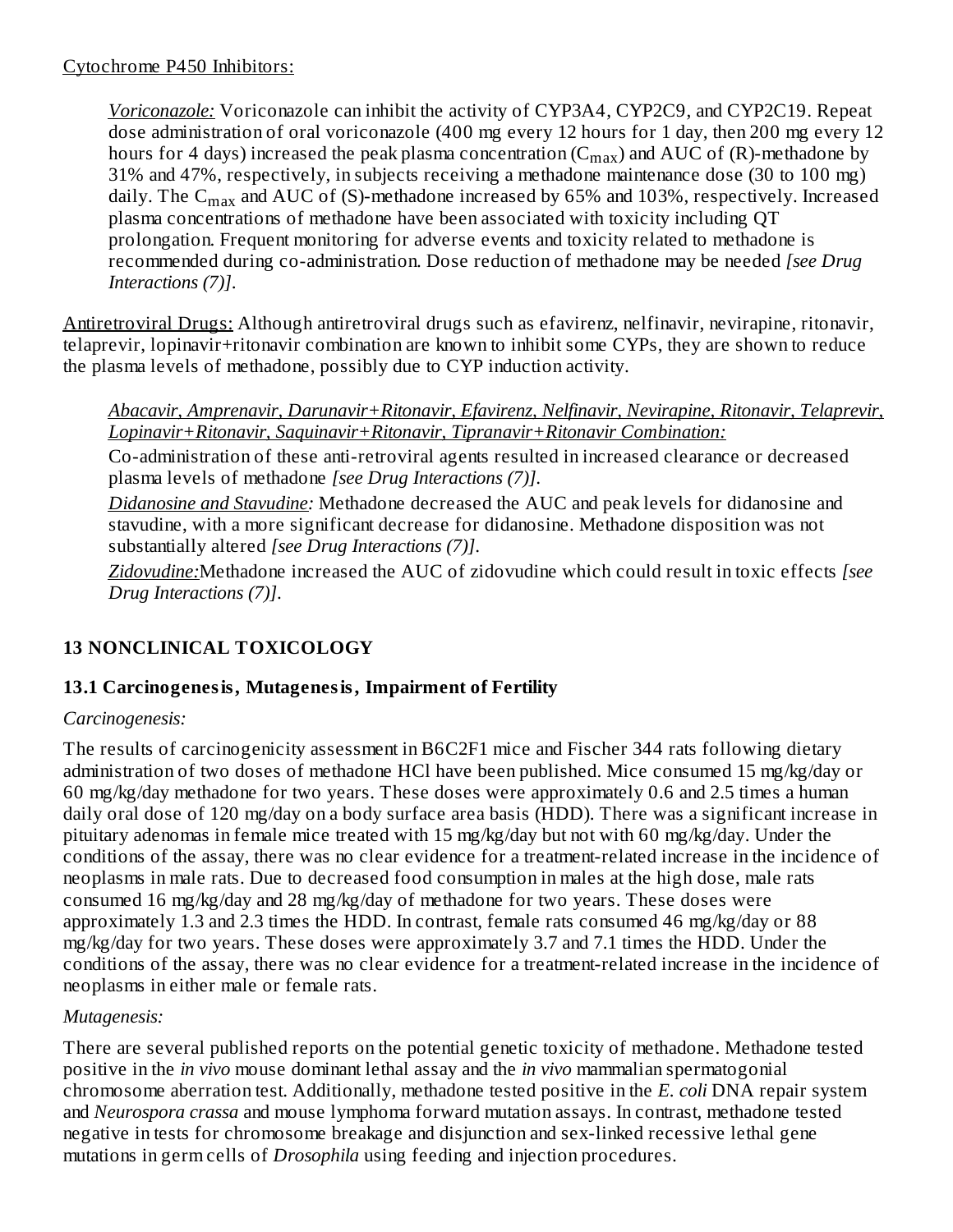## *Impairment of Fertility:*

Published animal studies show that methadone treatment of males can alter reproductive function. Methadone produces decreased sexual activity (mating) of male rats at 10 mg/kg/day (corresponding to 0.3 times the human daily oral dose of 120 mg/day based on body surface area). Methadone also produces a significant regression of sex accessory organs and testes of male mice and rats at 0.2 and 0.8 times the HDD, respectively. Methadone treatment of pregnant rats from Gestation Day 14 to 19 reduced fetal blood testosterone and androstenedione in males. Decreased serum levels of testosterone were observed in male rats that were treated with methadone (1.3 to 3.3 mg/kg/day for 14 days, corresponding to 0.1 to 0.3 times the HDD) or 10 to 15 mg/kg/day for 10 days (0.8 to 1.2 times the HDD).

# **16 HOW SUPPLIED/STORAGE AND HANDLING**

# **Methadone Hydrochloride Tablets USP**

**5 mg tablets are white, biconvex tablets, s cored on one side and product identification "54 25" deboss ed on the other side.**

NDC 0054-0709-25: Bottle of 100 Tablets

NDC 0054-0709-20: 10x10 Unit-Dose

#### **The 10 mg tablets are white, biconvex tablets, s cored on one side and product identification "54 24" deboss ed on the other side.**

NDC 0054-0710-25: Bottle of 100 Tablets

NDC 0054-0710-20: 10x10 Unit-Dose

Store at 20º to 25ºC (68º to 77ºF), with excursions permitted between 15º to 30ºC (59º to 86ºF). [See USP Controlled Room Temperature.]

Store Methadone Hydrochloride Tablets securely and dispose of properly *[see Patient Counseling Information (17)]*.

# **17 PATIENT COUNSELING INFORMATION**

# **Advis e the patient to read the FDA-approved patient labeling (Medication Guide)**

# *Storage and Disposal:*

Because of the risks associated with accidental ingestion, misuse, and abuse, advise patients to store Methadone Hydrochloride Tablets securely, out of sight and reach of children, and in a location not accessible by others, including visitors to the home [*seeWarnings and Precautions (5.1, 5.3), Drug Abuse and Dependence (9.2)*]. Inform patients that leaving Methadone Hydrochloride Tablets unsecured can pose a deadly risk to others in the home.

Advise patients and caregivers that when medicines are no longer needed, they should be disposed of promptly. Expired, unwanted, or unused Methadone Hydrochloride Tablets should be disposed of by flushing the unused medication down the toilet if a drug take-back option is not readily available. Inform patients that they can visit www.fda.gov/drugdisposal for a complete list of medicines recommended for disposal by flushing, as well as additional information on disposal of unused medicines.

# *Addiction, Abuse, and Misuse:*

Inform patients that the use of Methadone Hydrochloride Tablets, even when taken as recommended, can result in addiction, abuse, and misuse, which can lead to overdose or death *[see Warnings and Precautions (5.1)]*. Instruct patients not to share Methadone Hydrochloride Tablets with others and to take steps to protect Methadone Hydrochloride Tablets from theft or misuse.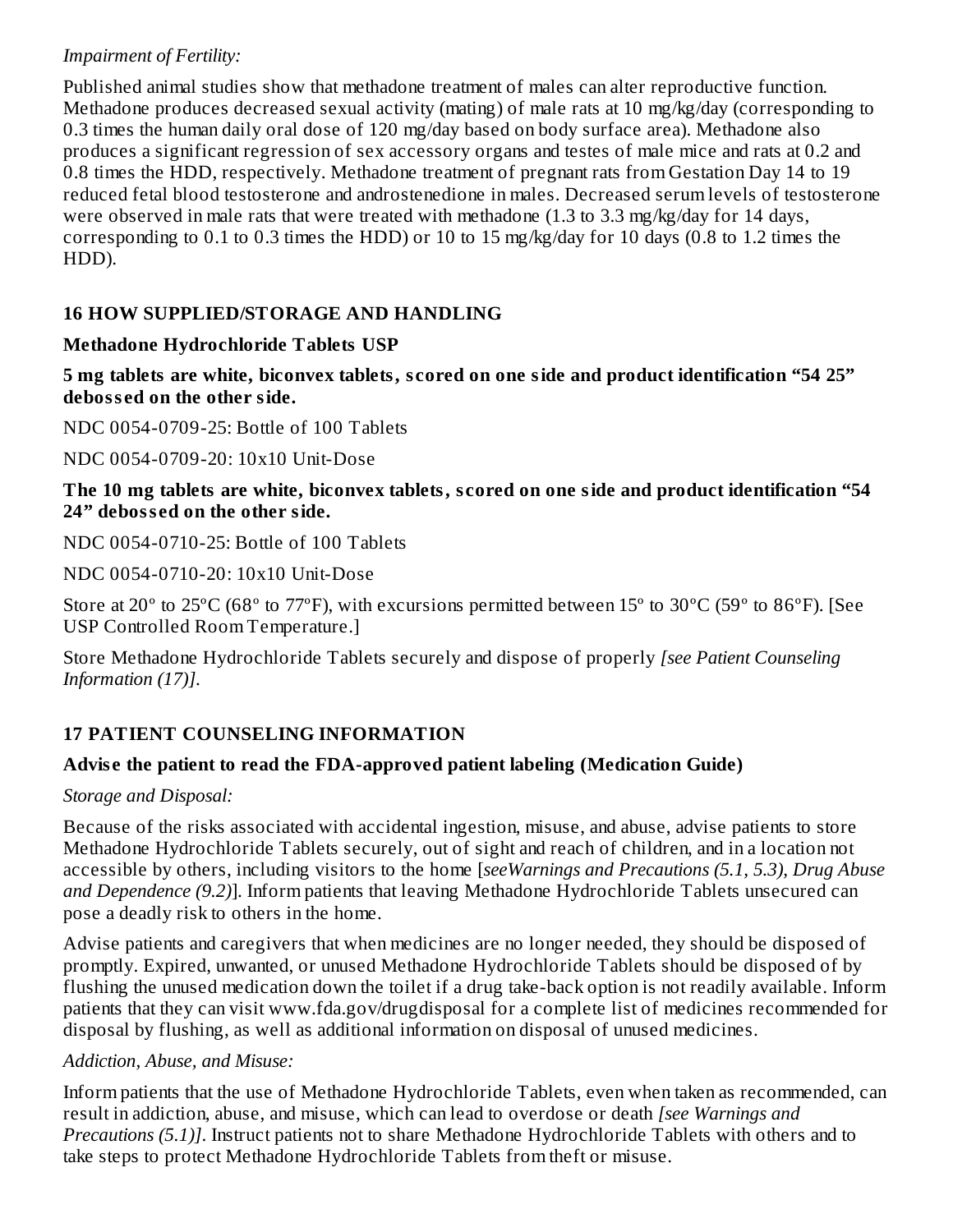# *Life-Threatening Respiratory Depression:*

Inform patients of the risk of life-threatening respiratory depression, including information that the risk is greatest when starting Methadone Hydrochloride Tablets or when the dosage is increased, and that it can occur even at recommended dosages.

Educate patients and caregivers on how to recognize respiratory depression and emphasize the importance of calling 911 or getting emergency medical help right away in the event of a known or suspected overdose [*see Warnings and Precautions (5.3)*].

### *Patient Access to Naloxone for the Emergency Treatment of Opioid Overdose:*

Discuss with the patient and caregiver the availability of naloxone for the emergency treatment of opioid overdose, both when initiating and renewing treatment with Methadone Hydrochloride Tablets. Inform patients and caregivers about the various ways to obtain naloxone as permitted by individual state naloxone dispensing and prescribing requirements or guidelines (e.g., by prescription, directly from a pharmacist, or as part of a community-based program) [*see Dosage and Administration (2.3), Warnings and Precautions (5.3)*].

Educate patients and caregivers on how to recognize the signs and symptoms of an overdose.

Explain to patients and caregivers that naloxone's effects are temporary, and that they must call 911 or get emergency medical help right away in all cases of known or suspected opioid overdose, even if naloxone is administered [*see Overdosage (10)*].

If naloxone is prescribed, also advise patients and caregivers:

- How to treat with naloxone in the event of an opioid overdose
- To tell family and friends about their naloxone and to keep it in a place where family and friends can access it in an emergency
- To read the Patient Information (or other educational material) that will come with their naloxone. Emphasize the importance of doing this before an opioid emergency happens, so the patient and caregiver will know what to do.

#### *Accidental Ingestion:*

Inform patients that accidental ingestion, especially by children, may result in respiratory depression or death *[see Warnings and Precautions (5.3)]*.

#### *Symptoms of Arrhythmia:*

Instruct patients to seek medical attention immediately if they experience symptoms suggestive of an arrhythmia (such as palpitations, near syncope, or syncope) when taking methadone *[see Warnings and Precautions (5.4)]*.

#### *Interactions with Benzodiazepines and Other CNS Depressants:*

Inform patients and caregivers that potentially fatal additive effects may occur if Methadone Hydrochloride Tablets are used with benzodiazepines or other CNS depressants, including alcohol, and not to use these concomitantly unless supervised by a healthcare provider *[see Warnings and Precautions (5.7), Drug Interactions (7)].*

#### *Serotonin Syndrome:*

Inform patients that opioids could cause a rare but potentially life-threatening condition resulting from concomitant administration of serotonergic drugs. Warn patients of the symptoms of serotonin syndrome and to seek medical attention right away if symptoms develop. Instruct patients to inform their physicians if they are taking, or plan to take serotonergic medications *[see Warnings and Precautions (5.9), Drug Interactions (7)]*.

*MAOI Interaction:*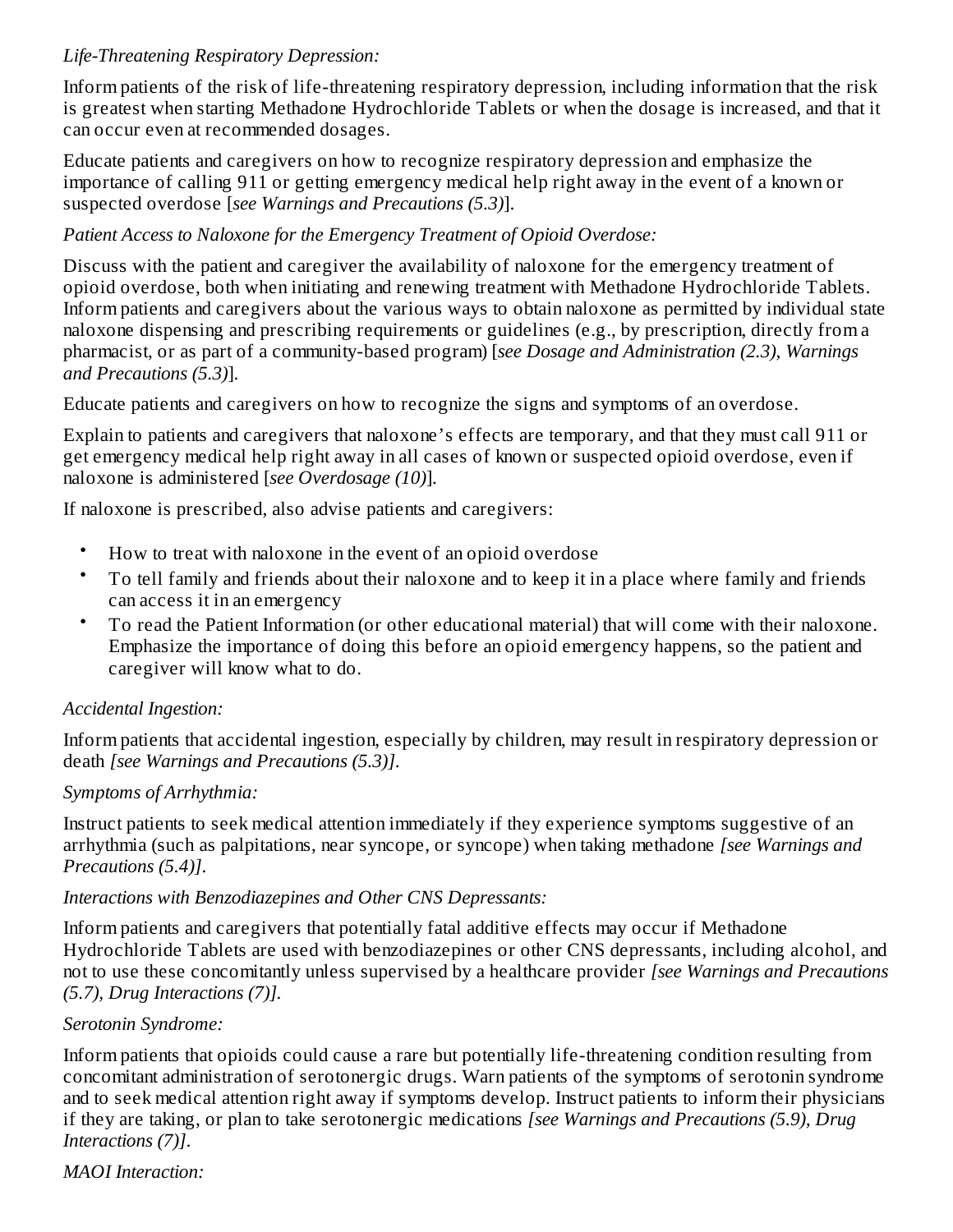Inform patients to avoid taking Methadone Hydrochloride Tablets while using any drugs that inhibit monoamine oxidase. Patients should not start MAOIs while taking Methadone Hydrochloride Tablets *[see Warnings and Precautions (5.9), Drug Interactions (7)]*.

# *Adrenal Insufficiency:*

Inform patients that opioids could cause adrenal insufficiency, a potentially life-threatening condition. Adrenal insufficiency may present with non-specific symptoms and signs such as nausea, vomiting, anorexia, fatigue, weakness, dizziness, and low blood pressure. Advise patients to seek medical attention if they experience a constellation of these symptoms *[seeWarnings and Precautions (5.10)]*.

### *Important Administration Instructions:*

Instruct patients how to properly take Methadone Hydrochloride Tablets, including the following:

• Use Methadone Hydrochloride Tablets exactly as prescribed to reduce the risk of lifethreatening adverse reactions (e.g., respiratory depression) *[see Dosage and Administration (2), Warnings and Precautions (5.3)].*

## *Important Discontinuation Instructions:*

In order to avoid developing withdrawal symptoms, instruct patients not to discontinue Methadone Hydrochloride Tablets without first discussing a tapering plan with the prescriber [*see Dosage and Administration (2.6)*].

## *Hypotension:*

Inform patients that Methadone Hydrochloride Tablets may cause orthostatic hypotension and syncope. Instruct patients how to recognize symptoms of low blood pressure and how to reduce the risk of serious consequences should hypotension occur (e.g., sit or lie down, carefully rise from a sitting or lying position) *[see Warnings and Precautions (5.11)]*.

# *Anaphylaxis:*

Inform patients that anaphylaxis has been reported with ingredients contained in Methadone Hydrochloride Tablets. Advise patients how to recognize such a reaction and when to seek medical attention *[see Contraindications (4), Adverse Reactions (6)]*.

# *Pregnancy:*

Neonatal Opioid Withdrawal Syndrome: Advise women that if they are pregnant while being treated with Methadone Hydrochloride Tablets, the baby may have signs of withdrawal at birth and that withdrawal is treatable *[see Warnings and Precautions (5.5), Specific Populations (8.1)]*.

Embryo-Fetal Toxicity: Inform female patients of reproductive potential that Methadone Hydrochloride Tablets can cause fetal harm and to inform their healthcare provider of a known or suspected pregnancy *[see Use in Specific Populations (8.1)].*

# *Lactation:*

Instruct nursing mothers using Methadone Hydrochloride Tablets to watch for signs of methadone toxicity in their infants, which include increased sleepiness (more than usual), difficulty breastfeeding, breathing difficulties, or limpness. Instruct nursing mothers to talk to the baby's healthcare provider immediately if they notice these signs. If they cannot reach the healthcare provider right away, instruct them to take the baby to the emergency room or call 911 (or local emergency services) *[see Use in Specific Populations (8.2)]*.

# *Infertility:*

Inform patients that chronic use of opioids may cause reduced fertility. It is not known whether these effects on fertility are reversible *[see Use in Specific Populations (8.3)].*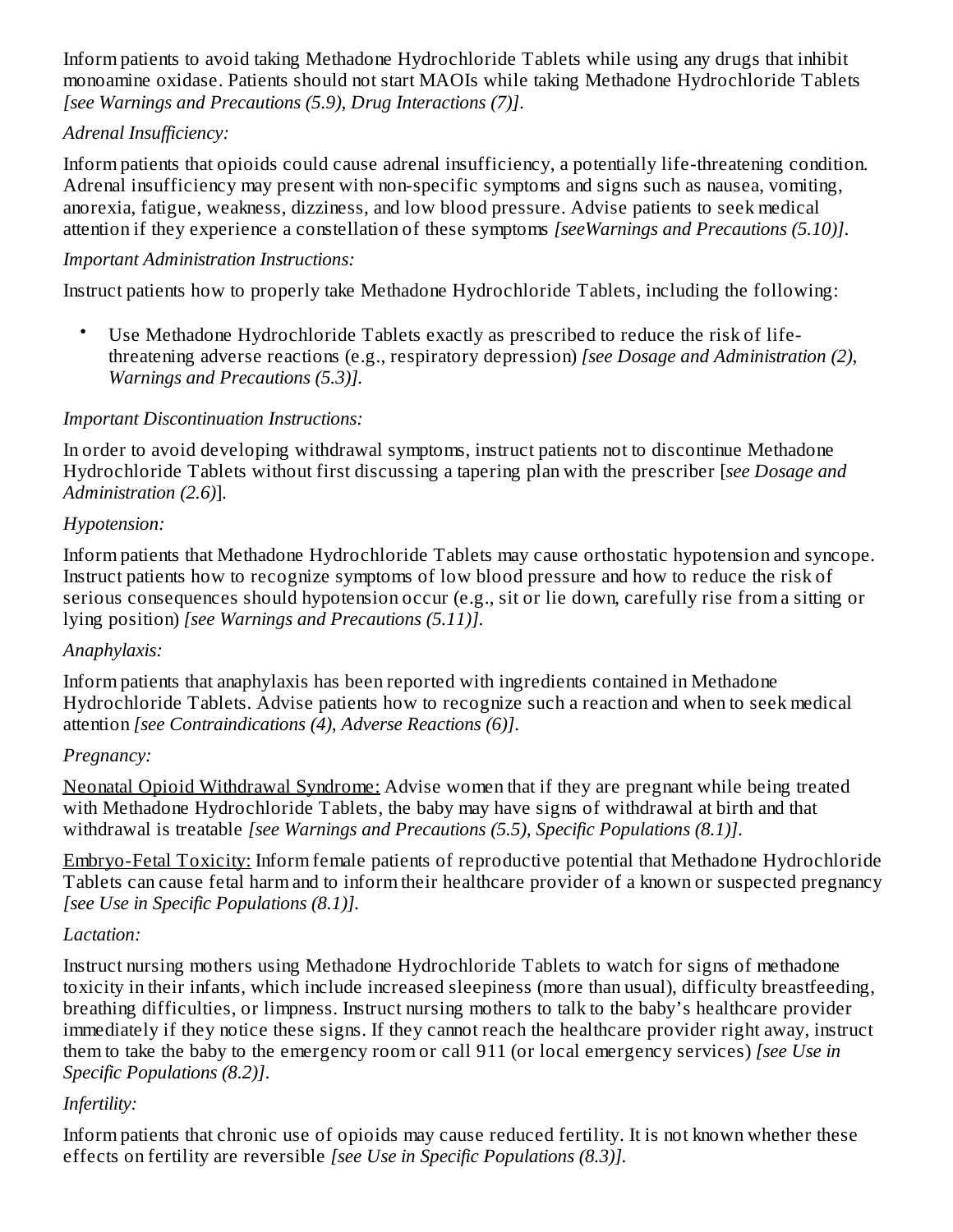### *Driving or Operating Heavy Machinery:*

Inform patients that Methadone Hydrochloride Tablets may impair the ability to perform potentially hazardous activities such as driving a car or operating heavy machinery. Advise patients not to perform such tasks until they know how they will react to the medication [*see Warnings and Precautions (5.16)*].

#### *Constipation:*

Advise patients of the potential for severe constipation, including management instructions and when to seek medical attention *[see Adverse Reactions (6), Clinical Pharmacology (12.2)]*.

#### Distr. by: **Hikma**

#### **Pharmaceuticals USA Inc.**

Eatontown, NJ 07724

#### **C50000962/02**

**Revis ed September 2020**

#### **Medication Guide**

#### **Methadone Hydrochloride Tablets USP, CII (meth' a done hye" droe klor' ide) Rx only**

#### **Methadone Hydrochloride Tablets are:**

- A strong prescription pain medicine that contains an opioid (narcotic) that is used to manage pain severe enough to require daily around-the-clock, long-term treatment with an opioid, when other pain treatments such as non-opioid pain medicines or immediate-release opioid medicines do not treat your pain well enough or you cannot tolerate them.
- A long-acting opioid pain medicine that can put you at risk for overdose and death. Even if you take your dose correctly as prescribed you are at risk for opioid addiction, abuse, and misuse than can lead to death.
- Not for use to treat pain that is not around-the-clock.
- Also used to manage drug addiction.

#### **Important information about Methadone Hydrochloride Tablets:**

- **Get emergency help or call 911 right away if you take too many Methadone Hydrochloride Tablets (overdose).** When you first start taking Methadone Hydrochloride Tablets, when your dose is changed, or if you take too much (overdose), serious or life-threatening breathing problems that can lead to death may occur. Talk to your healthcare provider about naloxone, a medicine for the emergency treatment of an opioid overdose.
- Taking Methadone Hydrochloride Tablets with other opioid medicines, benzodiazepines, alcohol, or other central nervous system depressants (including street drugs) can cause severe drowsiness, decreased awareness, breathing problems, coma, and death.
- Never give anyone else your Methadone Hydrochloride Tablets. They could die from taking it. Selling or giving away Methadone Hydrochloride Tablets is against the law.
- Store Methadone Hydrochloride Tablets securely, out of sight and reach of children, and in a location not accessible by others, including visitors to the home.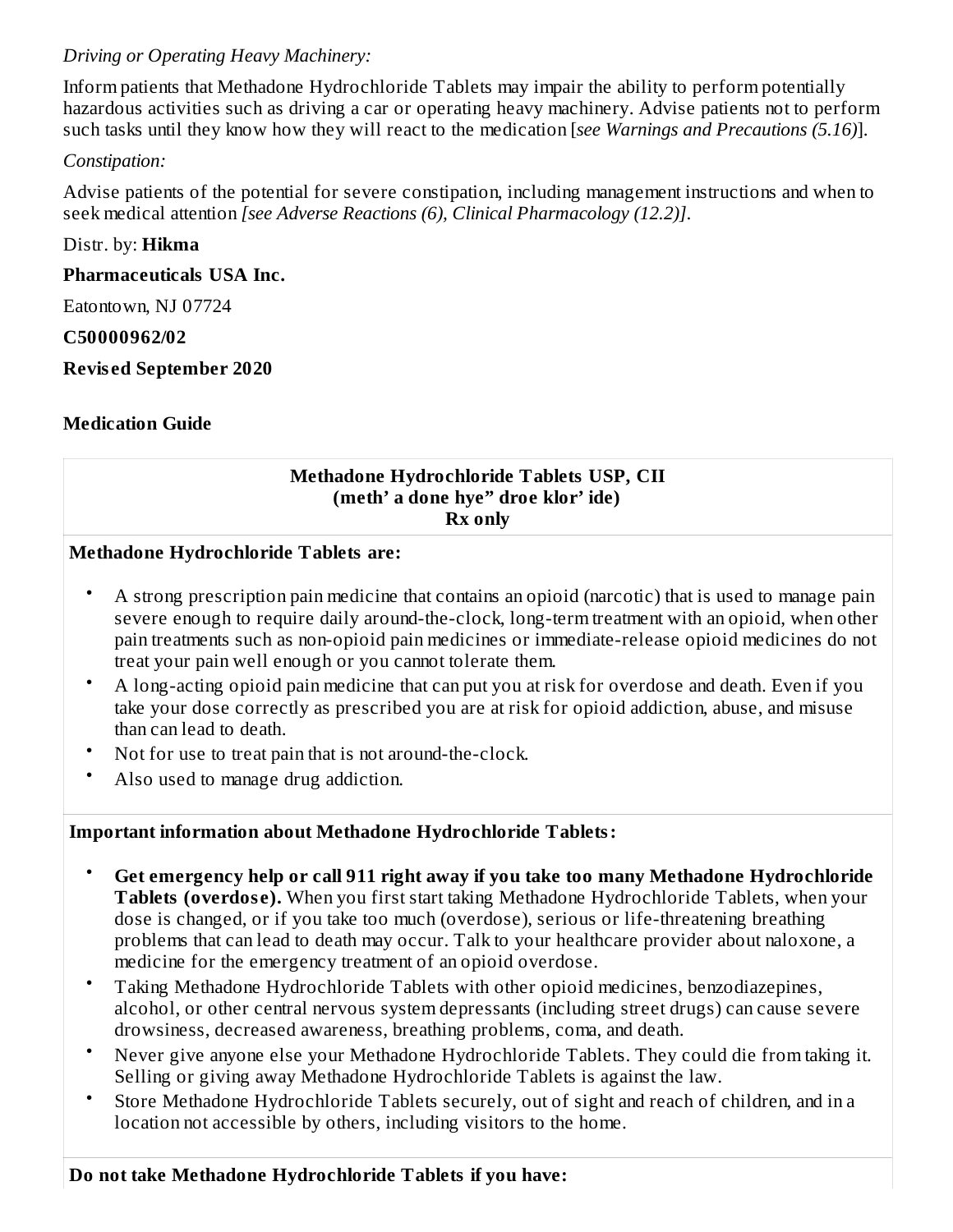- Severe asthma, trouble breathing, or other lung problems.
- A bowel blockage or have narrowing of the stomach or intestines.

#### **Before taking Methadone Hydrochloride Tablets, tell your healthcare provider if you have a history of:**

- head injury, seizures
- liver, kidney, thyroid problems
- problems urinating
- heart rhythm problems (Long QT syndrome)
- pancreas or gallbladder problems
- abuse of street or prescription drugs, alcohol addiction, opioid overdose, or mental health problems

#### **Tell your healthcare provider if you are:**

- **Pregnant or plan to become pregnant.** If you take Methadone Hydrochloride Tablets while pregnant, your baby may have symptoms of opioid withdrawal or respiratory depression at birth. Talk to your doctor if you are pregnant or plan to become pregnant.
- **Breastfeeding.** Methadone passes into breast milk and may harm your baby.
- living in a household where there are small children or someone who has abused street or prescription drugs.
- Taking prescription or over-the-counter medicines, vitamins, or herbal supplements. Taking Methadone Hydrochloride Tablets with certain other medicines may cause serious side effects.

#### **When taking Methadone Hydrochloride Tablets:**

- Do not change your dose. Take Methadone Hydrochloride Tablets exactly as prescribed by your healthcare provider. Use the lowest dose possible for the shortest time needed.
- Do not take more than your prescribed dose in 24 hours. If you take Methadone Hydrochloride Tablets for pain and miss a dose, take Methadone Hydrochloride Tablets as soon as possible and then take your next dose 8 or 12 hours later as directed by your healthcare provider. If it is almost time for your next dose, skip the missed dose and go back to your regular dosing schedule.
- If you take Methadone Hydrochloride Tablets for opioid addiction and miss a dose, take your next dose the following day as scheduled. Do not take extra doses. Taking more than the prescribed dose may cause you to overdose because Methadone Hydrochloride Tablets build up in your body over time.
- Do not crush, dissolve, snort or inject Methadone Hydrochloride Tablets because this may cause you to overdose and die.
- **Call your healthcare provider if the dos e you are taking does not control your pain.**
- **Do not stop taking Methadone Hydrochloride Tablets without talking to your healthcare provider.**
- Dispose of expired, unwanted, or unused Methadone Hydrochloride Tablets by promptly flushing down the toilet, if a drug take-back option is not readily available. Visit www.fda.gov/drugdisposal for additional information on disposal of unused medicines.

#### **While taking Methadone Hydrochloride Tablets DO NOT:**

• Drive or operate heavy machinery, until you know how Methadone Hydrochloride Tablets affect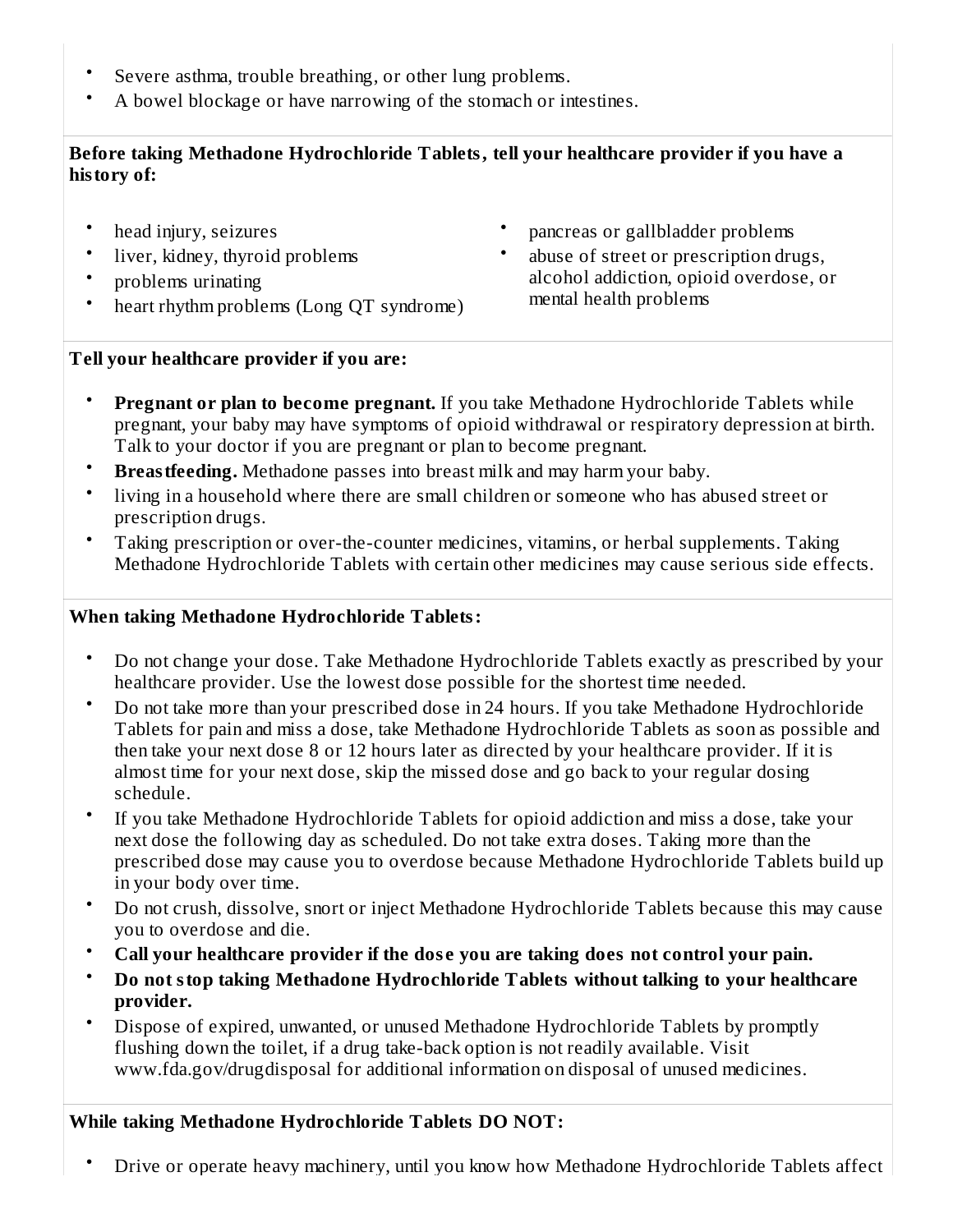you. Methadone Hydrochloride Tablets can make you sleepy, dizzy, or lightheaded.

• Drink alcohol or use prescription or over-the-counter medicines that contain alcohol. Using products containing alcohol during treatment with Methadone Hydrochloride Tablets may cause you to overdose and die.

#### **The possible side effects of Methadone Hydrochloride Tablets are:**

• Constipation, nausea, sleepiness, vomiting, tiredness, headache, dizziness, abdominal pain. Call your healthcare provider if you have any of these symptoms and they are severe.

#### **Get emergency medical help or call 911 right away if you have:**

• Trouble breathing, shortness of breath, fast heartbeat, chest pain, swelling of your face, tongue or throat, extreme drowsiness, light-headedness when changing positions, feeling faint, agitation, high body temperature, trouble walking, stiff muscles, or mental changes such as confusion.

These are not all the possible side effects of Methadone Hydrochloride Tablets. Call your doctor for medical advice about side effects. You may report side effects to FDA at 1-800-FDA-1088. **For more information go to dailymed.nlm.nih.gov**.

Distr. by: **Hikma Pharmaceuticals USA Inc.** Eatontown, NJ 07724 For more information, please call 1-800-962-8364.

This Medication Guide has been approved by the U.S. Food and Drug Administration.

#### **C50000962/02**

**Revis ed September 2020**

#### **PACKAGE/LABEL PRINCIPAL DISPLAY PANEL**

#### **Methadone Hydrochloride Tablets USP, 5 mg**

#### **0054-0709-25, Rx only**

| Each tablet contains 5 mg<br>methadone hydrochloride, USP.                                                                                                                           | NDC 0054-0709-25                                        | 100 Tablets | WZ           |              |
|--------------------------------------------------------------------------------------------------------------------------------------------------------------------------------------|---------------------------------------------------------|-------------|--------------|--------------|
| <b>USUAL ADULT DOSE: 2.5 mg to</b><br>10 mg every three or four hours<br>as necessary. See accompanying<br>literature.                                                               | Methadone<br>Hydrochloride C<br><b>Tablets, USP</b>     |             | vп           |              |
| Dispense in a tight, light-resistant<br>container as defined in the USP/<br>NF, Keep tightly closed. Store at<br>20° to 25°C (68° to 77°F), with<br>excursions permitted between 15° | 5 <sub>mg</sub>                                         |             | ∼<br>o<br>۰o |              |
| to 30°C (59° to 86°F). [See USP<br>Controlled Room Temperature.]                                                                                                                     | PHARMACIST: Dispense with attached<br>Medication Guide. |             | N            |              |
| Distr. by: <b>Hikma</b><br>Pharmaceuticals USA Inc.<br>Eatontown, NJ 07724                                                                                                           | $\mathbf R$ only                                        | hikmo       | vп<br>٧D     |              |
|                                                                                                                                                                                      |                                                         |             |              | c50000966/01 |

# **PACKAGE/LABEL PRINCIPAL DISPLAY PANEL**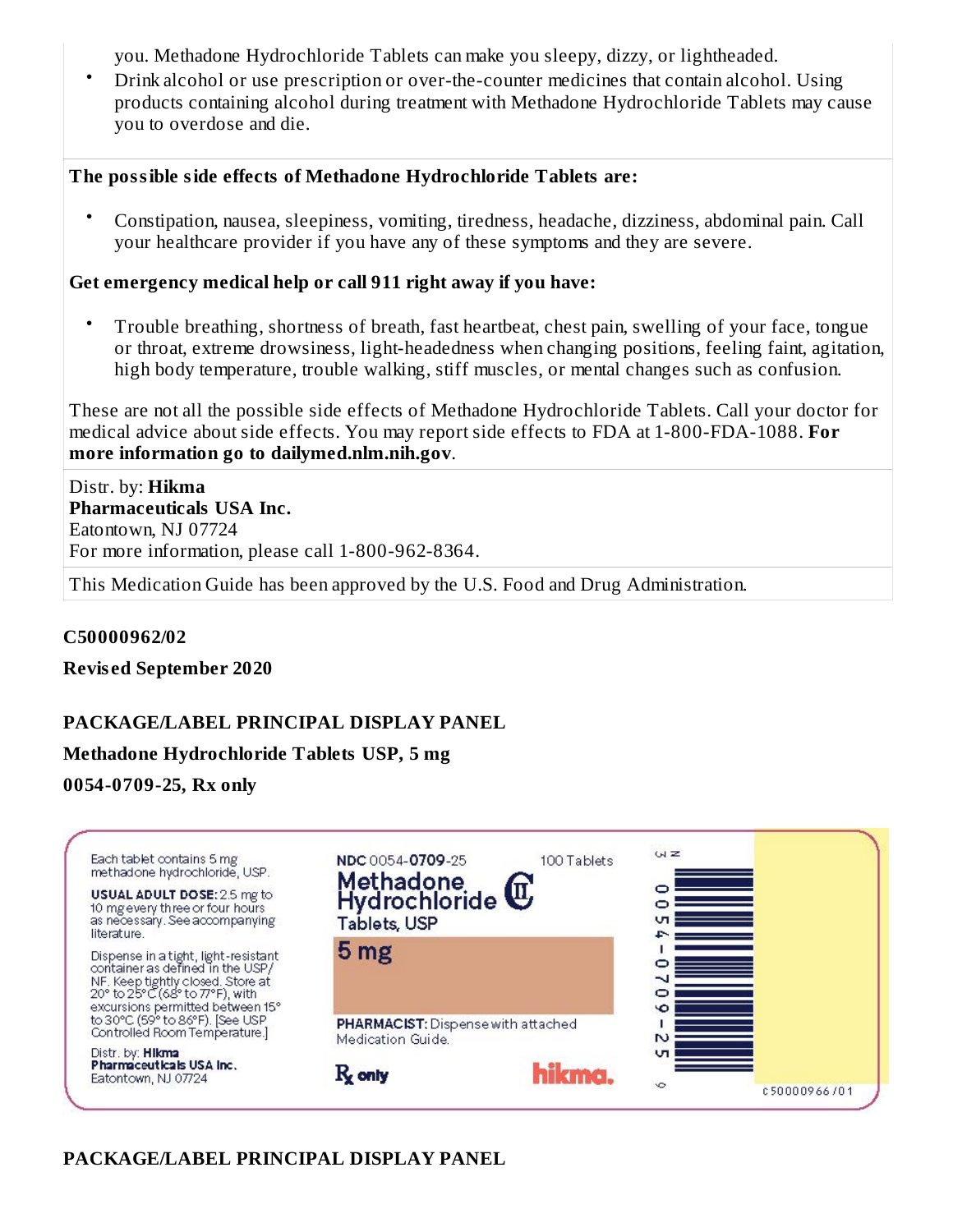# **Methadone Hydrochloride Tablets USP, 10 mg 0054-0709-20, Rx only**



# **PACKAGE/LABEL PRINCIPAL DISPLAY PANEL Methadone Hydrochloride Tablets USP, 5 mg**

**0054-0710-25, Rx only**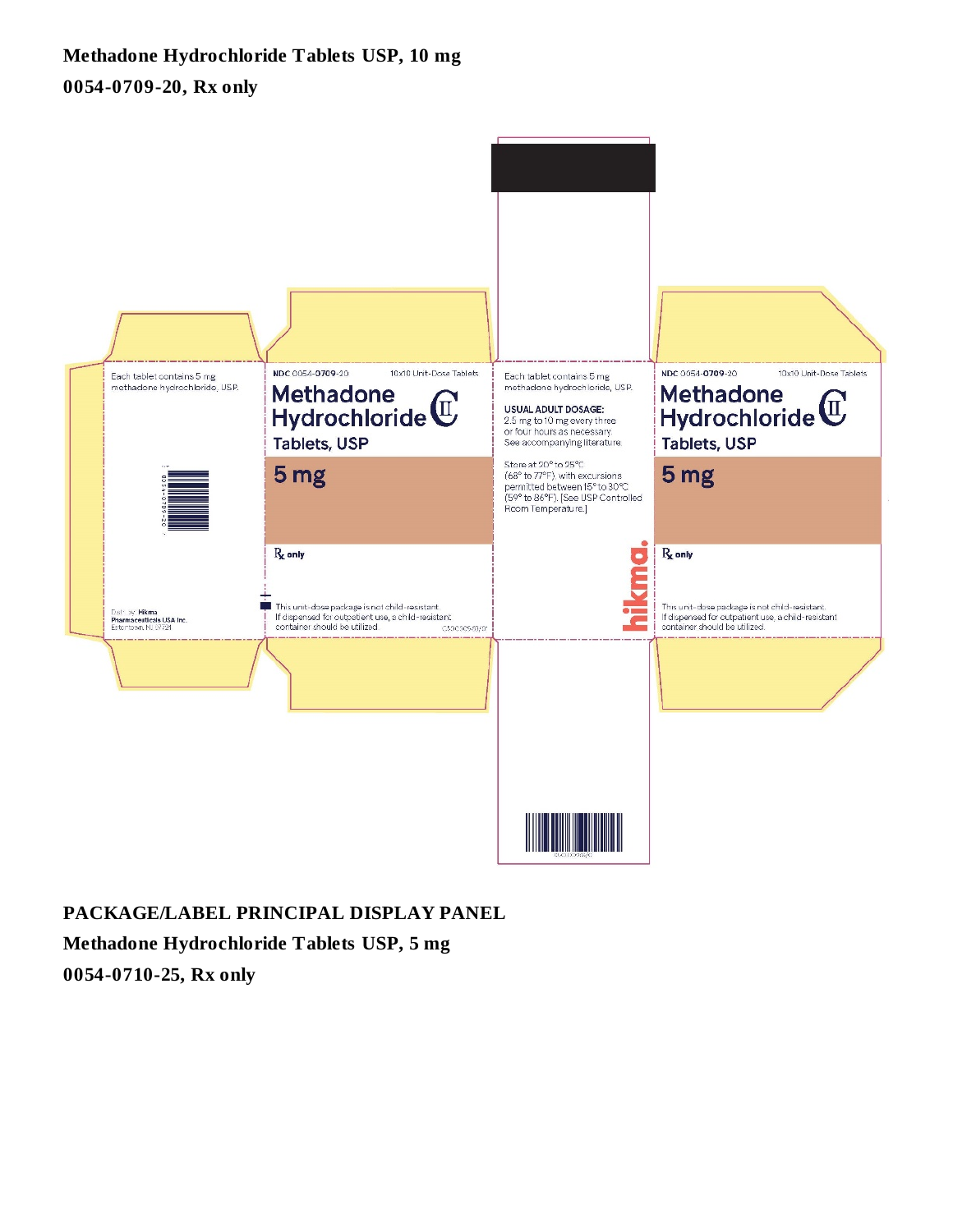

#### **PACKAGE/LABEL PRINCIPAL DISPLAY PANEL**

**Methadone Hydrochloride Tablets USP, 10 mg**

**0054-0710-20, Rx only**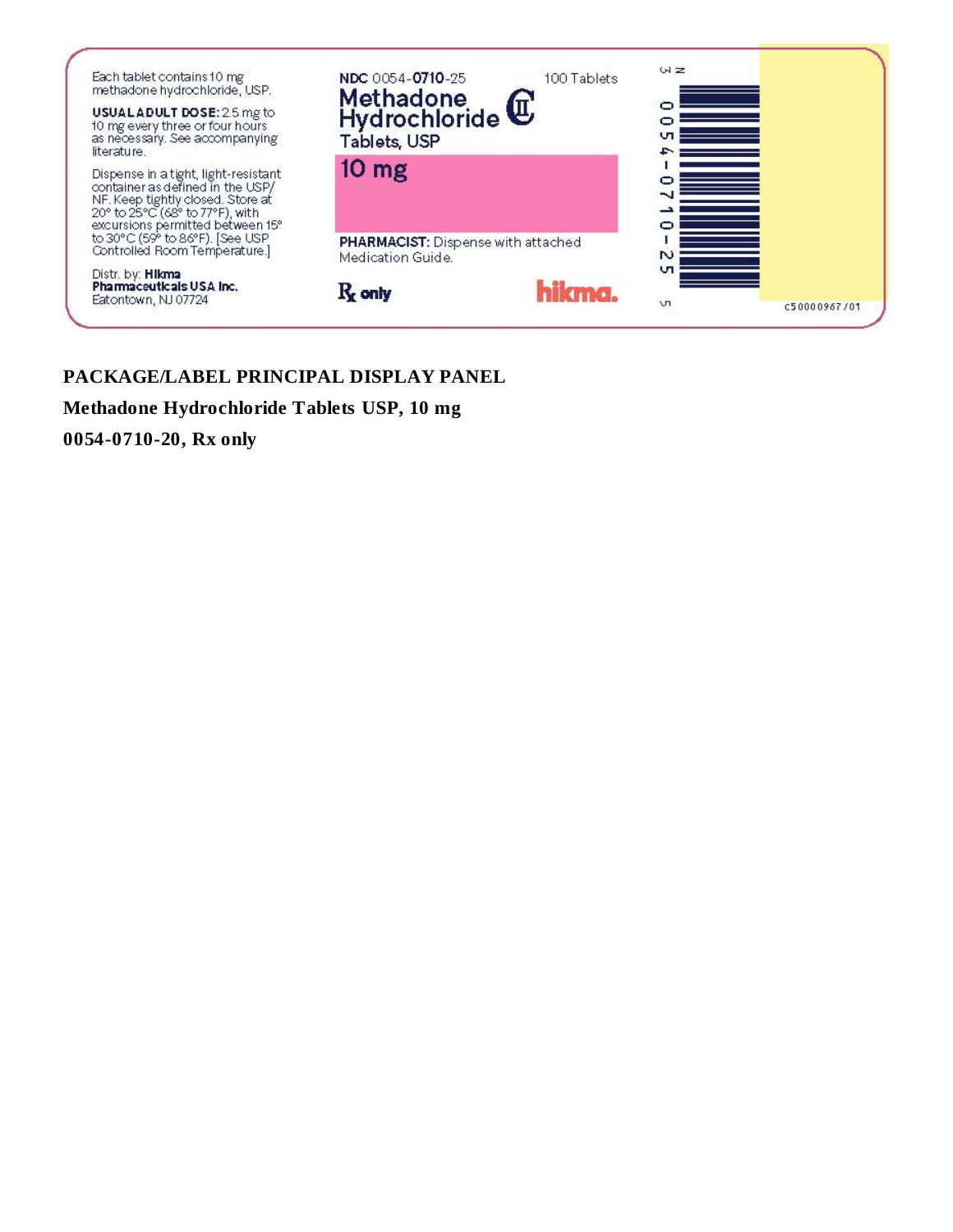

| <b>METHADONE HYDROCHLORIDE</b><br>methadone hydrochloride tablet                 |                                                                |                                        |                 |  |  |  |  |  |
|----------------------------------------------------------------------------------|----------------------------------------------------------------|----------------------------------------|-----------------|--|--|--|--|--|
|                                                                                  |                                                                |                                        |                 |  |  |  |  |  |
| <b>Product Information</b>                                                       |                                                                |                                        |                 |  |  |  |  |  |
| Product Type                                                                     | HUMAN PRESCRIPTION DRUG<br>NDC:0054-0709<br>Item Code (Source) |                                        |                 |  |  |  |  |  |
| <b>Route of Administration</b>                                                   | ORAL                                                           | C <sub>II</sub><br><b>DEA Schedule</b> |                 |  |  |  |  |  |
|                                                                                  |                                                                |                                        |                 |  |  |  |  |  |
| <b>Active Ingredient/Active Moiety</b>                                           |                                                                |                                        |                 |  |  |  |  |  |
| <b>Ingredient Name</b><br><b>Basis of Strength</b><br><b>Strength</b>            |                                                                |                                        |                 |  |  |  |  |  |
| METHADO NE HYDRO CHLORIDE (UNII: 229809935B) (METHADO NE -<br>UNII: UC6 VBE7V1Z) | <b>METHADONE</b><br><b>HYDROCHLORIDE</b>                       |                                        | 5 <sub>mg</sub> |  |  |  |  |  |
|                                                                                  |                                                                |                                        |                 |  |  |  |  |  |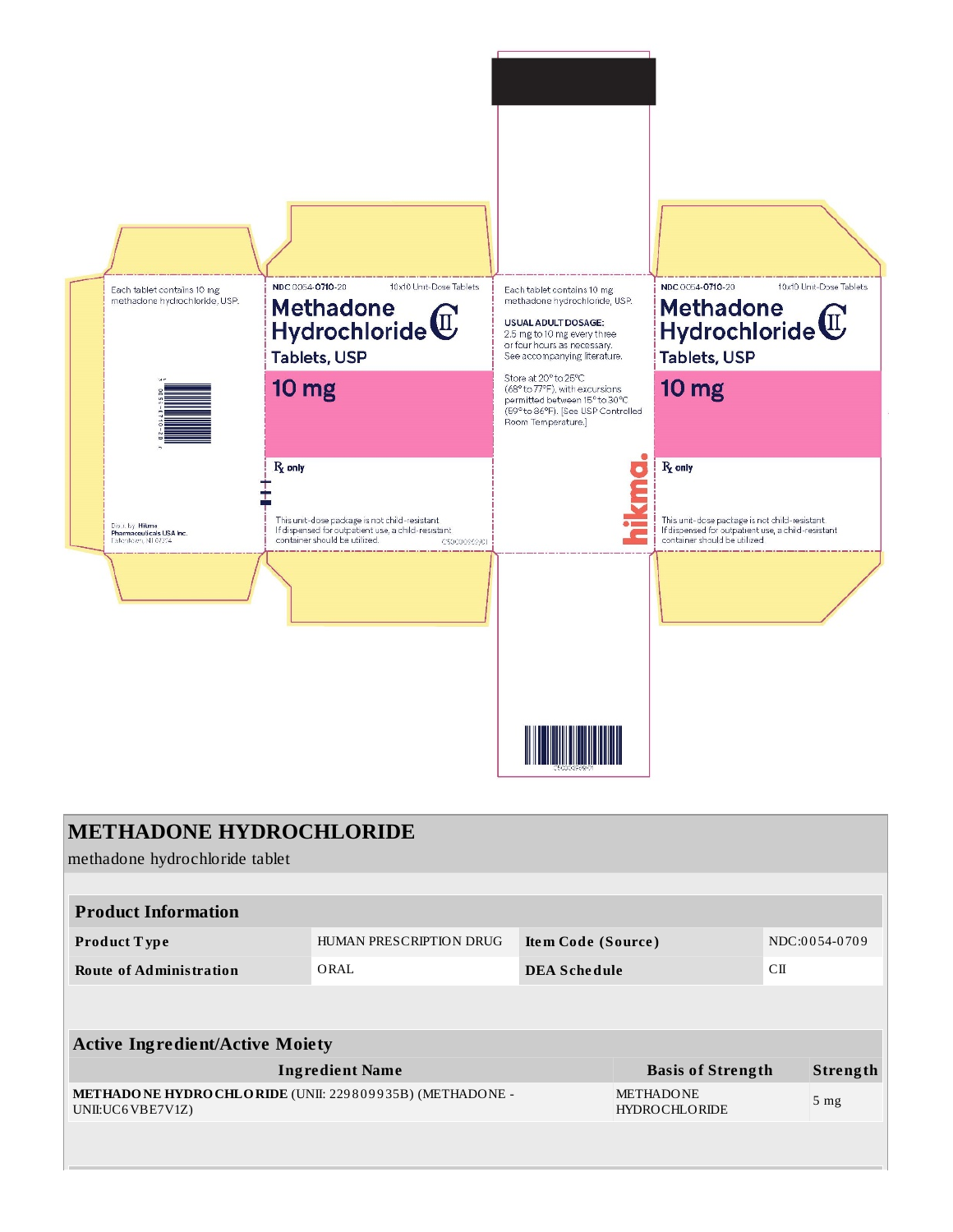| <b>Ingredient Name</b><br>Strength<br>MAGNESIUM STEARATE (UNII: 70097M6130)<br>MICRO CRYSTALLINE CELLULO SE (UNII: OP1R32D61U)<br>STARCH, CORN (UNII: O8232NY3SJ)<br><b>Product Characteristics</b><br><b>WHITE</b><br>Color<br><b>Score</b><br>2 pieces<br><b>ROUND</b><br>6mm<br><b>Shape</b><br><b>Size</b><br>Flavor<br><b>Imprint Code</b><br>54;25<br>Packaging<br><b>Marketing End</b><br><b>Marketing Start</b><br><b>Item Code</b><br><b>Package Description</b><br><b>Date</b><br><b>Date</b><br>NDC:0054-0709-<br>100 in 1 BOTTLE, PLASTIC; Type 0: Not a Combination<br>03/08/1983<br>25<br>Product<br>NDC:0054-0709-<br>1 in 1 CARTON<br>03/08/1983<br>20<br>100 in 1 BLISTER PACK; Type 0: Not a Combination Product<br><b>Marketing Information</b><br><b>Marketing Category</b><br><b>Application Number or Monograph Citation</b><br><b>Marketing End Date</b><br><b>Marketing Start Date</b><br>ANDA088108<br>03/08/1983<br><b>METHADONE HYDROCHLORIDE</b><br>methadone hydrochloride tablet | <b>Inactive Ingredients</b> |  |  |  |  |  |  |
|----------------------------------------------------------------------------------------------------------------------------------------------------------------------------------------------------------------------------------------------------------------------------------------------------------------------------------------------------------------------------------------------------------------------------------------------------------------------------------------------------------------------------------------------------------------------------------------------------------------------------------------------------------------------------------------------------------------------------------------------------------------------------------------------------------------------------------------------------------------------------------------------------------------------------------------------------------------------------------------------------------------|-----------------------------|--|--|--|--|--|--|
|                                                                                                                                                                                                                                                                                                                                                                                                                                                                                                                                                                                                                                                                                                                                                                                                                                                                                                                                                                                                                |                             |  |  |  |  |  |  |
|                                                                                                                                                                                                                                                                                                                                                                                                                                                                                                                                                                                                                                                                                                                                                                                                                                                                                                                                                                                                                |                             |  |  |  |  |  |  |
|                                                                                                                                                                                                                                                                                                                                                                                                                                                                                                                                                                                                                                                                                                                                                                                                                                                                                                                                                                                                                |                             |  |  |  |  |  |  |
|                                                                                                                                                                                                                                                                                                                                                                                                                                                                                                                                                                                                                                                                                                                                                                                                                                                                                                                                                                                                                |                             |  |  |  |  |  |  |
|                                                                                                                                                                                                                                                                                                                                                                                                                                                                                                                                                                                                                                                                                                                                                                                                                                                                                                                                                                                                                |                             |  |  |  |  |  |  |
|                                                                                                                                                                                                                                                                                                                                                                                                                                                                                                                                                                                                                                                                                                                                                                                                                                                                                                                                                                                                                |                             |  |  |  |  |  |  |
|                                                                                                                                                                                                                                                                                                                                                                                                                                                                                                                                                                                                                                                                                                                                                                                                                                                                                                                                                                                                                |                             |  |  |  |  |  |  |
|                                                                                                                                                                                                                                                                                                                                                                                                                                                                                                                                                                                                                                                                                                                                                                                                                                                                                                                                                                                                                |                             |  |  |  |  |  |  |
|                                                                                                                                                                                                                                                                                                                                                                                                                                                                                                                                                                                                                                                                                                                                                                                                                                                                                                                                                                                                                |                             |  |  |  |  |  |  |
|                                                                                                                                                                                                                                                                                                                                                                                                                                                                                                                                                                                                                                                                                                                                                                                                                                                                                                                                                                                                                |                             |  |  |  |  |  |  |
|                                                                                                                                                                                                                                                                                                                                                                                                                                                                                                                                                                                                                                                                                                                                                                                                                                                                                                                                                                                                                | <b>Contains</b>             |  |  |  |  |  |  |
|                                                                                                                                                                                                                                                                                                                                                                                                                                                                                                                                                                                                                                                                                                                                                                                                                                                                                                                                                                                                                |                             |  |  |  |  |  |  |
|                                                                                                                                                                                                                                                                                                                                                                                                                                                                                                                                                                                                                                                                                                                                                                                                                                                                                                                                                                                                                |                             |  |  |  |  |  |  |
|                                                                                                                                                                                                                                                                                                                                                                                                                                                                                                                                                                                                                                                                                                                                                                                                                                                                                                                                                                                                                |                             |  |  |  |  |  |  |
|                                                                                                                                                                                                                                                                                                                                                                                                                                                                                                                                                                                                                                                                                                                                                                                                                                                                                                                                                                                                                | $\#$                        |  |  |  |  |  |  |
|                                                                                                                                                                                                                                                                                                                                                                                                                                                                                                                                                                                                                                                                                                                                                                                                                                                                                                                                                                                                                | $\mathbf{1}$                |  |  |  |  |  |  |
|                                                                                                                                                                                                                                                                                                                                                                                                                                                                                                                                                                                                                                                                                                                                                                                                                                                                                                                                                                                                                | $\overline{\mathbf{2}}$     |  |  |  |  |  |  |
|                                                                                                                                                                                                                                                                                                                                                                                                                                                                                                                                                                                                                                                                                                                                                                                                                                                                                                                                                                                                                | $\overline{\mathbf{2}}$     |  |  |  |  |  |  |
|                                                                                                                                                                                                                                                                                                                                                                                                                                                                                                                                                                                                                                                                                                                                                                                                                                                                                                                                                                                                                |                             |  |  |  |  |  |  |
|                                                                                                                                                                                                                                                                                                                                                                                                                                                                                                                                                                                                                                                                                                                                                                                                                                                                                                                                                                                                                |                             |  |  |  |  |  |  |
|                                                                                                                                                                                                                                                                                                                                                                                                                                                                                                                                                                                                                                                                                                                                                                                                                                                                                                                                                                                                                |                             |  |  |  |  |  |  |
|                                                                                                                                                                                                                                                                                                                                                                                                                                                                                                                                                                                                                                                                                                                                                                                                                                                                                                                                                                                                                |                             |  |  |  |  |  |  |
|                                                                                                                                                                                                                                                                                                                                                                                                                                                                                                                                                                                                                                                                                                                                                                                                                                                                                                                                                                                                                | ANDA                        |  |  |  |  |  |  |
|                                                                                                                                                                                                                                                                                                                                                                                                                                                                                                                                                                                                                                                                                                                                                                                                                                                                                                                                                                                                                |                             |  |  |  |  |  |  |
|                                                                                                                                                                                                                                                                                                                                                                                                                                                                                                                                                                                                                                                                                                                                                                                                                                                                                                                                                                                                                |                             |  |  |  |  |  |  |
|                                                                                                                                                                                                                                                                                                                                                                                                                                                                                                                                                                                                                                                                                                                                                                                                                                                                                                                                                                                                                |                             |  |  |  |  |  |  |
|                                                                                                                                                                                                                                                                                                                                                                                                                                                                                                                                                                                                                                                                                                                                                                                                                                                                                                                                                                                                                |                             |  |  |  |  |  |  |
|                                                                                                                                                                                                                                                                                                                                                                                                                                                                                                                                                                                                                                                                                                                                                                                                                                                                                                                                                                                                                |                             |  |  |  |  |  |  |

| <b>Product Information</b>                                                      |                         |                                     |                                          |  |                 |  |  |
|---------------------------------------------------------------------------------|-------------------------|-------------------------------------|------------------------------------------|--|-----------------|--|--|
| Product Type                                                                    | HUMAN PRESCRIPTION DRUG | NDC:0054-0710<br>Item Code (Source) |                                          |  |                 |  |  |
| <b>Route of Administration</b>                                                  | ORAL                    | <b>DEA Schedule</b>                 |                                          |  | C <sub>II</sub> |  |  |
|                                                                                 |                         |                                     |                                          |  |                 |  |  |
|                                                                                 |                         |                                     |                                          |  |                 |  |  |
| <b>Active Ingredient/Active Moiety</b>                                          |                         |                                     |                                          |  |                 |  |  |
| <b>Ingredient Name</b><br><b>Basis of Strength</b>                              |                         |                                     |                                          |  | Strength        |  |  |
| METHADO NE HYDRO CHLO RIDE (UNII: 229809935B) (METHADO NE -<br>UNII:UC6VBE7V1Z) |                         |                                     | <b>METHADONE</b><br><b>HYDROCHLORIDE</b> |  | $10$ mg         |  |  |
|                                                                                 |                         |                                     |                                          |  |                 |  |  |
| <b>Inactive Ingredients</b>                                                     |                         |                                     |                                          |  |                 |  |  |
| <b>Ingredient Name</b>                                                          |                         |                                     |                                          |  | <b>Strength</b> |  |  |
| <b>MAGNESIUM STEARATE (UNII: 70097M6I30)</b>                                    |                         |                                     |                                          |  |                 |  |  |
| MICRO CRYSTALLINE CELLULO SE (UNII: OP1R32D61U)                                 |                         |                                     |                                          |  |                 |  |  |
| <b>STARCH, CORN (UNII: O8232NY3SJ)</b>                                          |                         |                                     |                                          |  |                 |  |  |